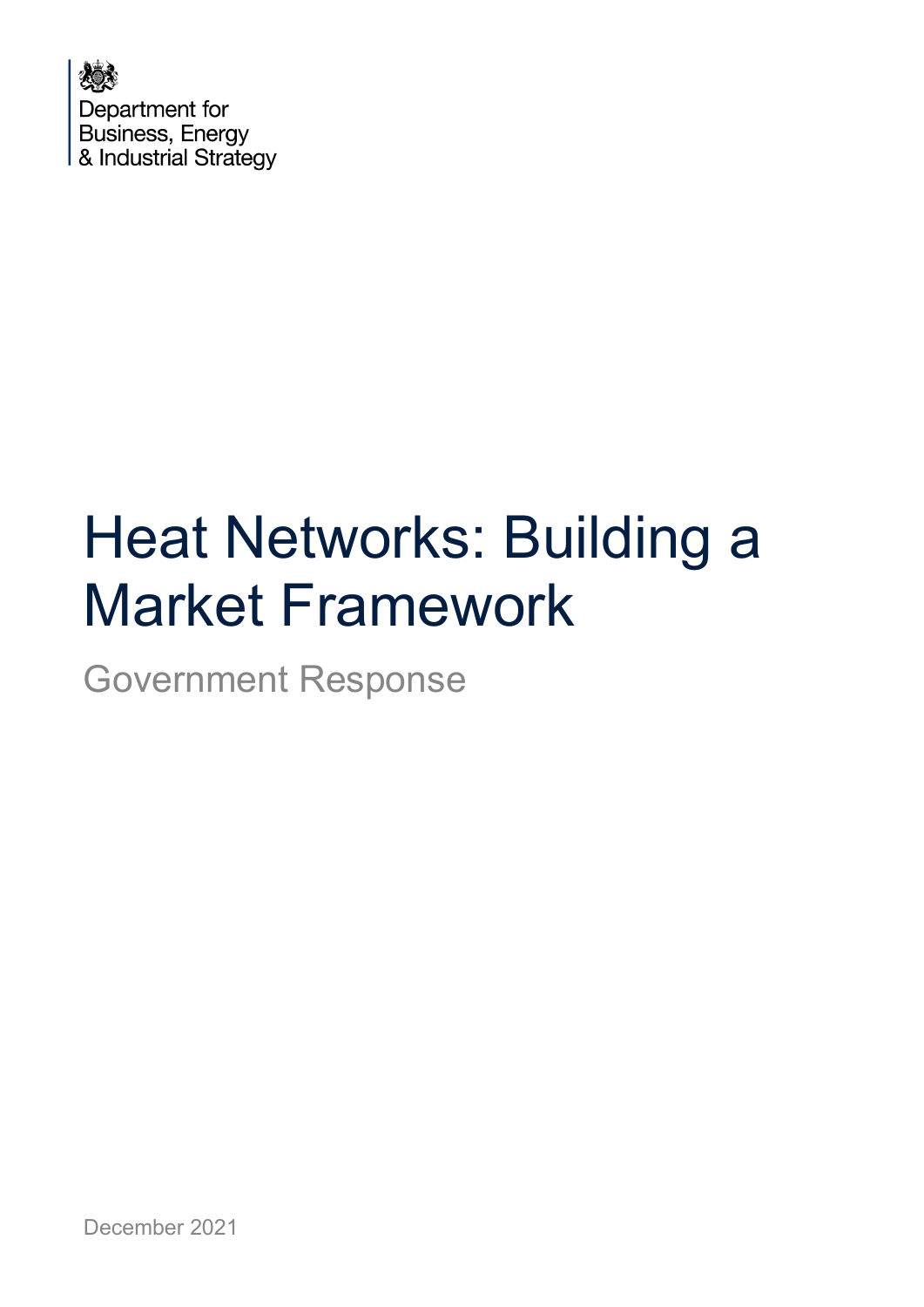

© Crown copyright 2021

This publication is licensed under the terms of the Open Government Licence v3.0 except where otherwise stated. To view this licence, visit [nationalarchives.gov.uk/doc/open-government-licence/version/3](http://nationalarchives.gov.uk/doc/open-government-licence/version/3/) or write to the Information Policy Team, The National Archives, Kew, London TW9 4DU, or email: [psi@nationalarchives.gsi.gov.uk.](mailto:psi@nationalarchives.gsi.gov.uk)

Where we have identified any third-party copyright information you will need to obtain permission from the copyright holders concerned.

Any enquiries regarding this publication should be sent to us at: [heatnetworks@beis.gov.uk](mailto:heatnetworks@beis.gov.uk)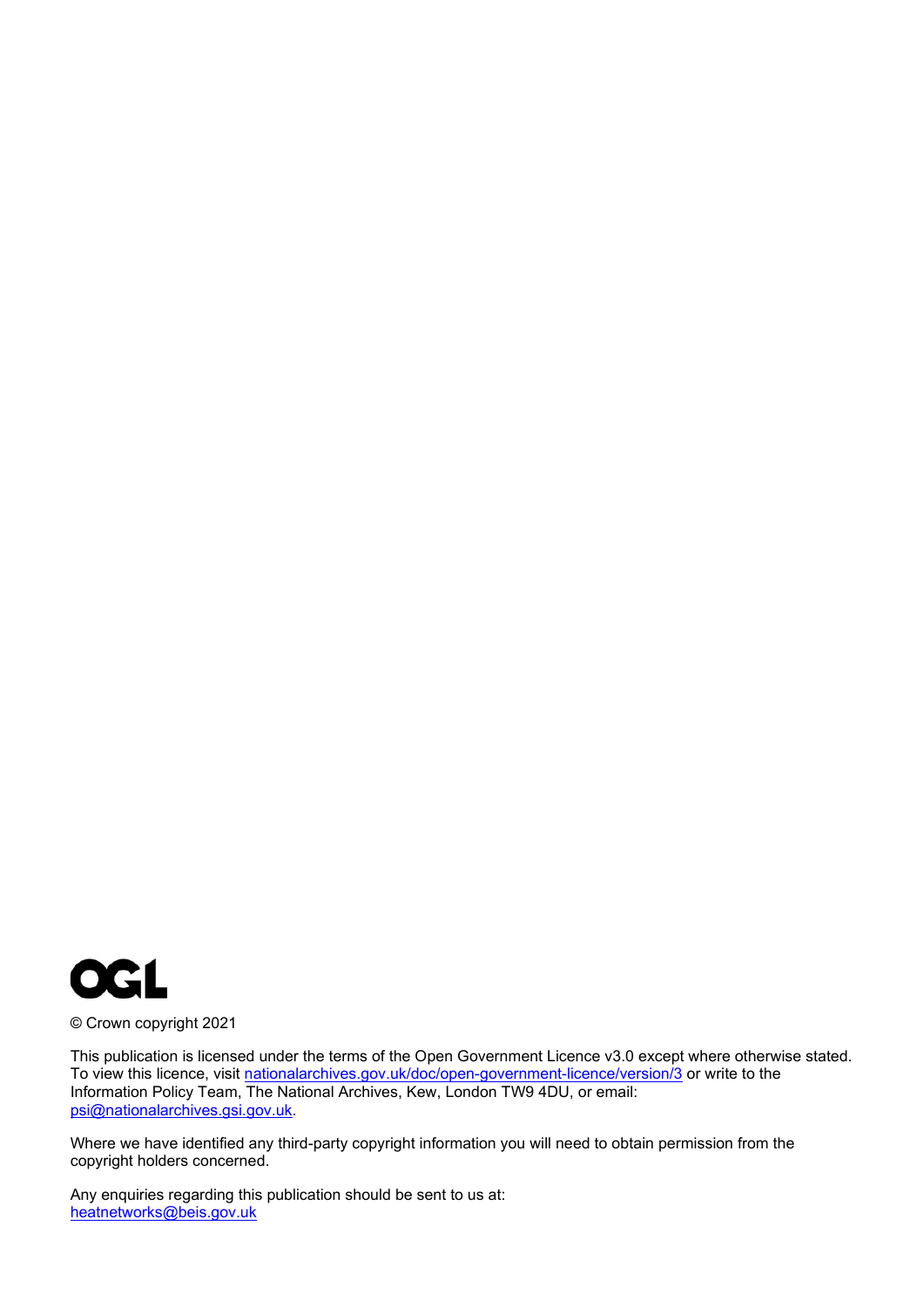## **Contents**

|                                                                                 | $\overline{4}$ |
|---------------------------------------------------------------------------------|----------------|
| Summary of Comments and Government Response___________________________________7 |                |
|                                                                                 | 8              |
|                                                                                 | 20             |
|                                                                                 | 24             |
|                                                                                 |                |
|                                                                                 | 31             |
|                                                                                 |                |
|                                                                                 | 34             |
|                                                                                 | 44             |
|                                                                                 | 45             |
| Government Response - Technical standards __________________________________ 48 |                |
|                                                                                 | 49             |
|                                                                                 |                |
|                                                                                 | 59             |
|                                                                                 | 63             |
|                                                                                 | 64             |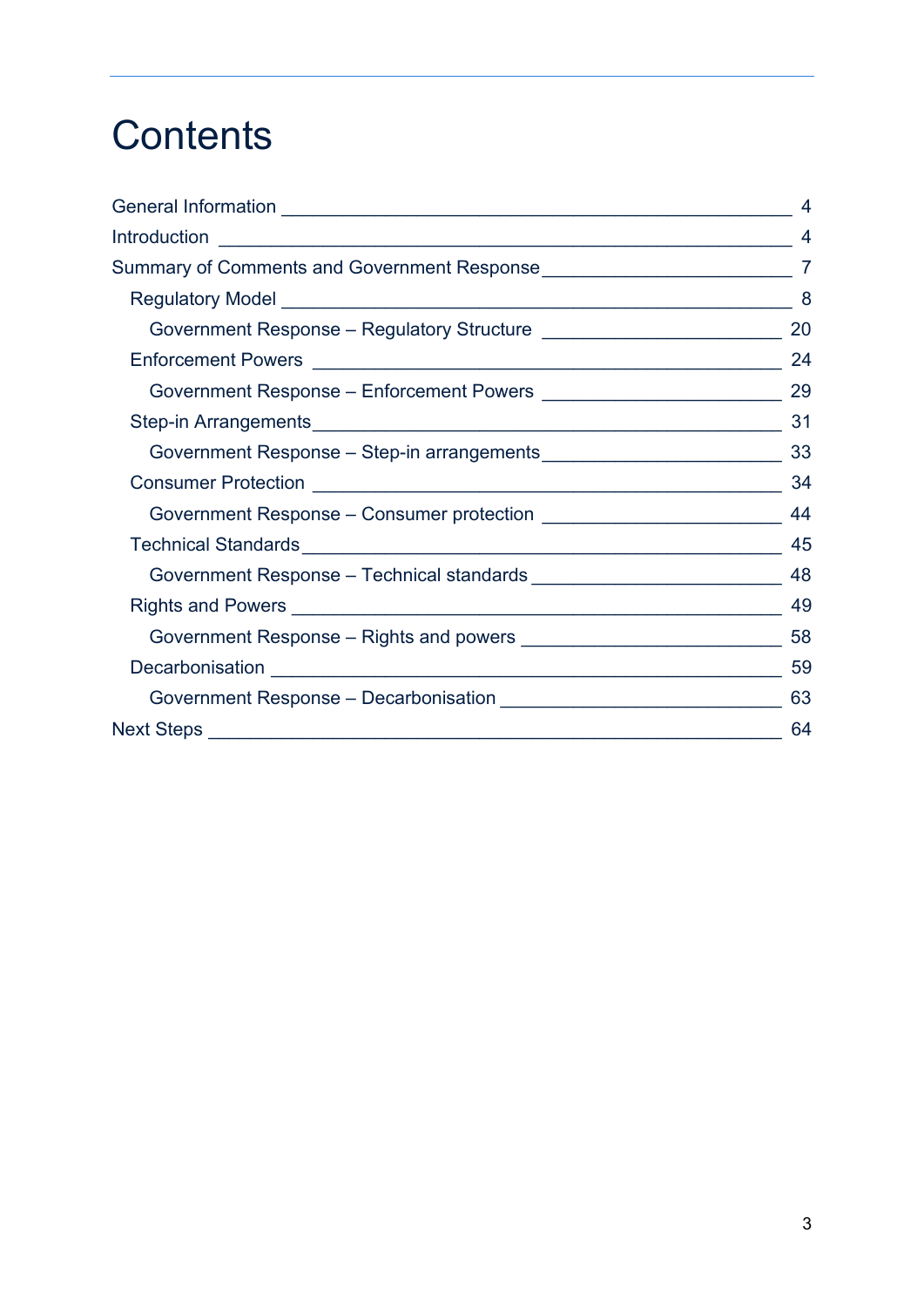## <span id="page-3-0"></span>General Information

This document sets out the government's response to the [Heat Networks: Building A](https://www.gov.uk/government/consultations/heat-networks-building-a-market-framework)  [Market Framework](https://www.gov.uk/government/consultations/heat-networks-building-a-market-framework) consultation, which was published on 6 February 2020 and closed on 1 June 2020. It provides a summary of responses to each question in the consultation and a brief overview of our policy proposals in each area of the market framework. This includes details of proposals which have changed since February 2020 as a result of the consultation responses and further policy development since the consultation closed.

We received 118 responses to the consultation. A diverse range of stakeholders provided their views, with respondents consisting of 11 consultancies, one developer, eight energy companies, 21 energy service companies (ESCOs), one financial investor, 23 individuals, one public institution, five local authorities, four metering companies, 11 other businesses, 16 organisations representing consumers, two think tanks, ten trade associations and four organisations classified as "other".

#### **Contact details**

For questions related to policy decisions or this document please contact: [heatnetworks@beis.gov.uk](mailto:heatnetworks@beis.gov.uk)

## <span id="page-3-1"></span>Introduction

Heat networks are a crucial aspect of the path towards decarbonising heat and reducing our greenhouse gas emissions to net zero by 2050. In the right circumstances, they can reduce bills, support local regeneration and can be a costeffective way of reducing carbon emissions from heating. The government is proposing to establish a regulatory framework for heat networks which protects consumers, promotes technical standards, and drives forward the growth and decarbonisation of the heat networks market.

We estimate that there are currently over 14,000 heat networks in the UK, providing heating and hot water to approximately 480,000 consumers. Heat networks deliver heating, hot water, and/or cooling from a central source or sources to domestic dwellings, public sector buildings, shops, offices, sport facilities, hospitals, and universities. They are uniquely able to unlock otherwise inaccessible larger scale renewable and recovered heat sources such as waste heat, heat from rivers, and heat from mines. In 2015 the Climate Change Committee (CCC) estimated that around 18% of UK heat, up from 2% currently, will need to come from heat networks by 2050 if the UK is to meet its carbon targets cost-effectively.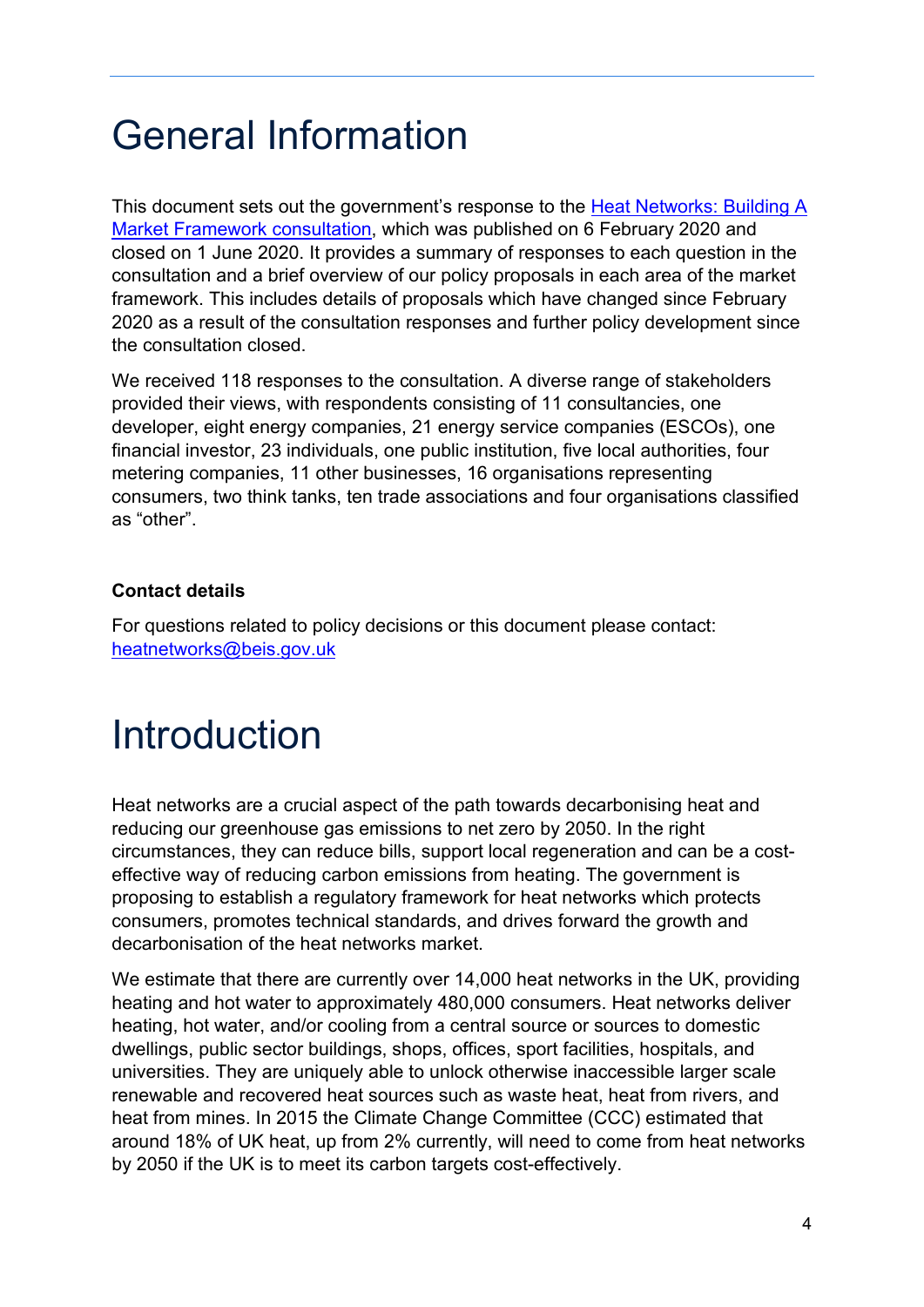There is significant potential for the number and scale of heat networks to increase dramatically. We estimate that up to £16 billion of capital investment could be needed for heat networks to deliver their full contribution to net zero. There is a growing heat network market in this country on which to build. Market growth is already supported by strong government commitments through our Heat Network Investment Project (HNIP) of up to £320m and the work of the Heat Network Delivery Unit (HNDU) supporting local authorities and project developers in the early phases of scheme development. In addition, in the Heat and Buildings Strategy we announced that we will be investing £338 million over 2022/23 to 2024/25 into a broader Heat Network Transformation Programme to scale up low-carbon heat network deployment and to enable local areas to deploy heat network zoning, which will create a step-change in low-carbon heat network market growth. This will include funding for the Green Heat Network Fund (GHNF), which aims to stimulate the growth of low-carbon heat networks by supporting low-carbon thermal generation.

Reaching the required growth rate for net-zero will require ambitious policy action. The December 2020 [Energy White Paper](https://www.gov.uk/government/publications/energy-white-paper-powering-our-net-zero-future) committed to introducing heat network zoning by 2025 at the latest. We have worked and will continue to work with local government, industry, experts, and other stakeholders to establish a heat network zoning approach that is consistent with wider government policy on local government and heat decarbonisation. Our consultation on proposals for heat network zoning in England, which can be found [here,](https://www.gov.uk/government/consultations/proposals-for-heat-network-zoning) closed on 19 November 2021 and we are now in the process of analysing responses. In addition, the government's commitment to low-carbon heating in new homes, as provided in the [Future Homes Standard,](https://www.gov.uk/government/consultations/the-future-homes-standard-changes-to-part-l-and-part-f-of-the-building-regulations-for-new-dwellings) and commitment to low carbon heating in new non-domestic buildings, as set out in the recent Future Buildings Standard consultation, creates a further significant opportunity for faster roll-out of low-carbon heat networks. To ensure this expansion is built on sound foundations, we need to make sure that the market is supported by minimum regulations on consumer protections, technical standards, and regulatory requirements on decarbonisation.

As set out in the Heat Networks: Building A [Market Framework consultation,](https://www.gov.uk/government/consultations/heat-networks-building-a-market-framework) there are currently no sector specific protections for heat network consumers, unlike for consumers of other utilities such as gas, electricity, and water.<sup>[1](#page-4-0)</sup> In 2018, the Competition and Markets Authority (CMA) completed its market study into heat networks and concluded that "*a statutory framework should be set up that underpins the regulation of all heat networks*." We published a [response](https://www.gov.uk/government/publications/heat-networks-developing-a-market-framework) to the CMA's recommendations in December 2018 in which we agreed with the arguments for heat network regulations. We consulted further by running the [Heat Networks:](https://www.gov.uk/government/consultations/heat-networks-building-a-market-framework)  Building A [Market Framework consultation](https://www.gov.uk/government/consultations/heat-networks-building-a-market-framework) between February and June 2020. We are committed to legislating to implement heat networks regulation within this Parliament and will do so at the earliest possible opportunity.

**We will be appointing Ofgem as heat networks regulator**. Last year's consultation proposed Ofgem as the preferred choice for heat networks regulator,

<span id="page-4-0"></span><sup>1</sup> The exception to this is the Heat Network Metering and Billing Regulations which provide some limited requirements regarding metering and billing arrangements.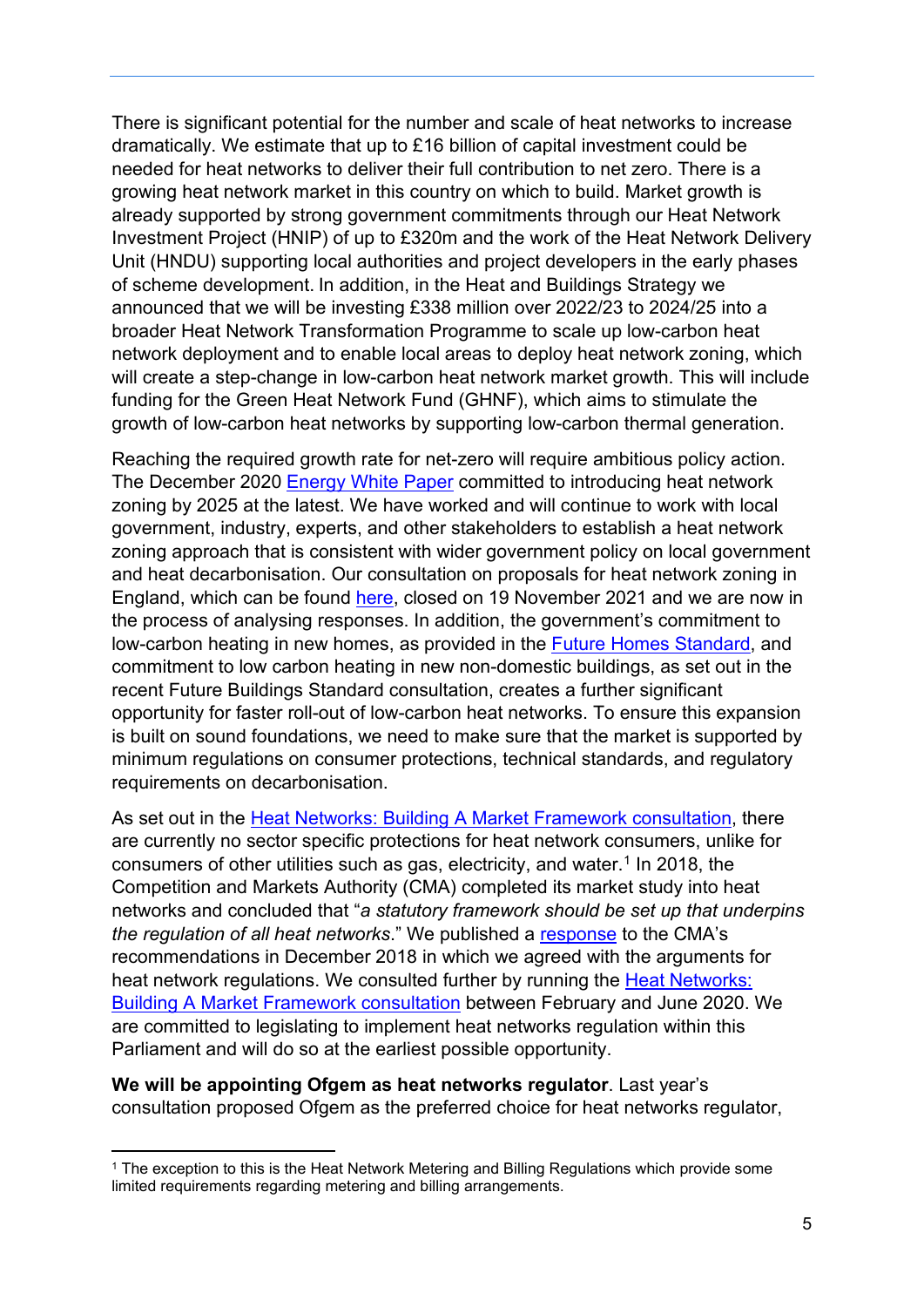with the majority of responses supportive of this position. We acknowledged concerns expressed by industry stakeholders regarding the costs of the regulator performing its functions and how this would affect costs on heat networks and consumers, as well as questions regarding the suitability of Ofgem as regulator. In response to feedback on the consultation, we continued engagement with industry and consumer groups to revisit our options appraisal comparing Ofgem with other options, including a detailed cost comparison with Heat Trust, the voluntary consumer protection scheme for heat networks. The exercise reaffirmed our view that Ofgem is the most desirable option – it has relevant experience from regulating the energy market, brings efficiencies from existing expertise and overheads, and offers the quickest route to regulation. Ofgem also maintains the support of the majority of our stakeholders.

This consultation has reaffirmed our view that the **Energy Ombudsman** is best placed to take on the role as the independent ombudsman service for heat network consumers. We will appoint **Citizens Advice** as the consumer advocacy body for heat networks in England and Wales.

The default option for recovering the costs of heat networks regulation would have been for these costs to fall solely on heat networks regulated entities. Assuming regulated entities would then recover those costs through heating bills, it would effectively be heat network consumers only funding the costs of regulation. Our current provisional estimates are that this approach to cost recovery would result in heat network consumers paying an extra £10 or more per consumer bill per year to fund regulation. In comparison, we estimate that gas and electricity consumers pay less than £2 per consumer per year towards regulation.

We found that without an alternative cost recovery mechanism, none of the options for regulator assessed can bring the cost per consumer of regulation down to an affordable level and down to a similar level to what gas and electricity consumers pay for regulation. We concluded from the modelling work with Heat Trust that it would regulate the market in a way and at a cost similar to Ofgem, reinforcing our view that a small consumer base in the market is driving the high estimated regulatory cost per consumer.

We are therefore proposing to introduce a cost recovery regime which ensures that Ofgem and Citizens Advice's total ongoing costs of regulating the heat networks, gas and electricity markets are spread evenly across heat network, gas, and electricity consumers. Our current provisional estimates suggest that this would amount to heat network consumers paying approximately £1.40 per consumer per year in the central case. We also estimate that this amounts to an additional £0.10 per gas and electricity consumer per year from what they currently pay for regulation – applied to our estimate of the average gas bill, this represents a 0.02% increase. [2](#page-5-0) We have published a **consultation on recovering [the costs of heat networks regulation](https://www.gov.uk/government/consultations/recovering-the-costs-of-heat-networks-regulation)** 

<span id="page-5-0"></span><sup>2</sup> The 2020 QEP estimates that the average annual gas bill is £510 [https://www.gov.uk/government/statistical-data-sets/annual-domestic-energy-price-statistics;](https://www.gov.uk/government/statistical-data-sets/annual-domestic-energy-price-statistics) Tables QEP 2.3.5 and 2.2.5.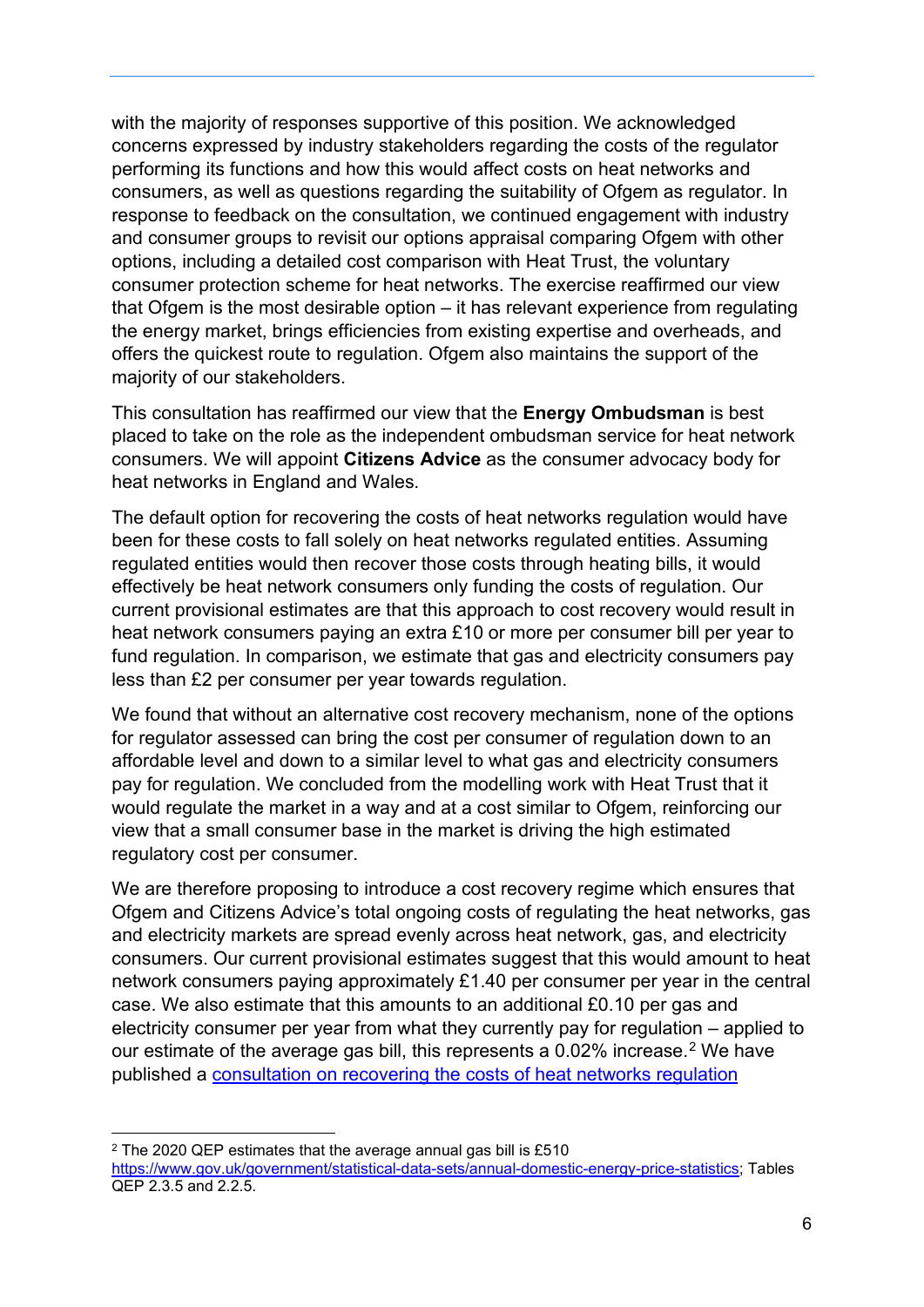alongside this Government Response where we have set out our proposal in more detail and where respondents can provide views on our proposed approach.

With the introduction of a regulatory framework, our expectation is that all heat network domestic consumers and micro-business consumers should have ready access to information about their heat network, a good quality of service, fair and transparently priced heating and a redress option should things go wrong.

We want the Heat Trust voluntary scheme to have an important role in preparing the industry as we move towards regulating the market, and we strongly encourage heat networks to register with the scheme now to prepare for regulation. We also supported the Heat Networks Industry Council in their work to establish the Consumer Protection Agreement and the Heat Network Emergency Responders group in response to the COVID-19 pandemic. We have written to signatories urging them to do more to tackle outages and improve compensation standards for outages whilst we prepare to introduce regulation.

## <span id="page-6-0"></span>Summary of Comments and Government Response

The following section outlines the main themes coming out of stakeholders' responses to each of the 57 questions within the consultation document. For questions which asked for a *Yes* or *No* answer, a table is provided with a breakdown of the 118 respondents into 4 categories: *Yes, No*, *Comment Only* and *Blank* (no response submitted).

At the end of each section of the document, we have provided the government's response to the main points made by respondents and highlighted any changes to our policy proposals relative to the consultation stage.

Below each question, we have provided a summary of the main themes to emerge from each question and the number of stakeholders making a particular point. In some instances, the numbers presented in the text do not correlate with the numbers in the table. This is because in many instances respondents made more than one point within their answer. This also reflects the fact that some points were made by *Comment Only* respondents who neither explicitly agreed nor disagreed with the respective question.

In general, points made by three respondents or less are excluded from this document, however these have been considered during policy development. The exception is where a point is made by a single body which represents a significant proportion of the heat network industry.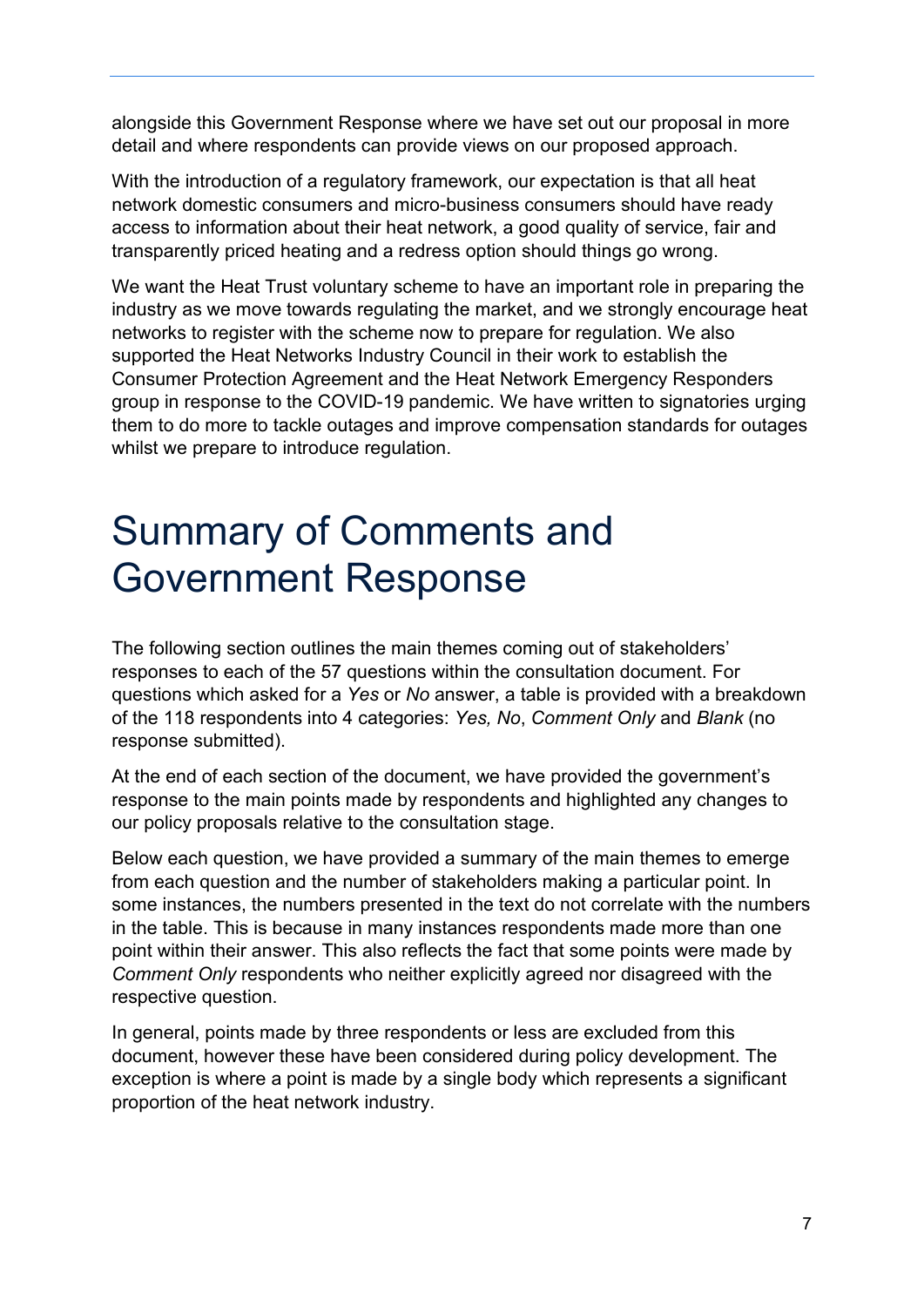## <span id="page-7-0"></span>Regulatory Model

#### Regulatory Framework overview

#### **Question 1: Do you agree with the inclusion of micro-businesses within consumer protection requirements?**

| <b>Question 1</b> | <b>Response</b> | Percentage <sup>3</sup> |
|-------------------|-----------------|-------------------------|
| Yes               | 77              | 65%                     |
| No                | 8               | 7%                      |
| Comment only      | 3               | 3%                      |
| <b>Blank</b>      | 30              | 25%                     |

#### **Table 1**

Stakeholders tended to agree with the inclusion of micro-businesses within consumer protection requirements, with 14 respondents stating that they agreed with the proposal because bigger firms have more negotiating power than microbusinesses.

Six others agreed that protections should initially be extended to microbusinesses, but eventually domestic and micro-business needs may diverge to some extent and the Market Framework regulations should change at that point.

It was also noted by 5 respondents that micro-businesses are in many ways difficult to distinguish from domestic consumers. They engage with essential markets (e.g. water, energy, and communications) in much the same way as consumers and should, by implication, be covered by the same consumer protections.

Two respondents stated that this approach was in line with other energy supply types and a further three commented that the definition of micro-business should align with Ofgem's pre-existing definition.

Although most respondents agreed to the proposals, there were some reservations. Four respondents agreed in principle but stated further clarification would be required and that there was potential that extending the same protections to different consumer groups could result in incoherencies.

One industry trade association stated that there are specific requirements and arrangements for selling heat to domestic consumers and that, due to the fact there are a small number of micro-businesses connected to heat networks, inclusion of these types of businesses does not make sense.

<span id="page-7-1"></span><sup>3</sup> Percentages within tables in this document have been rounded to the nearest integer and hence will not always add up to exactly 100%.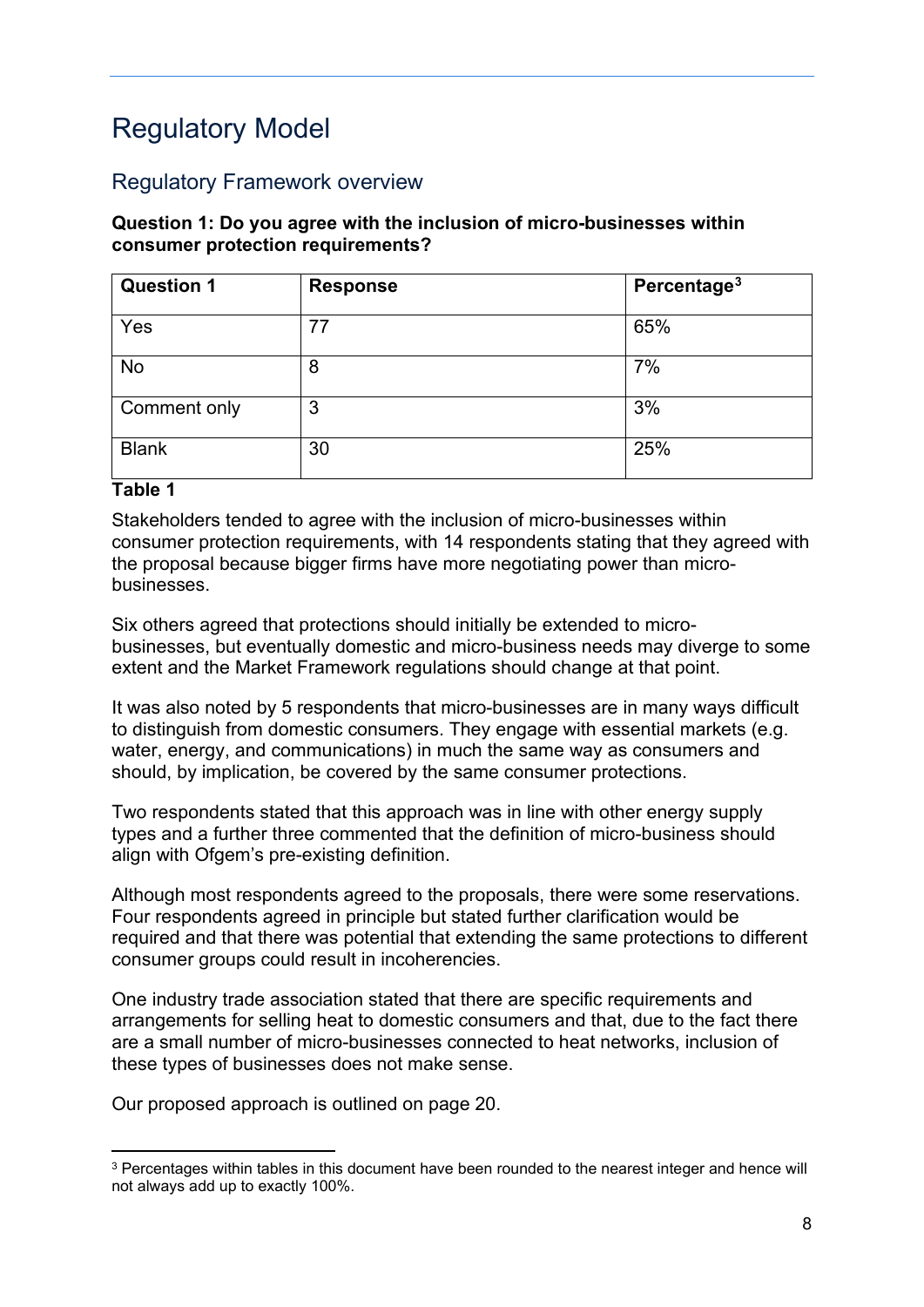#### **Question 2: Do you agree that consumer protection requirements should not cover non-domestic consumers (other than micro-businesses)?**

| <b>Question 2</b> | <b>Response</b> | Percentage |
|-------------------|-----------------|------------|
| Yes               | 54              | 46%        |
| <b>No</b>         | 24              | 20%        |
| Comment only      | 10              | 8%         |
| <b>Blank</b>      | 32              | 25%        |

#### **Table 2**

There was a mixed response to this question. Though the most popular response was agreement with the government's proposal, there was a substantial minority of respondents that argued for consumer protection requirements being extended to certain non-domestic consumers.

The most common supportive statement, made by 21 stakeholders, was that large non-domestic consumers have greater control and negotiating rights with suppliers and that proposals should mirror gas and electricity non-domestic supply agreements.

14 other respondents qualified their support by stating non-domestic consumers can negotiate but may still need alternative protections, regulatory oversight, and an avenue for raising issues regarding reliability and mismanagement.

Five others who agreed with the proposal suggested that domestic consumers should take priority and extending the same protections to non-domestic consumers in the current regulatory framework would be inappropriate.

11 stakeholders who disagreed with the statement in this question stated that all consumers regardless of type (domestic or non-domestic) should be protected.

Four other respondents disagreed with this statement stating that small and medium sized enterprises do not necessarily have the skills in place to negotiate effectively and therefore should be covered by consumer protection requirements.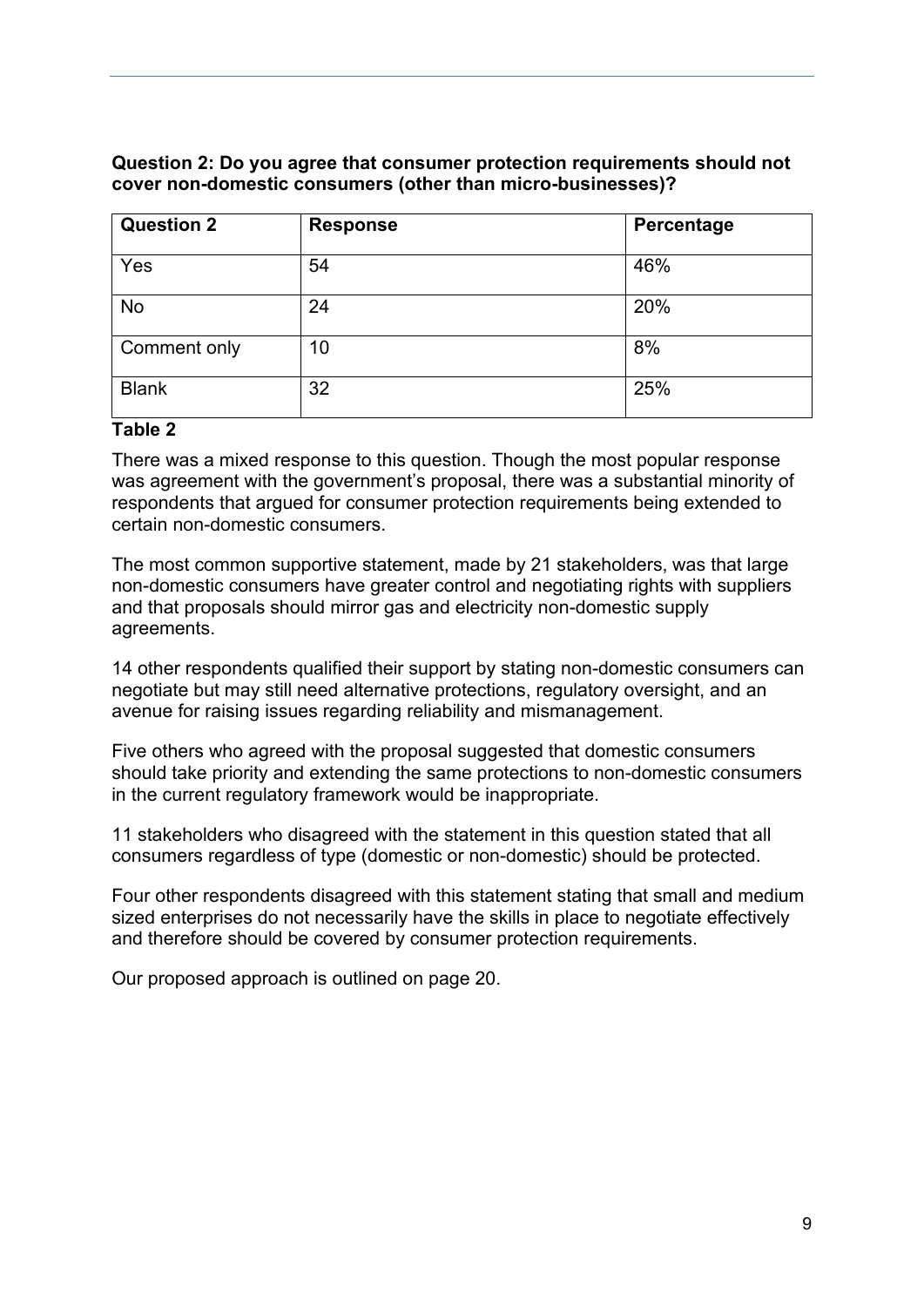**Question 3: Do you agree with our proposed approach to a definition of heat network, including that it should cover ambient temperature networks but not ground source heat pumps with a shared ground loop? Are there network arrangements you think would not be covered by this and which should, or vice versa?**

| <b>Question 3</b> | <b>Response</b> | Percentage |
|-------------------|-----------------|------------|
| Yes               | 36              | 31%        |
| <b>No</b>         | 44              | 37%        |
| Comment only      | 16              | 13%        |
| <b>Blank</b>      | 22              | 19%        |

#### **Table 3**

A significant proportion of respondents disagreed with the proposal to exclude ground source heat pumps with a shared ground loop from the definition of a heat network. A common reason for this was respondents feeling that consumers on shared ground loops have a similar need for protections as heat network consumers.

Of the 60 respondents who answered *No* or provided a *Comment Only* response (see table above), 33 stated that shared ground loops should not be excluded, often citing the following reasons within their responses:

- Shared ground loop systems come under the non-domestic Renewable Heat Incentive scheme, and some respondents felt that this means shared ground loop consumers do not benefit from the same due diligence and levels of protection as electricity consumers.
- A consumer on a shared ground loop is on a monopoly system with no alternative.
- Consumers on a shared ground loop do not have a clear, independent redress process unless accounted for within their commercial agreements, so they will fall outside of the remit of existing domestic consumer protection schemes.
- This growing portion of the market should still have consumer protections in place as a default to reflect the decarbonisation of heat networks over time.

Ten stakeholders stated it would be preferable if the definition of a heat network did not exclude based on specific technology and was instead technologically neutral.

16 respondents provided comments stating explicitly that they agreed that the revised definition should now include ambient temperature networks.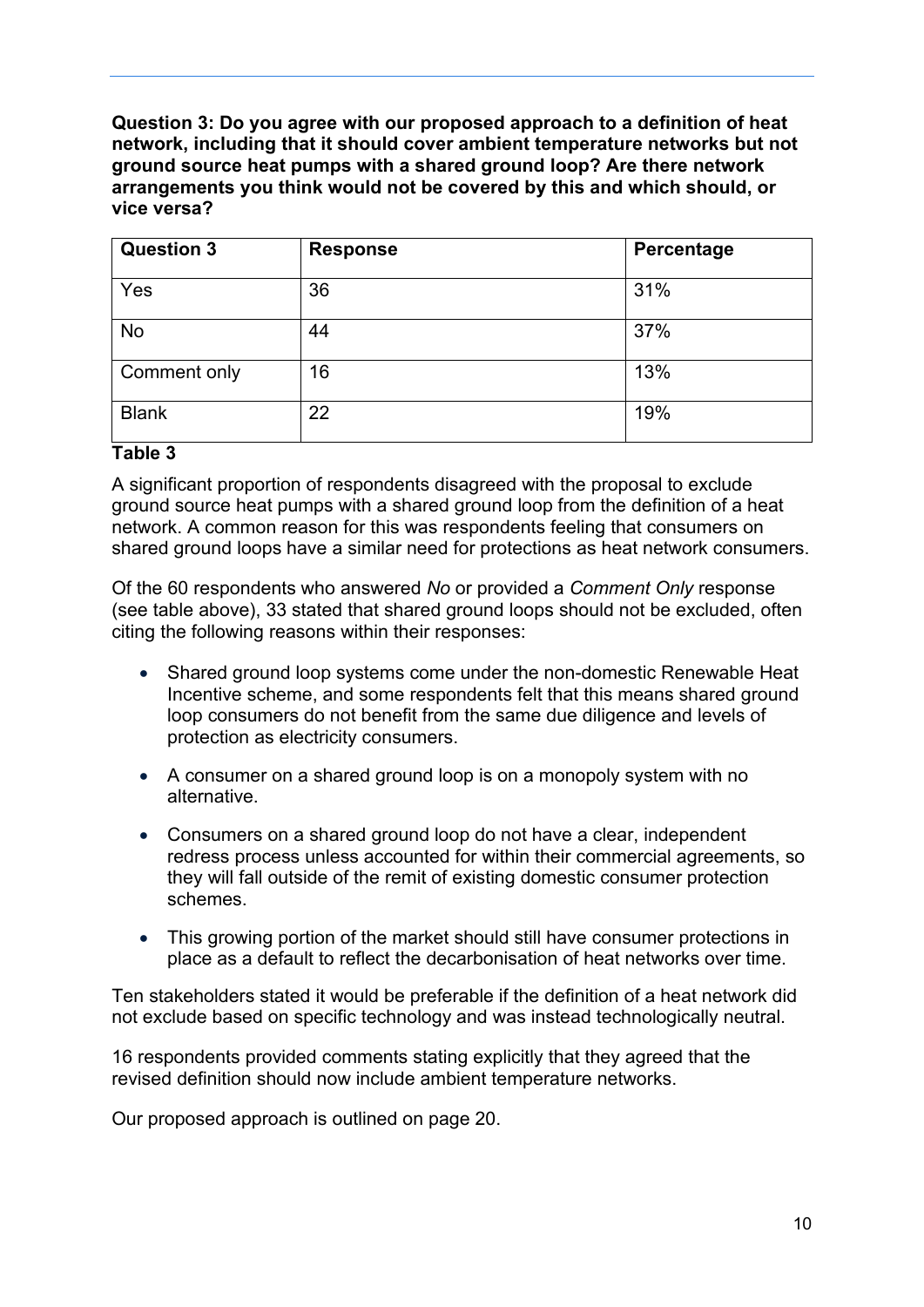#### Proposed regulatory approach

**Question 4: Do you consider Ofgem to be the appropriate body to take on the role of regulator for heat networks? If not, what would be an alternative preference?**

| <b>Question 4</b> | <b>Response</b> | Percentage |
|-------------------|-----------------|------------|
| Yes               | 88              | 75%        |
| No                | 5               | 4%         |
| Comment only      |                 | 6%         |
| <b>Blank</b>      | 18              | 15%        |

#### **Table 4**

There was broad support from respondents that Ofgem is the appropriate regulator for heat networks, with 15 respondents commenting that it would provide consistency given its existing role as energy regulator.

Although the response to this question was mostly favourable, 18 stakeholders commented that, whilst they agreed with the choice, Ofgem has a skills and expertise gap which will have to be addressed for it to be a successful regulator. 11 stakeholders highlighted that heat networks are very different to the gas and electricity markets and that Ofgem would need to adjust its approach suitably.

Of the stakeholders who had concerns with Ofgem becoming the regulator, 7 said that it is too big and/or slow to regulate the heat networks market, which is made up of many smaller entities. Five respondents made the point that the scale and maturity of the heat networks market is not yet at a level for Ofgem to be suitable. and 3 respondents suggested that mandatory industry self-regulation would be a preferable option.

One industry trade association stated that Ofgem should not be the regulator. It commented that Ofgem would come from the standpoint of the regulated gas and electricity sectors. This respondent stated that Ofgem would add complexity by attempting to implement a top-down approach when the market requires a bottom-up approach.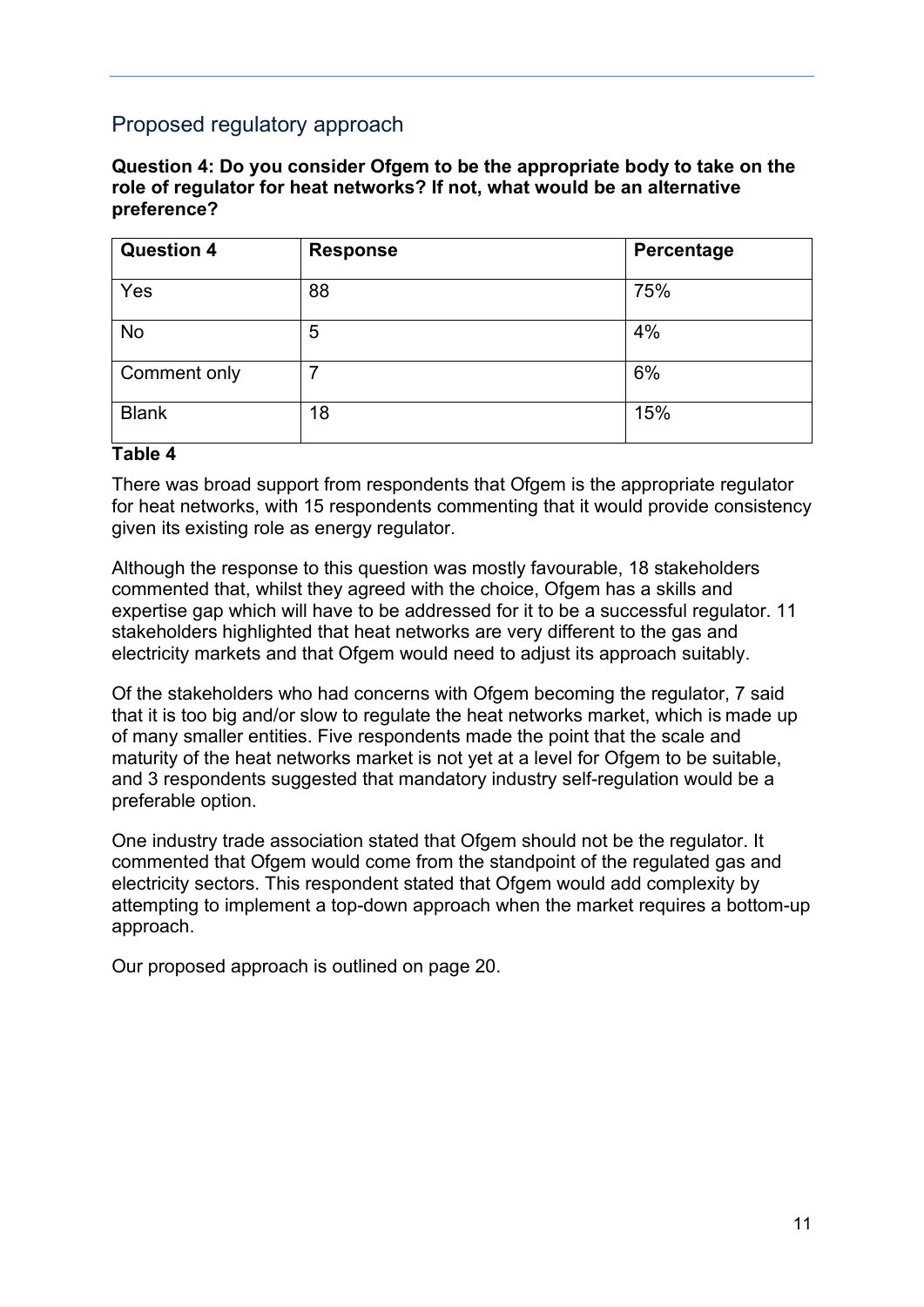#### Regulatory model options

#### **Question 5: Do you agree that the proposed regulatory model is appropriate for the regulation of heat networks?**

| <b>Question 5</b> | <b>Response</b> | Percentage |
|-------------------|-----------------|------------|
| Yes               | 56              | 47%        |
| <b>No</b>         | 13              | 11%        |
| Comment only      | 21              | 18%        |
| <b>Blank</b>      | 28              | 24%        |

#### **Table 5**

A general authorisation model with an optional licence for rights and powers was the most popular regulatory model amongst respondents. However, several respondents wanted more stringent checks, with some stating a preference for a licensing regime.

A common point, made by 26 respondents, was that general authorisation with an optional licence for rights and powers seems like a sensible approach given the nascent state of the market.

Some respondents were more reserved in their approval, stating that certain aspects of the model should change. For example, six stakeholders stated that there needed to be clear policy around cost and that annual fees should not be excessive, as they may be passed on to consumers. Another six respondents stated that a fitness test for market participants should be required for all regulated entities rather than just those seeking a licence.

Stakeholders who disagreed with the proposed model did so for several reasons, including the ones listed below:

- Five respondents stated that a full licensing regime would be preferable.
- Four respondents were concerned that government had not carried out the necessary work to review and establish market segmentation. One industry trade association also commented that the proposed model had not considered the fact that existing and planned networks are very small in size.
- Four respondents stated that more detail was needed in the impact assessment regarding costs. These stakeholders stated the impact assessment was not detailed enough for conclusions to be made.

Our proposed approach is outlined on page 20.

**Question 6: Which entity should be responsible and accountable for regulatory compliance, particularly where the heat supplier and heat network operator are not the same entity? Please explain why you think this.**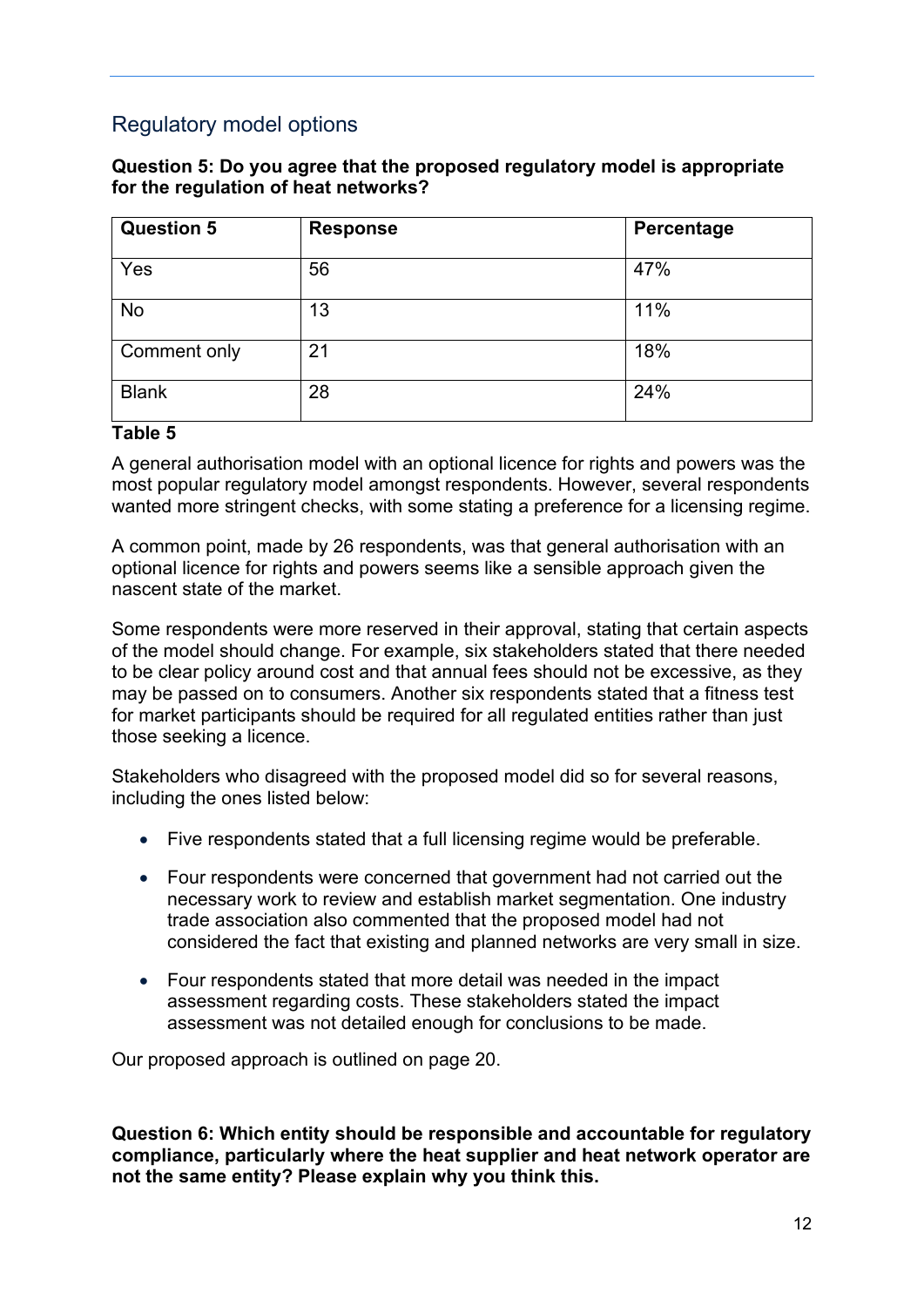| <b>Question 6</b>      | <b>Responses</b> | Percentage |
|------------------------|------------------|------------|
| Agree                  | 34               | 29%        |
| <b>Disagree</b>        | 14               | 12%        |
| <b>Partially Agree</b> | 12               | 10%        |
| <b>Blank</b>           | 41               | 35%        |
| <b>Comment Only</b>    | 17               | 14%        |

#### **Table 6**

The table shows the number of respondents that agreed and disagreed with the government's proposal that the heat supplier or network operator should become the regulated entity from the point of operation. 'Partially Agree' reflects respondents who stated that only the heat supplier or only the network operator should be the regulated entity.

14 respondents stated that responsibility should lie with the asset owner, 11 stated that it should lie with the network operator, and nine believed it should lie with the heat supplier. Of the respondents who disagreed with our proposal of the heat supplier or network operator becoming the regulated entity, 61% proposed that the asset owner should be the regulated entity. Overall, 29% agreed, 10% partially agreed, and 12% disagreed with the government's proposal.

Nine respondents argued that there should be joint responsibility for regulatory compliance, split between various entities depending on the activity in question. Four respondents stated that responsibility should lie with the entity which has the closest interaction with consumers.

Our proposed approach is outlined on page 20.

#### **Question 7: Do you agree that consumer protection requirements during the operation and maintenance project stage should be regulated, such as pricing, transparency and quality of service?**

| <b>Question 7</b> | <b>Response</b> | Percentage |
|-------------------|-----------------|------------|
| Yes               | 79              | 67%        |
| No                |                 | 1%         |
| Comment only      | 16              | 14%        |
| <b>Blank</b>      | 22              | 19%        |

**Table 7**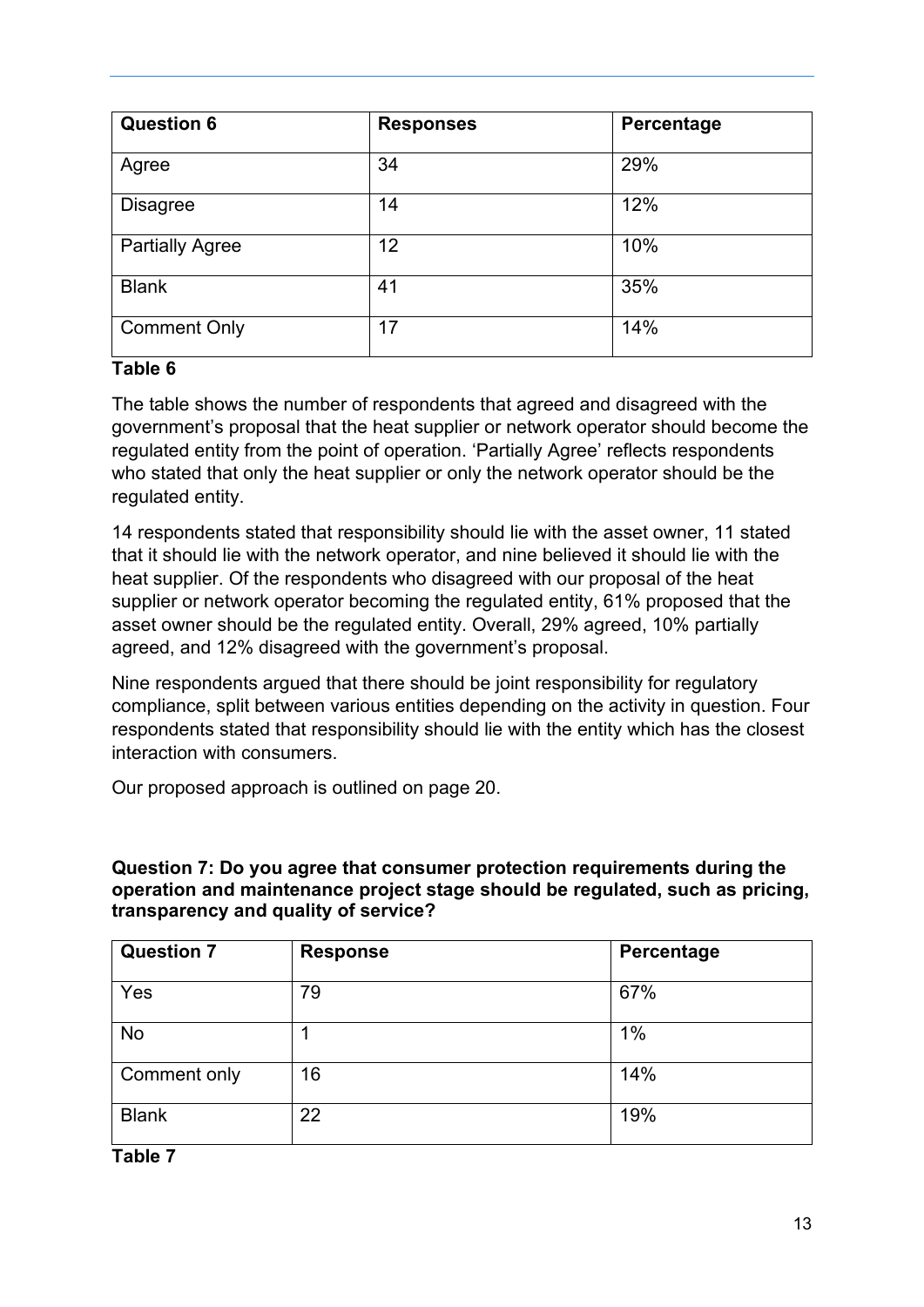There was a strong positive response to this question. Stakeholders were mostly positive towards the suggested requirement of transparency with 21 noting it would be important in relation to many other issues, particularly pricing.

Seven respondents referred to heat networks as natural monopolies and stated that this often means consumers are faced with overcharging as they have no choice but to pay the price charged by the supplier as they cannot switch to an alternative supplier. Similarly, six respondents highlighted how some companies allow consumers to take on their costs rather than bear this themselves with the knowledge that consumers have little choice.

Five respondents remarked that although transparency of pricing would be beneficial, and companies should be held accountable for their prices, absolute regulation or price caps could be overly restrictive and hinder the growth of the market.

Regarding quality of service, four stakeholders mentioned that requirements ought to be put in place whereby power outages and repairs would be dealt with promptly. A further three respondents stated that compliance checks ought to be carried out before a scheme is operational, allowing for the overcoming of minor issues for systems commencing operation.

Although stakeholder response to the question was mostly positive, some respondents provided counter arguments. For example, two suggested that smaller networks could self-regulate and regulations for larger networks would be misapplied if kept the same for smaller networks. Two others felt that the consultation overlooked the importance of investor confidence in unlocking the potential of commercially viable projects. Two stakeholders commented that disproportionate administrative burdens should be avoided, especially for smaller schemes where the supplier does not operate for profit.

Our proposed approach is outlined on page 20.

**Question 8: Should there be a de minimis threshold below which a) very small domestic schemes and/or b) non-domestic schemes with very few domestic consumers are exempted from any of the regulatory requirements proposed in this framework? Please explain why you think this.**

| <b>Question 8a/8b</b> | <b>Response</b> | Percentage |
|-----------------------|-----------------|------------|
| Yes                   | 16/16           | 14% / 14%  |
| No                    | 35/32           | 30%/27%    |
| <b>Blank</b>          | 67/70           | 57% / 59%  |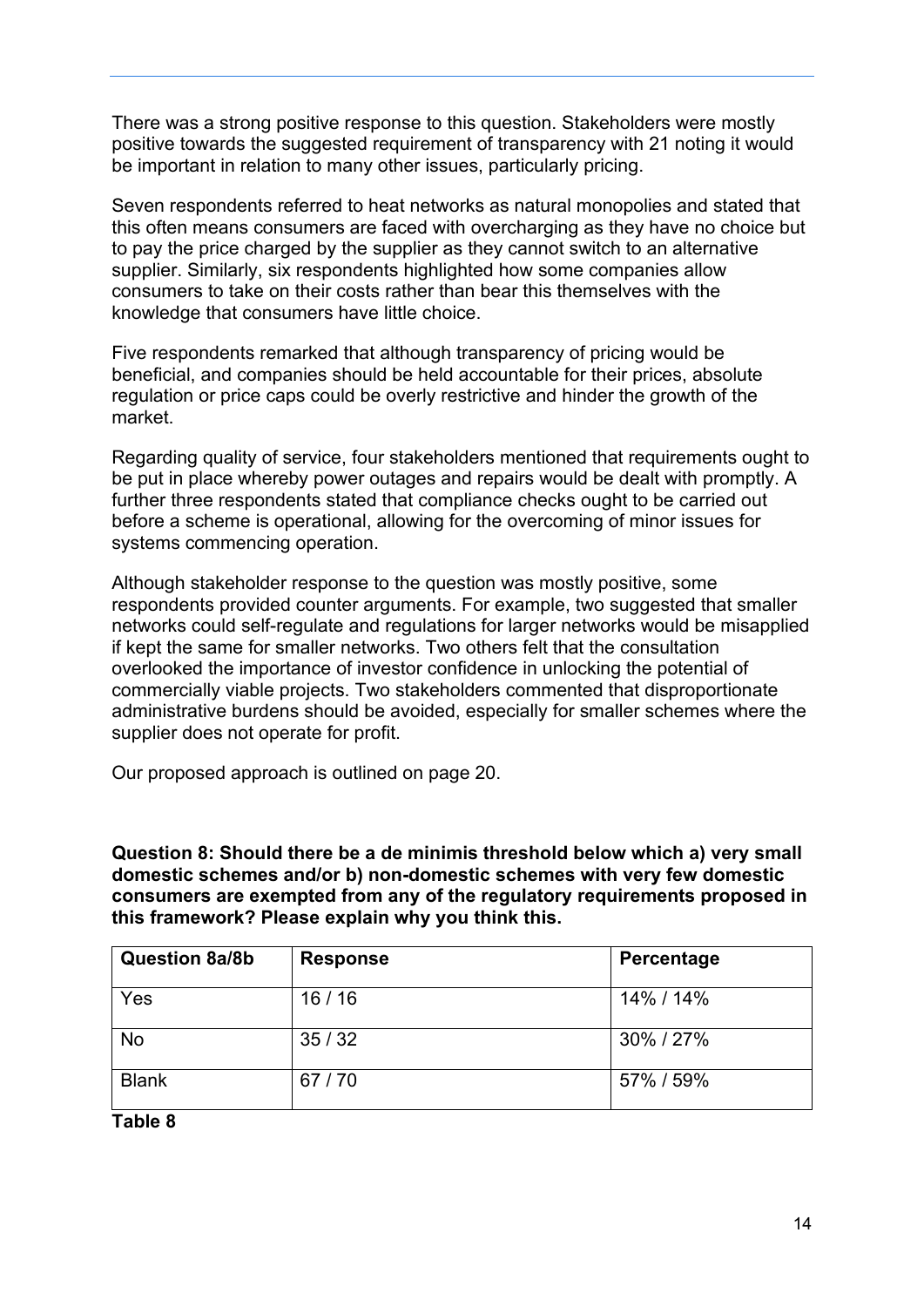There was a high level of disagreement with the options of introducing de-minimis thresholds, with several responses stressing the need for good levels of protection for all heat network consumers.

15 stakeholders stated that there should not be a de minimis threshold because this would not adequately protect consumers on smaller heat networks. 11 other respondents simply stated that there should not be a de minimis threshold and that all heat networks should be covered by regulation. Six respondents were concerned that, if such a threshold were to be introduced, it may distort the market.

Two industry trade associations stated that they were not in favour of a de minimis threshold. These respondents suggested that if the proposed model is sufficiently light touch then it would not be fair to exclude consumers on smaller networks.

Ten respondents stated that there should be a de minimis threshold for the reasons set out in the consultation document. Seven qualified their approval by stating that, if a de minimis threshold is introduced, it must be set at a low level so that very few dwellings are exempt from regulation. Five others stated that an assessment of heat networks eligible for an exemption should be made on a case-by-case basis as assessed by the regulator.

Our proposed approach is outlined on page 20.

**Question 9: Should there be a size threshold above which larger schemes are subject to more detailed regulation and scrutiny? If so, what type of threshold would you consider most appropriate?**

| <b>Question 9</b> | <b>Response</b> | Percentage |
|-------------------|-----------------|------------|
| Yes               | 46              | 39%        |
| No                | 36              | 31%        |
| Comment only      | 6               | 5%         |
| <b>Blank</b>      | 30              | 25%        |

#### **Table 9**

Nearly a third of respondents disagreed with the option of a size threshold for larger schemes, often citing a preference for the same level of regulation for all heat networks. A portion of respondents that agreed argued that this would help tackle anti-competitive practices.

26 stakeholders stated there should be no distinction between larger and smaller schemes and that regulations should apply to all schemes. Of those who stated there should be no distinction, some said that a size threshold may discourage the market from bringing forward larger schemes. Other respondents believed that larger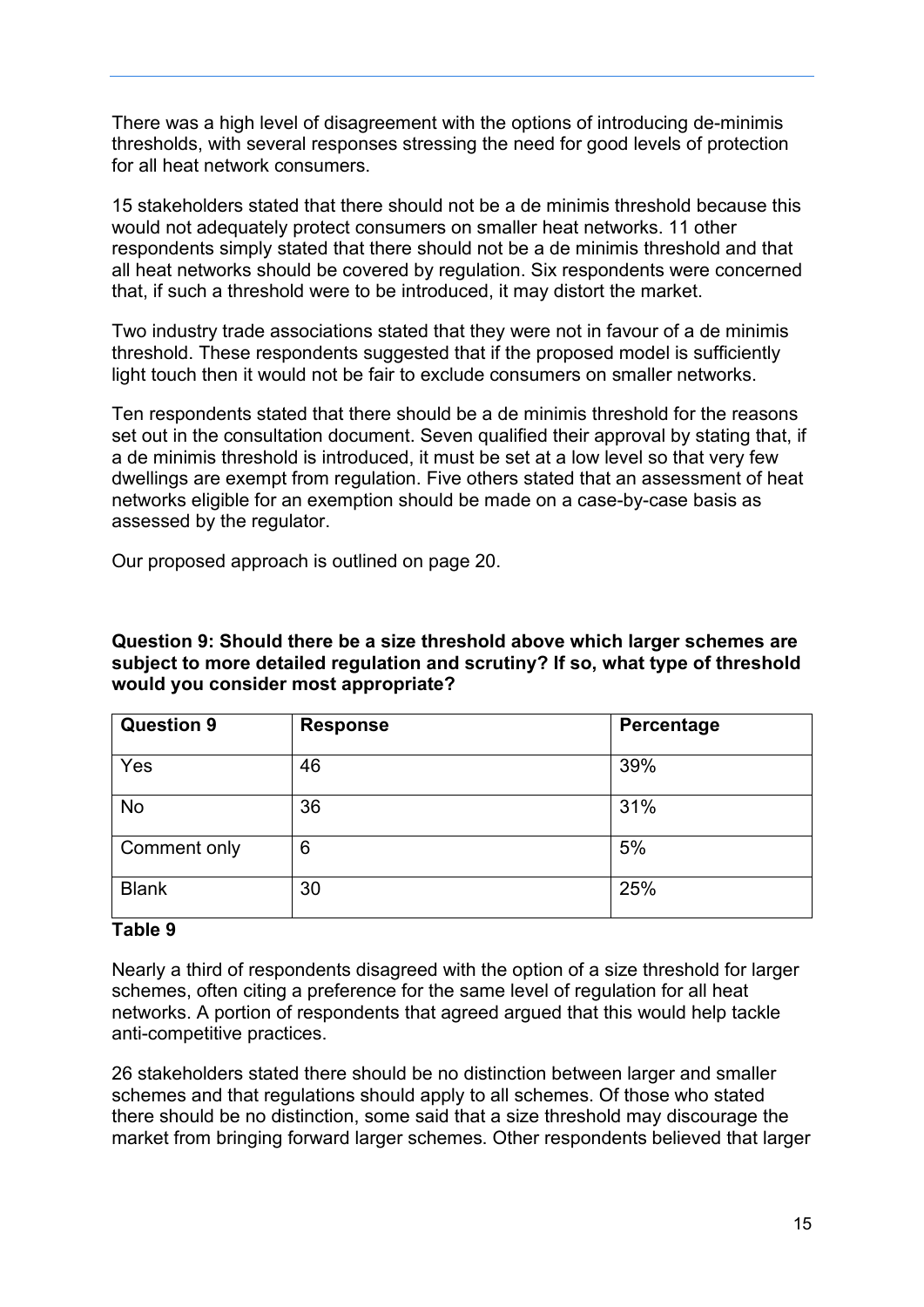schemes would be subject to licensing anyway,<sup>[4](#page-15-0)</sup> so there would be little point in a size threshold within the proposed framework and the level of protection received by a consumer should not be based on the size of their scheme.

However, 14 respondents stated that a size threshold seems sensible, stating that the requirement would help to prevent bad business practices such as monopolies and lack of competition. Six stakeholders stated that the size threshold should be more granular and that, although they agreed with the principle, the threshold should be flexible and account for a regulated entity's portfolio of heat networks, the output of the heat networks in question or the number of customers served. Four respondents stated that size thresholds should be scaled according to organisation type, not just the size of the organisation.

A further eight respondents stated that, although a size threshold seems sensible, the proposed threshold in the consultation of more than 2,000 consumers is too high.

Our proposed approach is outlined on page 20.

| <b>Question 10</b> | <b>Response</b> | Percentage |
|--------------------|-----------------|------------|
| Yes                | 63              | 53%        |
| No                 | 10              | 8%         |
| Comment only       | $\overline{2}$  | 3%         |
| <b>Blank</b>       | 43              | 36%        |

#### **Question 10: Should an optional licence be available for entities seeking rights and powers? If not, what other approaches could be considered?**

#### **Table 10**

Responses from stakeholders were mostly positive. 14 respondents stated that the rationale outlined in the consultation document was a sensible approach. 19 respondents provided further reasoning, stating an optional licence would take pressure off other heat networks not seeking these powers, reduce or remove market access barriers, and improve the overall development of the market.

Seven respondents who disagreed stated that licensing should be compulsory for all heat networks.

<span id="page-15-0"></span><sup>4</sup> Our proposal is that heat network developers seeking rights and powers for commercial purposes will need to pass licence checks before commencing development. It is therefore not the case that all larger heat network schemes will be subject to licensing. All schemes will be subject to general authorisation.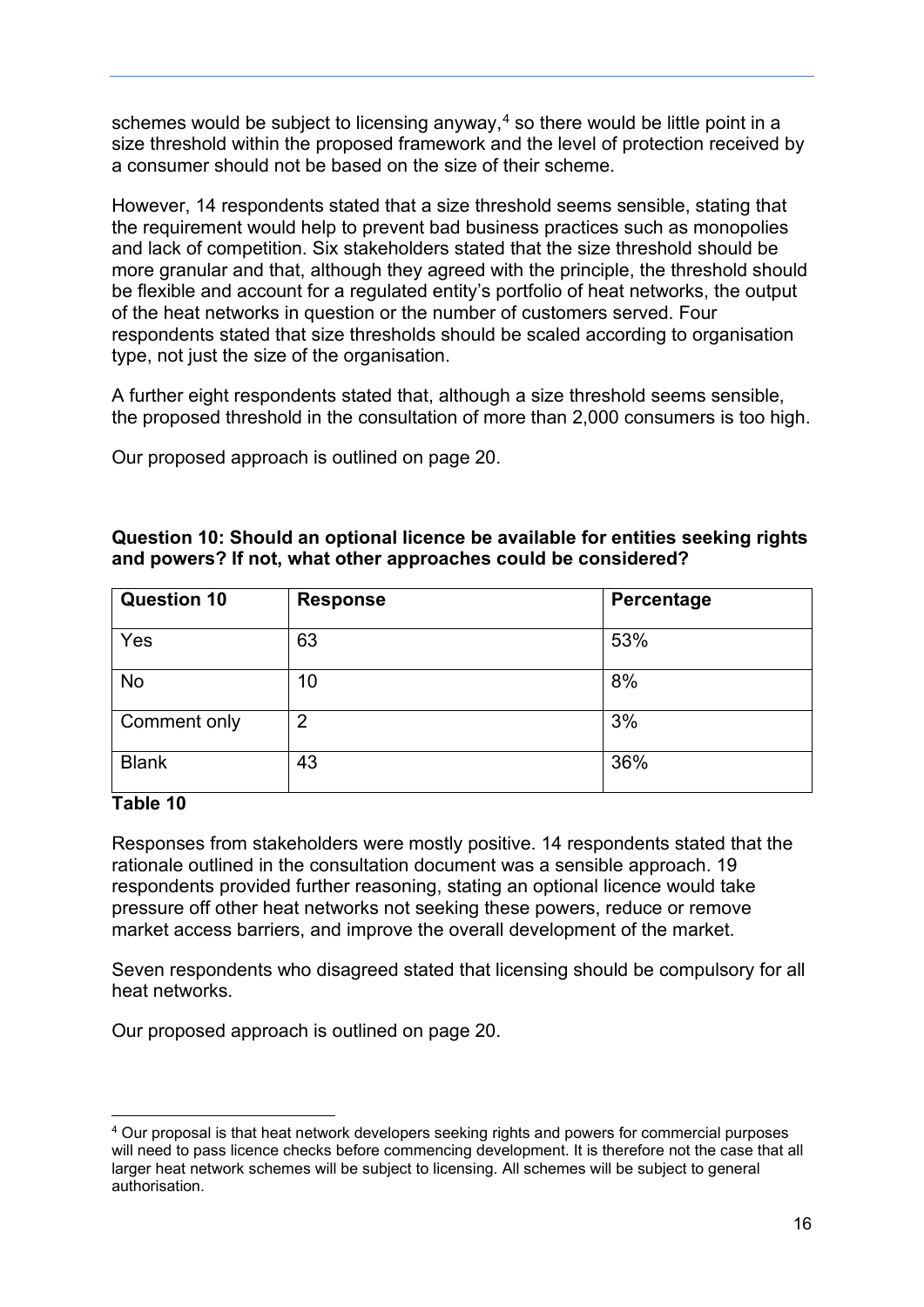#### **Question 11: Are there any other adjustments that could be made to the proposed model to enable it to work better?**

Six stakeholders highlighted the importance of ensuring that the proposed model is as flexible as possible to ensure that it can be adapted with changing circumstances. Some of these respondents suggested this could be achieved by setting a review date.

Three respondents stated that further discussion of a 'fit and proper' test was required for all heat networks, with tests at each stage of commercialisation (specification, design, build, and commissioning). They believed this had not been adequately addressed in the consultation.

Several other respondents focused their comments on costs. Two stated that there should be tighter regulation of costs for consumers. Another two respondents suggested that the regulator should consider the distribution of regulatory costs, not just between schemes of different sizes, but between parent bodies of different sizes with different resources. This, they suggested, would ensure that these costs do not fall too heavily on those who can least afford them.

One industry trade association strongly encouraged government to consider the role of zoning in mandating connections to heat networks and to remain open to a regulated investment framework.

A second industry trade association and two other stakeholders suggested that government look more closely at self-regulation as an alternative to Ofgem. That trade association also suggested that an independent body is established to scrutinise the regulator, and that standardised consumer protection is put in place. It also called for a well-defined transitional period and the need to find a balance between access to information and commercial sensitivity.

There were also comments from 2 respondents recommending overall coordination with the Heat Networks (Scotland) Act 2021 to avoid segmentation.

Our proposed approach is outlined on page 20.

#### **Question 12: Are there circumstances in which transitionary arrangements should be introduced? If so, in what circumstances might these apply and for what length of period?**

| <b>Question 12</b>  | <b>Response</b> | Percentage |
|---------------------|-----------------|------------|
| Yes                 | 48              | 41%        |
| No                  | 12              | 10%        |
| <b>Comment only</b> | 8               | 7%         |
| <b>Blank</b>        | 50              | 42%        |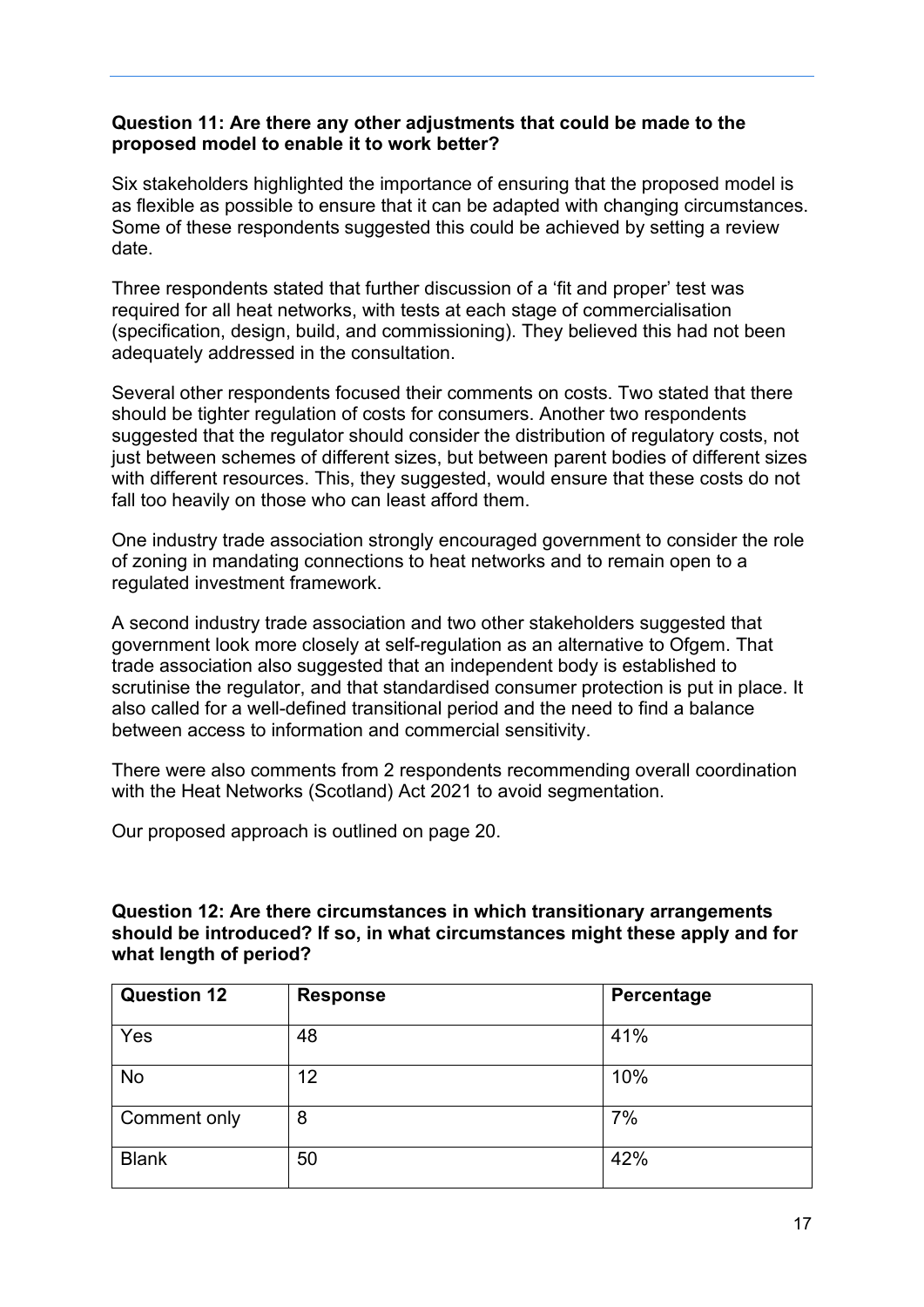#### **Table 11**

Though there were significantly more respondents agreeing with this proposal than disagreeing, many respondents that agreed qualified their stance with certain dependencies and required features for transitionary arrangements.

11 respondents who agreed that transitionary arrangements were required stated that this was especially important for existing schemes, and potentially for schemes that are currently under construction. Seven others who stated the arrangements would be necessary qualified their comments by stating it was important that transitionary periods do not delay any action because it has been known for some time in the market that further regulation is coming.

Six stakeholders suggested that transitionary arrangements should be dependent on heat network size because small heat networks may require support to comply with regulations where resources are limited. Similarly, six stakeholders said that transitionary arrangements should be dependent on organisation type. The reason given was that organisations such as local authorities and housing associations may require transitionary arrangements whilst energy service companies (ESCo) should not need a transition period.

Four respondents' arguments against transitionary arrangements centred on not providing heat network operators with an ability to exploit consumers.

Few respondents provided a proposed length of time for transitionary arrangements. However, of those that did at least 2 years or longer was mentioned so as not to incur economic loss or material consumer detriment.

Our proposed approach is outlined on page 20.

#### Emerging business models

**Question 13: Do you consider our proposed approach sufficiently flexible to accommodate emerging business models, including unbundling of different components of a heat network? If not, please suggest ways in which we could ensure alternative business models are not precluded.**

| <b>Question 13</b> | <b>Response</b> | Percentage |
|--------------------|-----------------|------------|
| Yes                | 46              | 39%        |
| No                 | 9               | 8%         |
| Comment only       | 14              | 12%        |
| <b>Blank</b>       | 49              | 42%        |

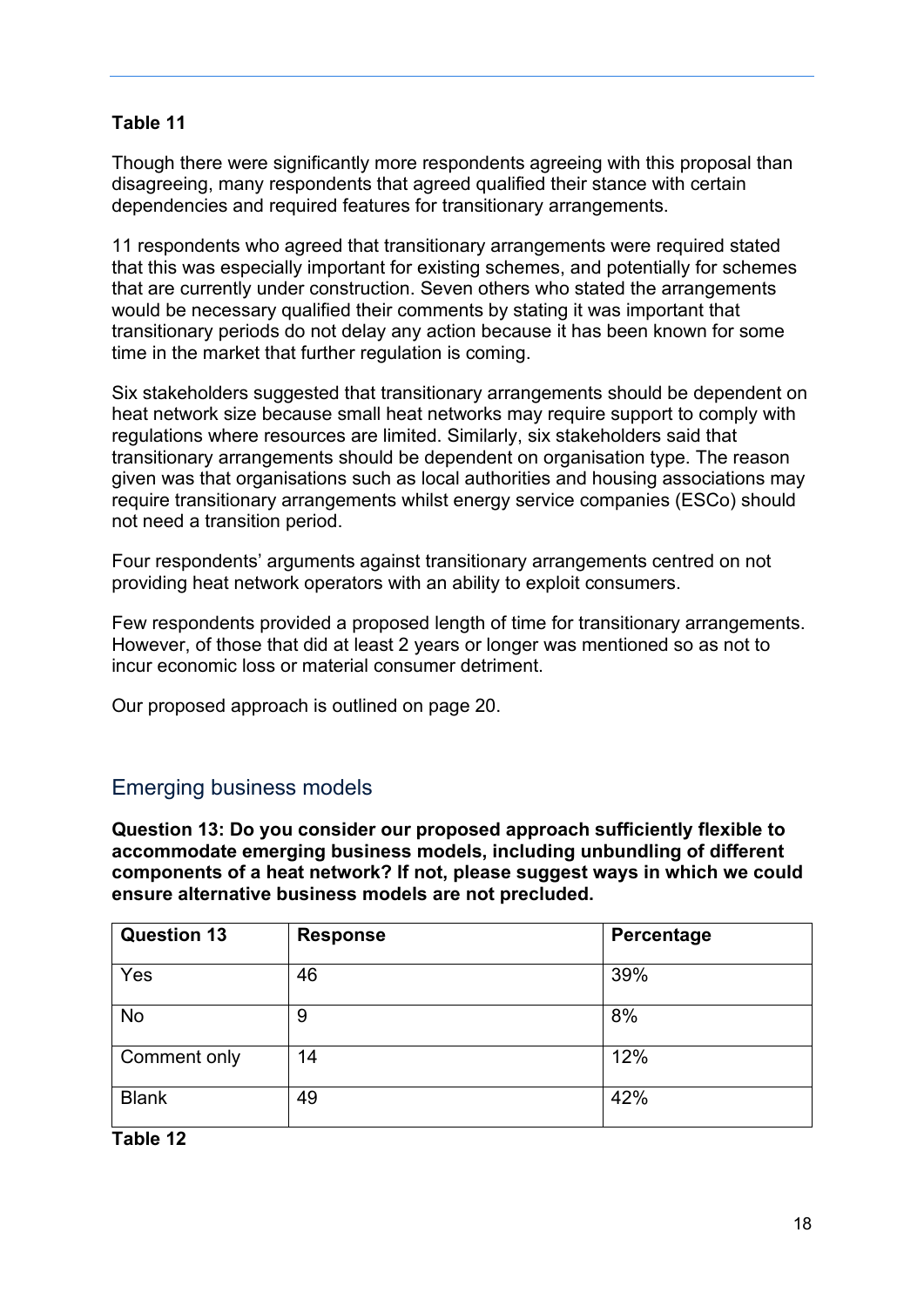Most respondents agreed that the approach was flexible enough although some respondents qualified their support. Of the stakeholders who disagreed, most argued that different elements of the market should be segmented or regulated separately.

Of those who agreed that our proposed approach is sufficiently flexible, many did not provide an explanation. Some simply stated that the approach outlined in the consultation seemed sufficiently flexible to accommodate emerging business models.

Some respondents argued that the regulator should be forward looking and flexible to emerging business models. Some also stated it would be important to break down the regulatory compliance into heat generation, heat distribution, and heat delivery to help other business models to operate.

Of the nine respondents who stated that the approach would not be sufficiently flexible, a significant proportion argued that different elements of the market, such as heat supply and heat distribution, should be regulated separately, with a requirement to enable unbundling. They argued that only this approach would be sufficiently flexible.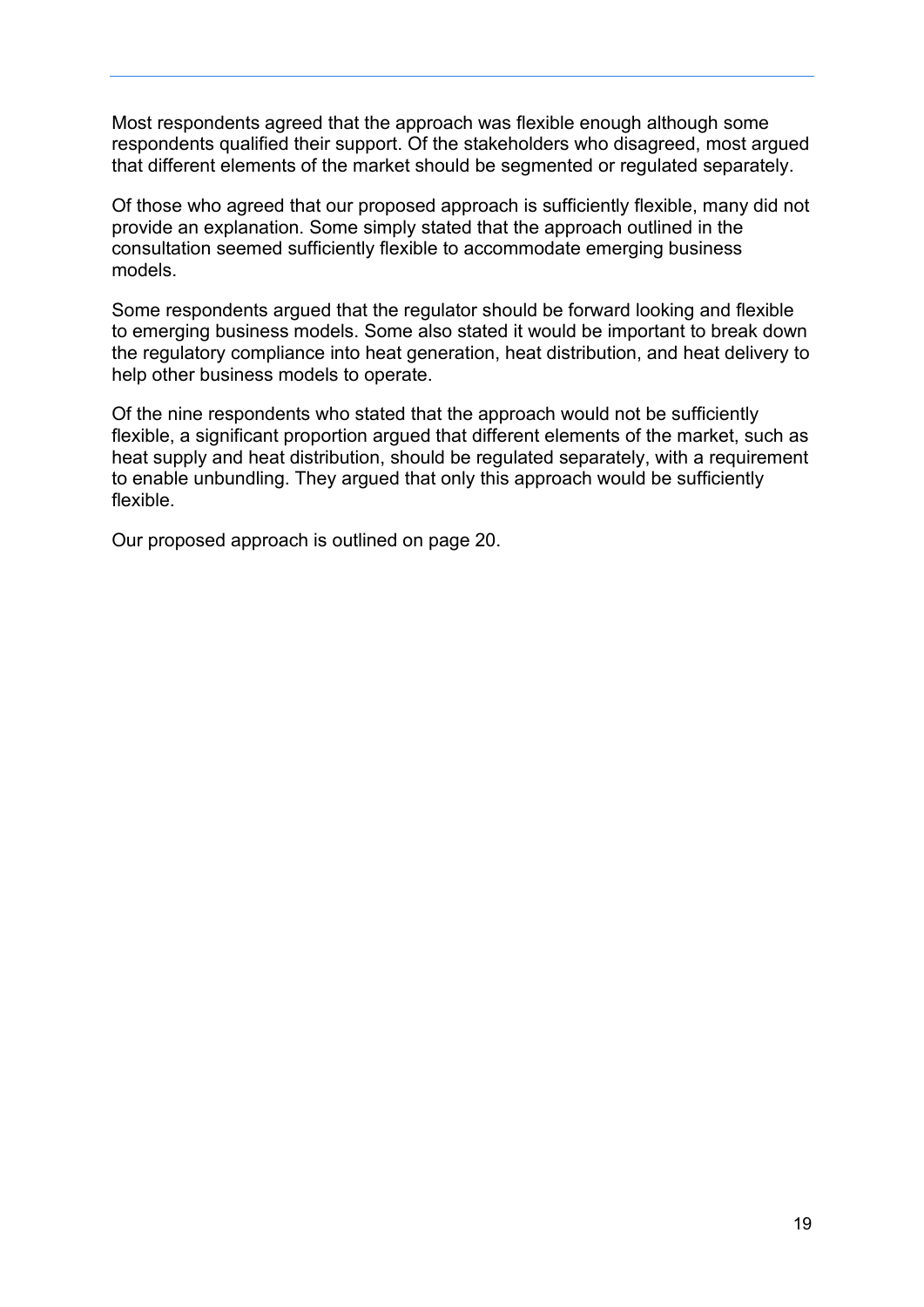#### <span id="page-19-0"></span>Government Response – Regulatory Structure

Ofgem was considered the preferred heat networks regulator by the majority of respondents to the consultation. However, we listened to the views of several respondents who expressed concerns regarding regulatory costs and the suitability of Ofgem during and following the consultation period.

We therefore revisited our analysis on the suitability of Ofgem compared with other regulatory bodies and structures, working closely with industry to understand their views. We also scrutinised Ofgem's regulatory costs through comparative modelling work with Heat Trust.

These exercises reaffirmed our view that Ofgem is the most desirable choice for regulator, and we will be appointing Ofgem to the role. It brings experience of setting and enforcing consumer protection rules from regulating the energy market. In addition, it could use its role as gas and electricity regulator to ensure heat networks are considered as part of an integrated net zero energy system and will require lower set-up costs than a new organisation. Ofgem's experience also means it offers the quickest route to regulation. Finally, Ofgem maintains the support of most of our stakeholders.

The default option for recovering the costs of heat networks regulation would have been for these costs to fall solely on heat network regulated entities. Assuming regulated entities would then recover those costs through heating bills, it would effectively be heat network consumers only funding the costs of regulation. We found that without an alternative cost recovery mechanism, none of the options for regulator assessed can bring the cost per consumer of regulation down to an affordable level and down to a similar level to what gas and electricity consumers pay for regulation.

We concluded from the modelling work with Heat Trust that it would regulate the market in a way and at a cost similar to Ofgem, reinforcing our view that a small consumer base in the market is driving the high estimated regulatory cost per consumer.

We are therefore proposing to introduce a cost recovery regime which ensures that Ofgem and Citizens Advice's total ongoing costs of regulating the heat networks, gas, and electricity markets are spread evenly across heat network, gas, and electricity consumers.

Our current provisional estimates suggest that this would amount to heat network consumers paying approximately £1.40 per consumer per year in the central case. We also estimate that this amounts to an additional £0.10 per gas and electricity consumer per year from what they currently pay for regulation – applied to our estimate of the average gas bill, this represents a 0.02% increase. [5](#page-19-1)

<span id="page-19-1"></span>We have published a consultation on recovering the costs of heat networks [regulation](https://www.gov.uk/government/consultations/recovering-the-costs-of-heat-networks-regulation) alongside this Government Response where we have set out our proposal in more detail and where respondents can provide views on our proposed approach.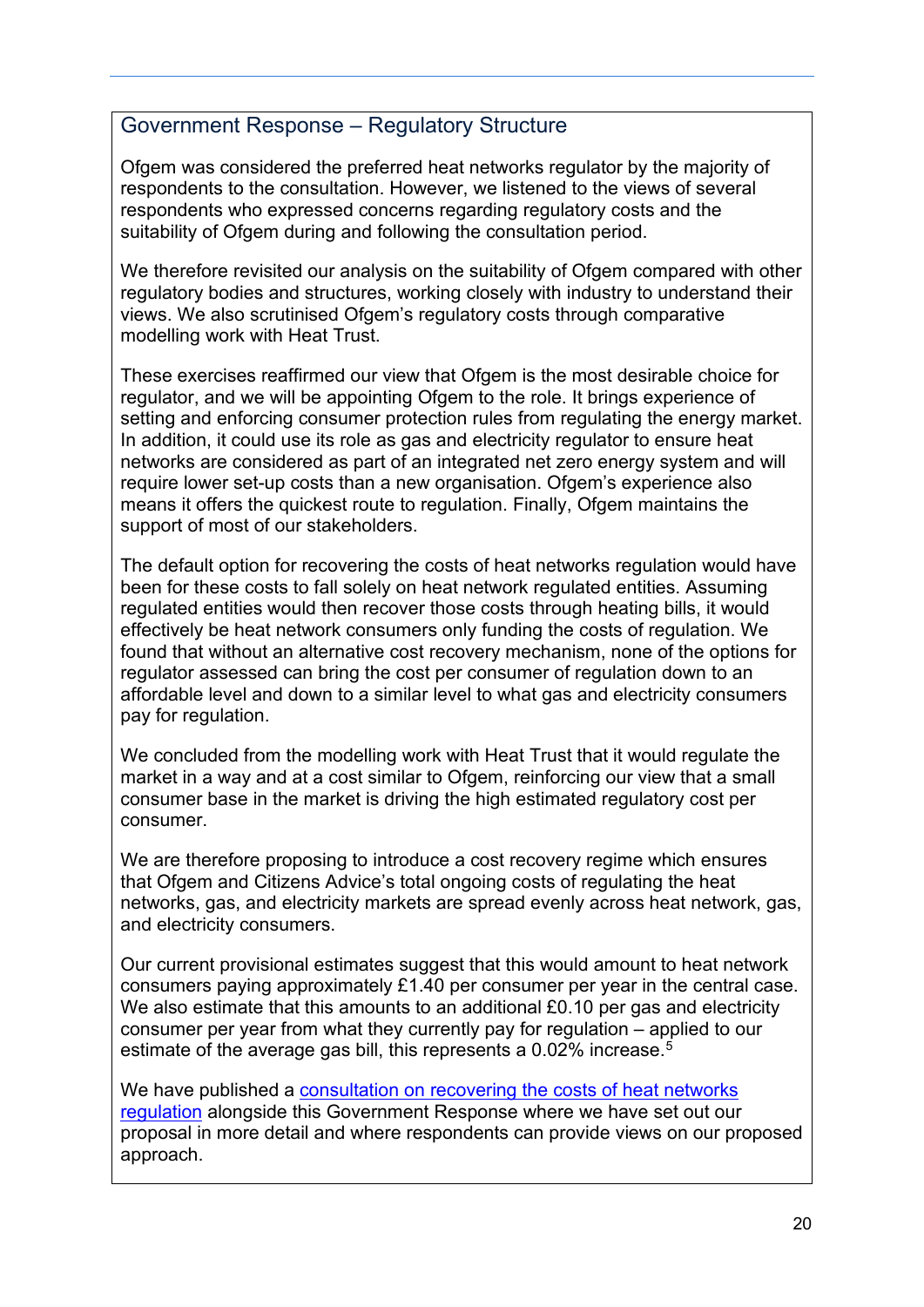We are also working hard to see where we can achieve efficiencies and use the most proportionate approaches to regulation to ensure regulation is as costeffective as possible for businesses and consumers. Considerations around costeffectiveness are included in several of the Government Response boxes below.

We will also introduce formal measures to ensure scrutiny of regulatory costs. Our proposed regulatory framework will require Ofgem to report to Parliament on its monitoring, compliance and enforcement activities, and associated costs. The National Audit Office (NAO) will scrutinise Ofgem's spending (as is already the case for Ofgem's spending as energy regulator), as will HM Treasury through its Managing Public Money principles.

We have agreed that representatives from industry and consumer groups will provide an advisory function during the next phase of designing the regulatory framework. This advisory board will be able to provide government and Ofgem with views on the design and implementation of regulation and on how to ensure heat network regulation is as cost-effective as possible. The board will not have a role in legislation in the oversight of regulatory costs given the roles of Parliament and the NAO in this process.



#### **Diagram 1: Ofgem scrutiny measures**

Ofgem will set and enforce consumer protection rules across Great Britain. We are working closely with the Scottish Government to ensure protections which are suitable for consumers across Great Britain.

The government has taken stakeholder views into account and has decided that all domestic consumers and micro-businesses will be protected by regulation. These consumers must receive protections regardless of whether they are supplied by a small communal network (serving one building) or large district network (serving multiple buildings). Introducing a de minimis threshold, as explored in Q8, would

<sup>5</sup> The 2020 QEP estimates that the average annual gas bill is £510 [https://www.gov.uk/government/statistical-data-sets/annual-domestic-energy-price-statistics;](https://www.gov.uk/government/statistical-data-sets/annual-domestic-energy-price-statistics) Tables

QEP 2.3.5 and 2.2.5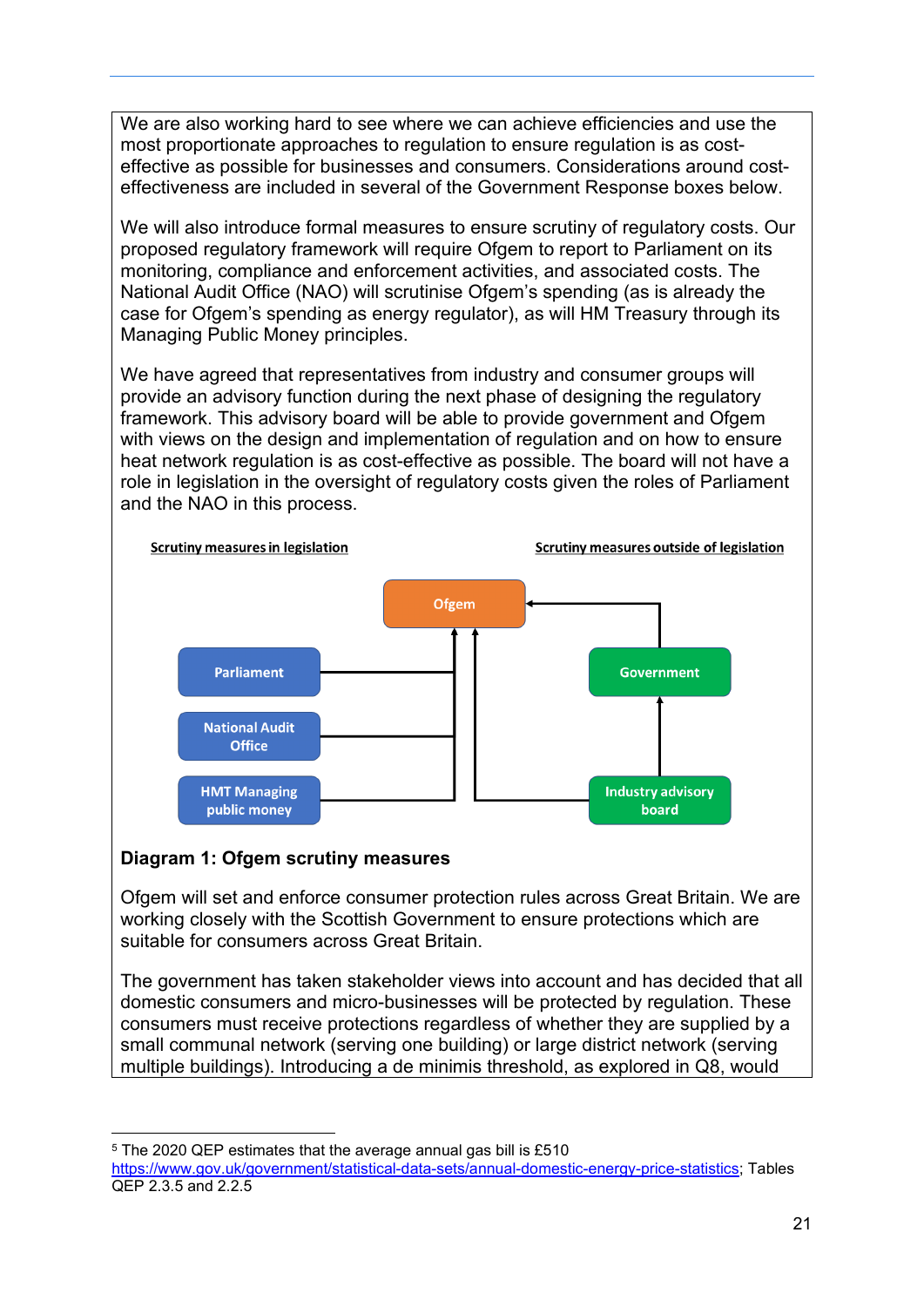leave the significant proportion of consumers that are supplied by small communal networks without protections. We will not therefore be pursuing this option.

This means that all domestic consumers and micro-businesses will be protected by the regulatory regime, including consumer protections on pricing, transparency, and quality of service. In response to feedback to the consultation, we are considering whether certain small and medium sized enterprises should also have the option to be protected. We continue to believe, backed by responses, that larger businesses will be able to negotiate their own prices and terms of service with the heat supplier, and that typical contractual arrangements will provide adequate routes to redress for these types of consumers. Though we remain of the view that in many cases large businesses do not need to be covered by consumer protection requirements, we consulted on whether certain protections need to be extended to large non-domestic consumers within heat network zones. $^6$  $^6$ We will also consider whether there are other instances in which large businesses would benefit from consumer protections.

We recognise that in many cases, communal heat networks and district heat networks can differ in terms of consumer experience, service provider, and steps needed to comply with future regulation. Therefore, whilst we will be introducing minimum levels of regulation applying to all heat networks, we recognise that we need to provide schemes with different routes to achieving compliance with that regulation.

Having considered feedback provided by respondents, we now propose that our definition of a heat network should cover shared ground loop heat networks. Regulations will therefore introduce protections for consumers on shared ground loops where concerns relate to problems caused by the common infrastructure, and we will keep these under review should we need to introduce further measures in future.

The diversity in network type covered by regulation is reflected in our policy to introduce outcomes-based quality of service standards, which will provide Ofgem with scope to implement standards flexibly and proportionately depending on the size and nature of the scheme. We recognise that there are many small heat networks within the market, and the outcomes-based approach seeks to ensure that the regulatory burden and cost impact on such schemes is proportionate and realistic (see 'Consumer Protection' section).

We also recognise that different schemes are subject to different existing obligations – for example, schemes operated by social housing providers and private landlords already need to meet obligations to consumers under the Landlord and Tenant Act. We will continue working closely with stakeholders to ensure our regulation complements and builds on these existing requirements.

<span id="page-21-0"></span> $6$  The heat network zoning consultation considers whether certain consumer protections, such as fair pricing, should be extended to large non-domestic consumers within zones who are required to connect as this would help address the risk of lost bargaining powers. See: <https://www.gov.uk/government/consultations/proposals-for-heat-network-zoning>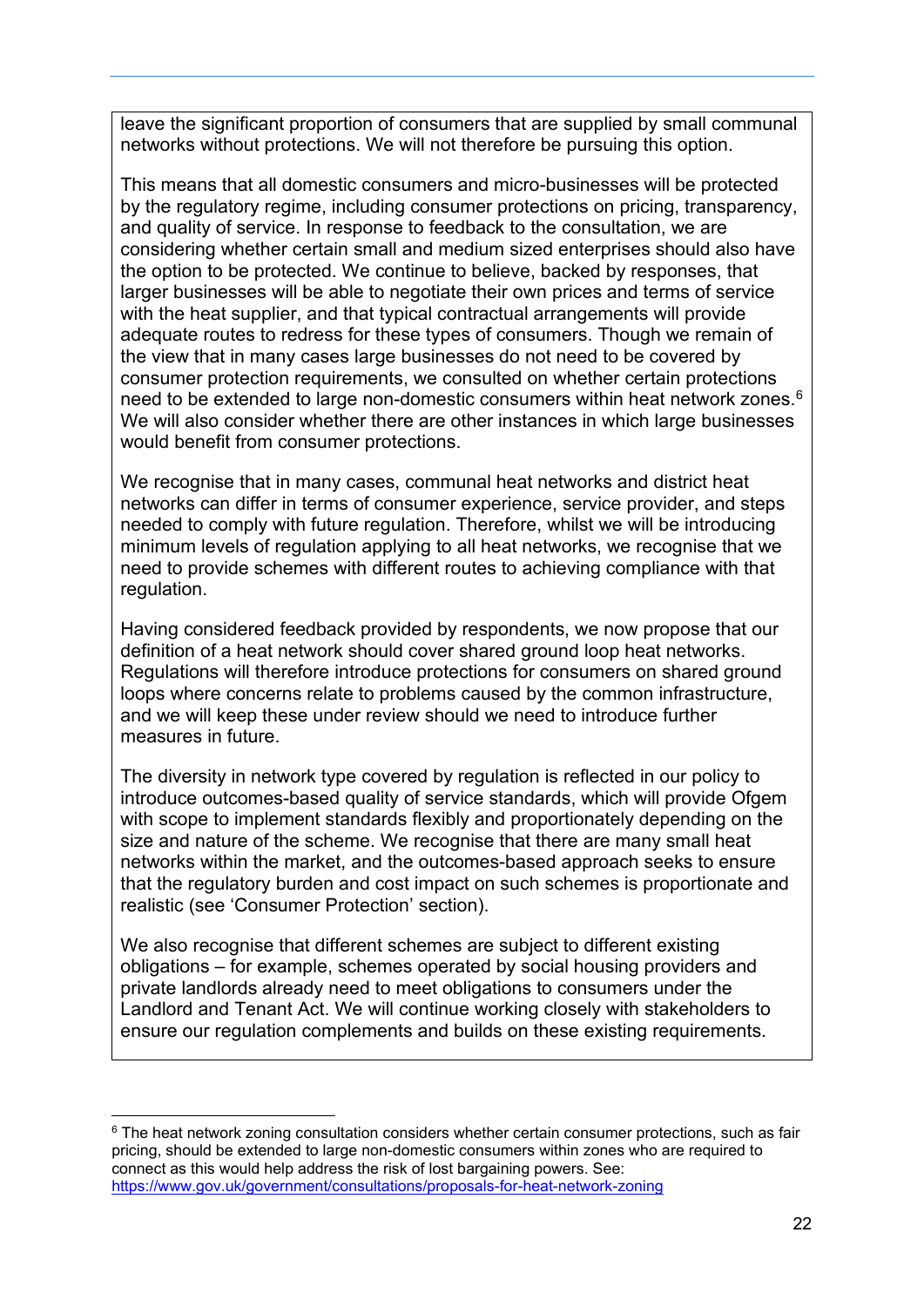We intend to introduce a general authorisation regime that will enable Ofgem to enforce consumer protection rules. This will require that entities supplying heat through heat networks (that is, having a contractual agreement with customers to supply heat) and entities operating heat networks will have to be authorised to do so. $\frac{7}{7}$  $\frac{7}{7}$  $\frac{7}{7}$  Both supply and operation will have a significant effect on day-to-day consumer outcomes, so we consider Ofgem needs to be able to regulate both these functions.

We recognise that in many cases, a single entity will be responsible for the supply of heat and the operation of the heat network. In these cases, only one entity will need to be authorised. However, in other cases, the heat supplier and heat network operator will be separate entities and there can be more than one supplier per network. Each of these suppliers and operators will need to be authorised to carry out supply and operation. We will consider further what regulatory requirements should fall to the asset owner.

Ofgem will manage the general authorisation process. All entities supplying heat or operating heat networks will need to notify the regulator of their intention to carry out these functions on a heat network in order to be authorised to do so. This is because all heat networks will need to meet some minimum technical standards and decarbonisation rules regardless of the types of consumers on the network, and both technical standards and decarbonisation will form part of conditions for continued authorisation (more information is provided in the Technical Standards and Decarbonisation sections below). Ofgem will have powers to set specific notification requirements for authorisation and to perform some risk-based checks.

Other roles for Ofgem will include enforcing rules on consumer protection, monitoring compliance and taking enforcement action where necessary, and issuing licences for statutory rights and powers.

We will appoint Citizens Advice as the consumer advocacy body for heat networks in England and Wales. This is necessary for ensuring that heat network consumers receive an advisory and advocacy service and that consumers in vulnerable circumstances receive priority services. Citizens Advice already provides similar functions in the energy, water, and postal sectors. This means that it is well placed to draw on existing resources and expertise to represent heat network consumer interests and provide them with independent advice. It will be for the Scottish Government to determine whether it wants Citizens Advice Scotland or another body to take on a consumer advocacy role in its regulatory framework.

<span id="page-22-0"></span><sup>7</sup> See page 35 of the *Heat Networks: Building A Market Framework* consultation for our definitions of a 'Heat supplier' and 'Network operator'.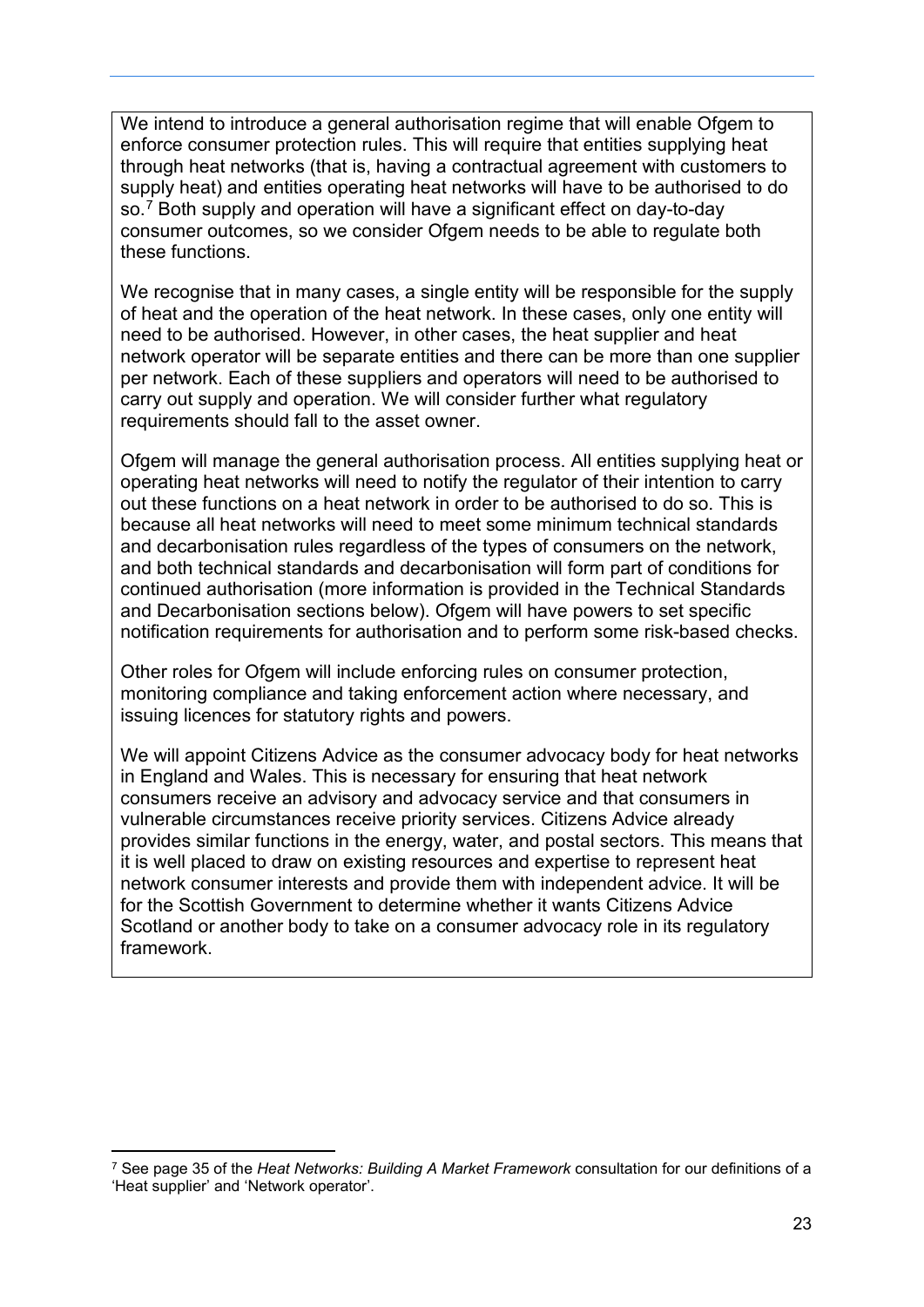## <span id="page-23-0"></span>Enforcement Powers

#### Enforcement powers

#### **Question 14: How should government and the regulator ensure that enforcement action is proportionate and targeted? Are there particular considerations for not for profit schemes?**

Many stakeholders suggested that enforcement action should be transparent and focused and should address the specific issue being enforced against with the heat network in question.

The most frequently made point, which was made by 14 respondents, was that consumers should not be negatively affected by enforcement actions. Specifically, these respondents stated that financial penalties should not be allowed to be passed onto consumers through inflated bills.

10 stakeholders stated that the best way to ensure that enforcement action is proportionate is to assess on a case-by-case basis.

10 respondents also stated that enforcement action may not be useful in cases where technical issues are the underlying cause of poor performance.

Learning lessons from other sectors was mentioned by 7 respondents as an effective way to ensure that enforcement action is proportionate and targeted. Organisations given as examples included the Charity Commission and the Environment Agency, as well as suggestions to look at approaches taken in the gas and electricity markets.

Another theme mentioned by 6 respondents was transparency which was cited as a key requirement for enforcement by a range of stakeholder types. Four stakeholders noted that enforcement guidelines or a penalties methodology were needed.

Our proposed approach is outlined on page 29.

#### **Question 15: Do you agree that imposing fines and removing a licence/authorisation are an appropriate and adequate set of enforcement actions for the regulator of the heat network market?**

| <b>Question 15</b> | <b>Response</b> | Percentage |
|--------------------|-----------------|------------|
| Yes                | 76              | 64%        |
| No                 | 6               | 5%         |
| Comment only       | 10              | 8%         |
| <b>Blank</b>       | 26              | 22%        |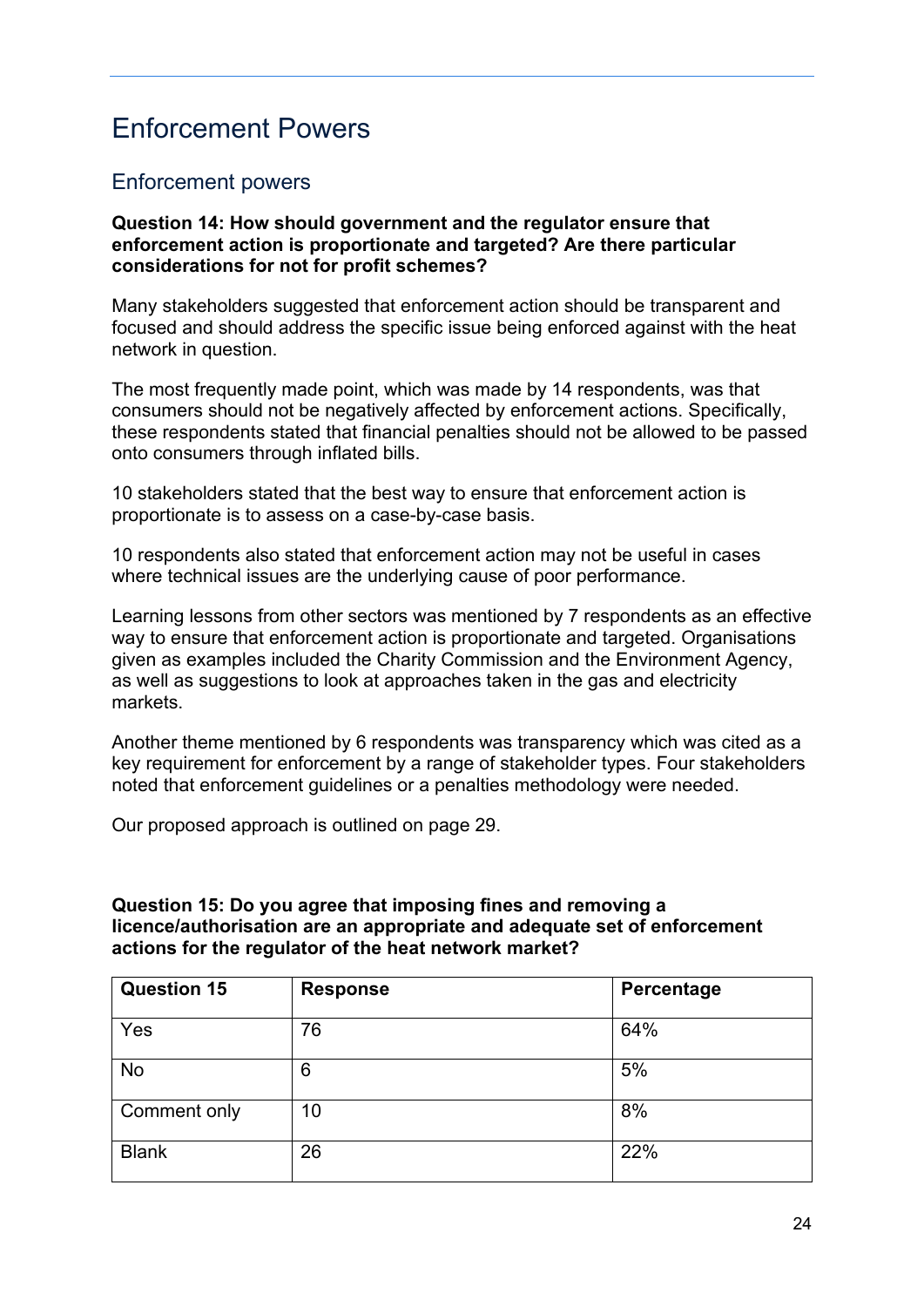#### **Table 13**

Although there was broad support for this approach, several respondents stated that the regulator should only resort to these enforcement actions in specific circumstances.

16 respondents stated that the use of penalties or revocation of a licence or authorisation should be proportionate and used only as a last resort. 12 respondents stated that there is a need for step-in arrangements or a Supplier of Last Resort for schemes where another heat supplier is required to take over at short notice because of the revocation of a licence or authorisation. 11 respondents stated that generally the approach should be to focus on supporting compliance, including with funding, before imposing any penalties.

Seven respondents also commented that consumers must not end up paying for any enforcement actions levied against heat suppliers and 5 others stated there should be procedures in place for consumers to receive redress.

Our proposed approach is outlined on page 29.

**Question 16: Do you agree that the regulator should have powers to impose penalties at the entity level which are proportionate to its size, in a scenario where there are repeated or systemic failures across multiple schemes owned or operated by the same entity?**

| <b>Question 16</b> | <b>Response</b> | Percentage |
|--------------------|-----------------|------------|
| Yes                | 68              | 58%        |
| <b>No</b>          | 8               | 7%         |
| Comment only       | 9               | 8%         |
| <b>Blank</b>       | 33              | 28%        |

#### **Table 14**

Though most respondents agreed with the principle of applying penalties where proportionate, many qualified their support, and some noted that penalties should only be imposed where there is evidence of consumer harm.

Seven stakeholders noted that this approach would encourage compliance as the penalty would act as an effective deterrent. Six respondents stated that the penalty should depend on the nature of the regulated entity. For example, they stated that penalties may be appropriate for for-profit large organisations but not for local authorities.

Four respondents stated that penalties should only be used as a last resort and that penalties should only be imposed at the entity level where there is evidence of multiple instances of non-compliance.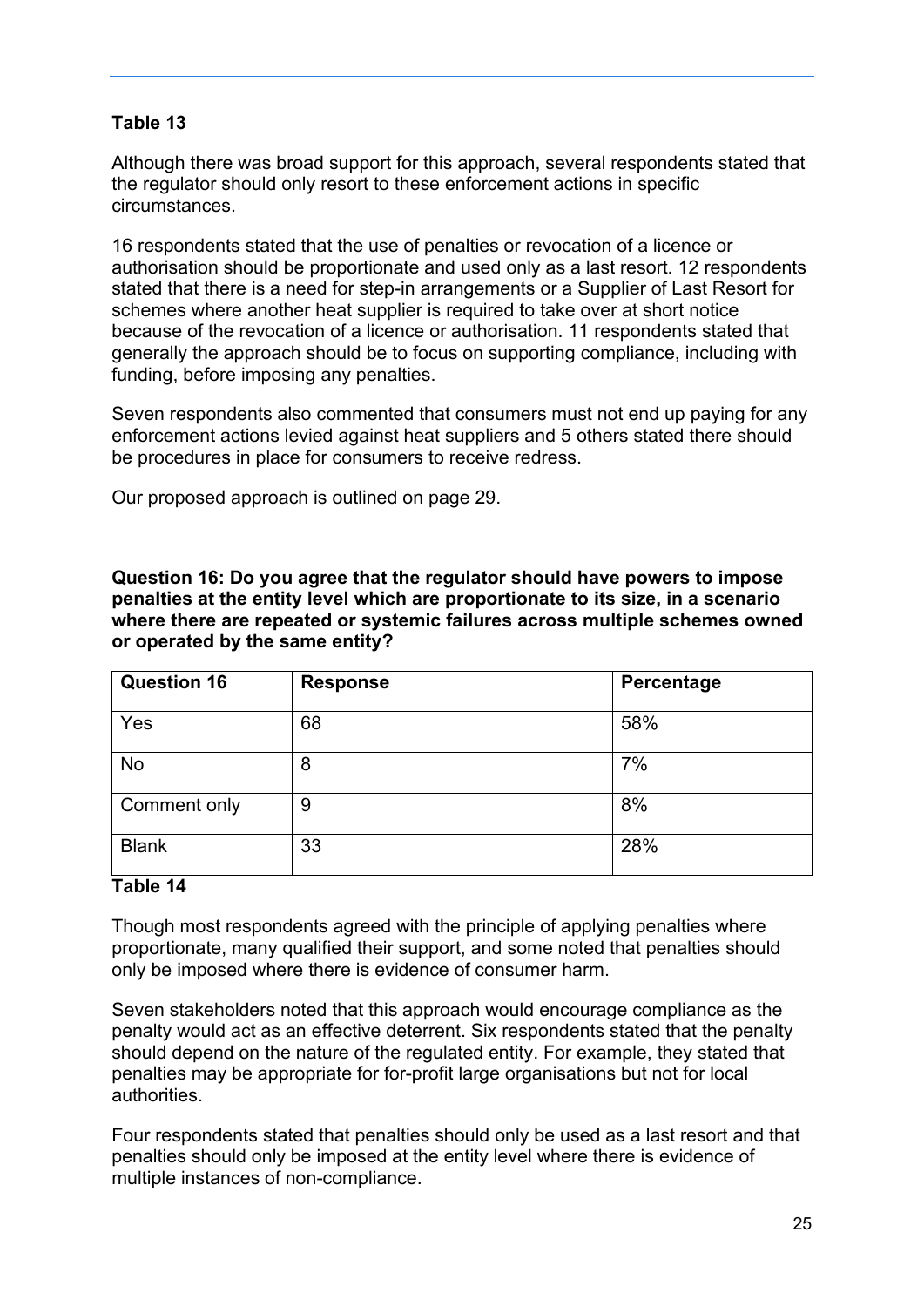Six respondents who disagreed with the approach suggested that fines should be focussed instead on where there has been evidence of consumer detriment. These respondents stated that fines should be proportionate to the consumer detriment and not to the size of the entity.

Our proposed approach is outlined on page 29.

**Question 17: Do you agree that the regulator should have powers to revoke an authorisation for single networks owned or operated within a group scenario, so that the entity would still be authorised or licensed to operate those networks within the group that remain in compliance? If not, what alternative approach might the regulator take?**

| <b>Question 17</b>  | <b>Response</b> | Percentage |
|---------------------|-----------------|------------|
| Yes                 | 73              | 62%        |
| No                  | 3               | 3%         |
| <b>Comment only</b> | 4               | 3%         |
| <b>Blank</b>        | 38              | 32%        |

#### **Table 15**

As demonstrated above, most stakeholders agreed with this proposal. 14 stakeholders commented that revocation of authorisation for one network should lead to tighter scrutiny of that entity's other assets and repeat offences should lead to a bigger impact on that entity.

Five stakeholders noted that revocation of any sort requires step-in arrangements and another 5 stated that revocation should be a last resort. Four respondents suggested that other approaches should be considered, such as compliance plans and the suspension of authorisations as opposed to permanent revocation.

Our proposed approach is outlined on page 29.

**Question 18: If compliance issues are more widespread within the group of networks owned or operated by the same entity, do you agree that the regulator should be able to revoke the authorisation or licence for the entity as a whole covering its entire group of networks? If not, what alternative approach might the regulator take?**

| <b>Question 18</b> | <b>Response</b> | Percentage |
|--------------------|-----------------|------------|
| Yes                | 69              | 58%        |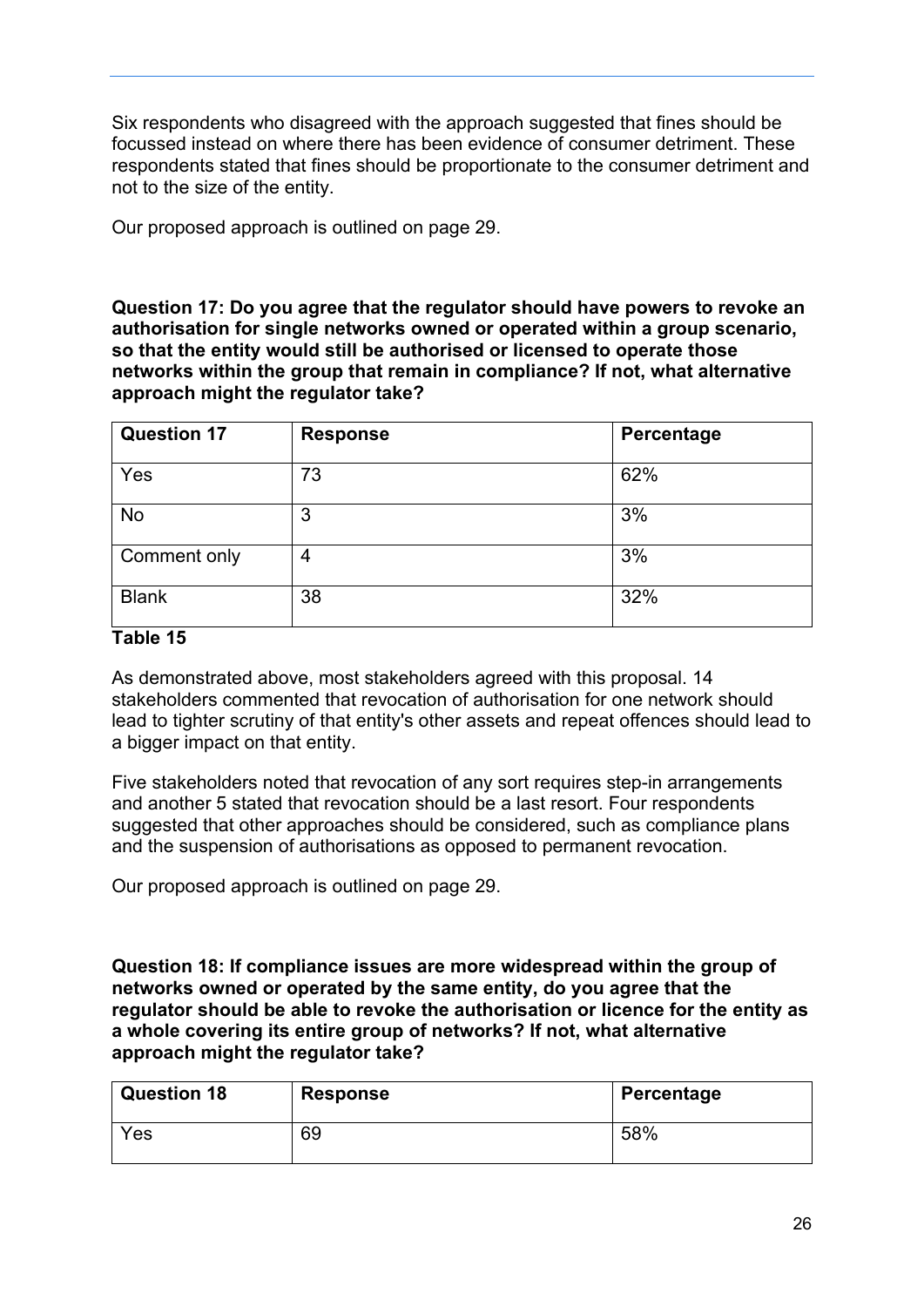| No           | 13 | 11% |
|--------------|----|-----|
| Comment only |    | 2%  |
| <b>Blank</b> | 34 | 29% |

#### **Table 16**

Though generally supportive of enforcement where there is evidence of compliance issues, some stakeholders raised concerns over the implications this approach may have for consumers on other heat networks owned by the same entity but which do not have the same issues.

A common theme from respondents who agreed with our proposal was that revoking the licence of an entire group of networks should only be used as a last resort and only after other compliance avenues had been exhausted. Many stakeholders who agreed also noted that this approach would require step-in arrangements to be in place.

Those who disagreed with the proposal generally stated that it would be disproportionate and would have a negative impact on customers. Some of these respondents also commented that the approach may lead to an increased investment risk and higher prices for consumers living on heat networks.

One industry trade association disagreed that the regulator should be able to revoke authorisations covering an entity's entire group of networks because authorisation will be granted on a scheme-by-scheme basis. Regarding the revocation of a licence, the stakeholder noted that this could be dealt with separately as they will be granted on a company-by-company basis. However, they noted that an assessment would still need to be made on the implications for consumers of revoking a licence.

Our proposed approach is outlined on page 29.

**Question 19: Do you agree that individual domestic consumers should have access to ombudsman services for redress? Do you have any views as to which ombudsman is best placed to provide this function for heat networks?**

| <b>Question 19</b>  | <b>Response</b> | Percentage |
|---------------------|-----------------|------------|
| Yes                 | 87              | 74%        |
| No                  |                 | 1%         |
| <b>Comment only</b> |                 | $1\%$      |
| <b>Blank</b>        | 29              | 25%        |

**Table 17**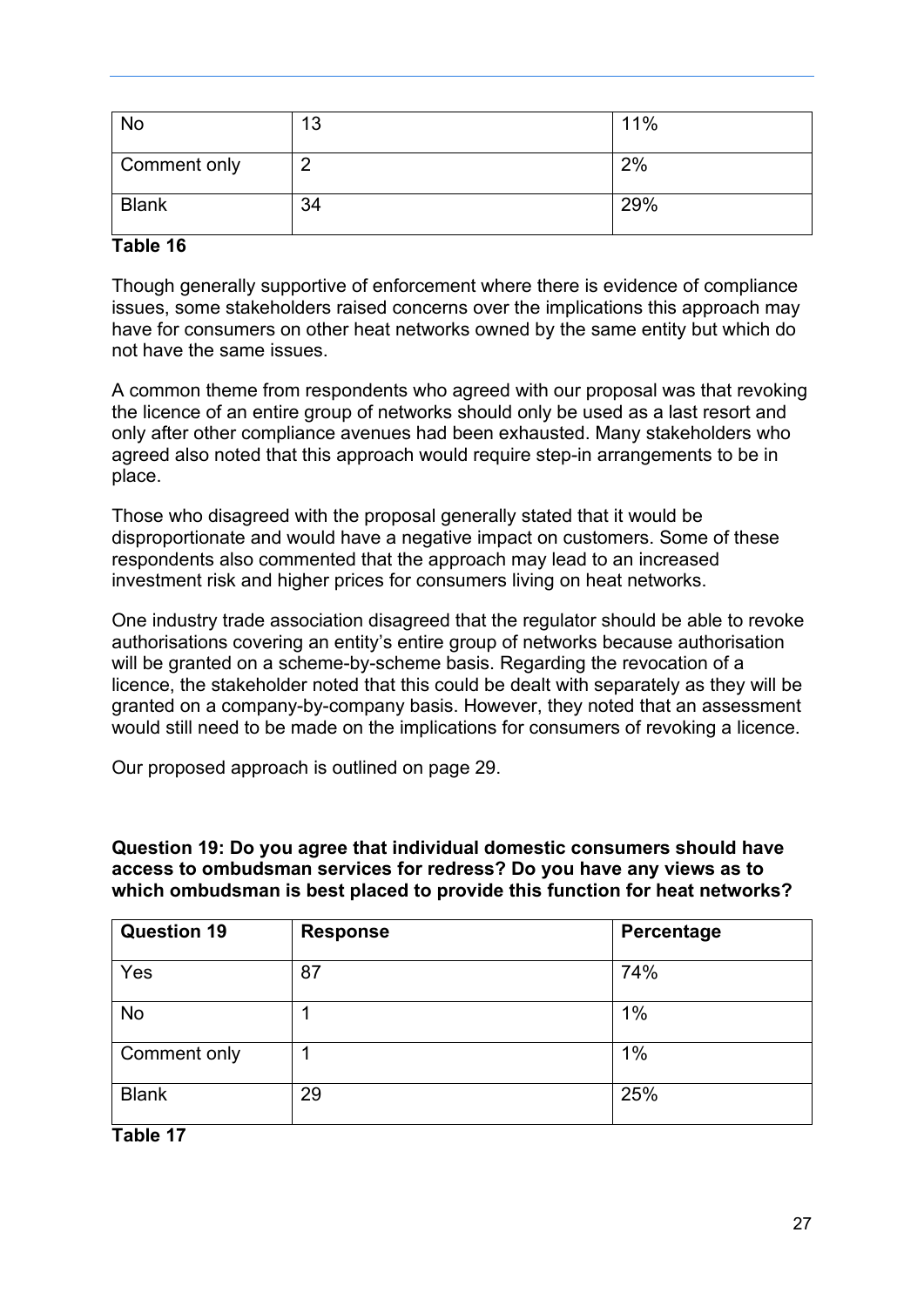42 respondents stated the Energy Ombudsman is best placed given its existing experience in the gas and electricity markets. Citizens Advice and Which? were also mentioned, however both were only suggested by one stakeholder.

Six stakeholders commented that, for certain social housing tenants, the Housing Ombudsman may be best placed as a route to redress. These stakeholders stated that collaboration between the Housing and Energy Ombudsman is expected to be needed with clear delineation of roles.

Four respondents also made the point that complaints made by a group of individuals must be accepted, and these should not have to first go through the landlord.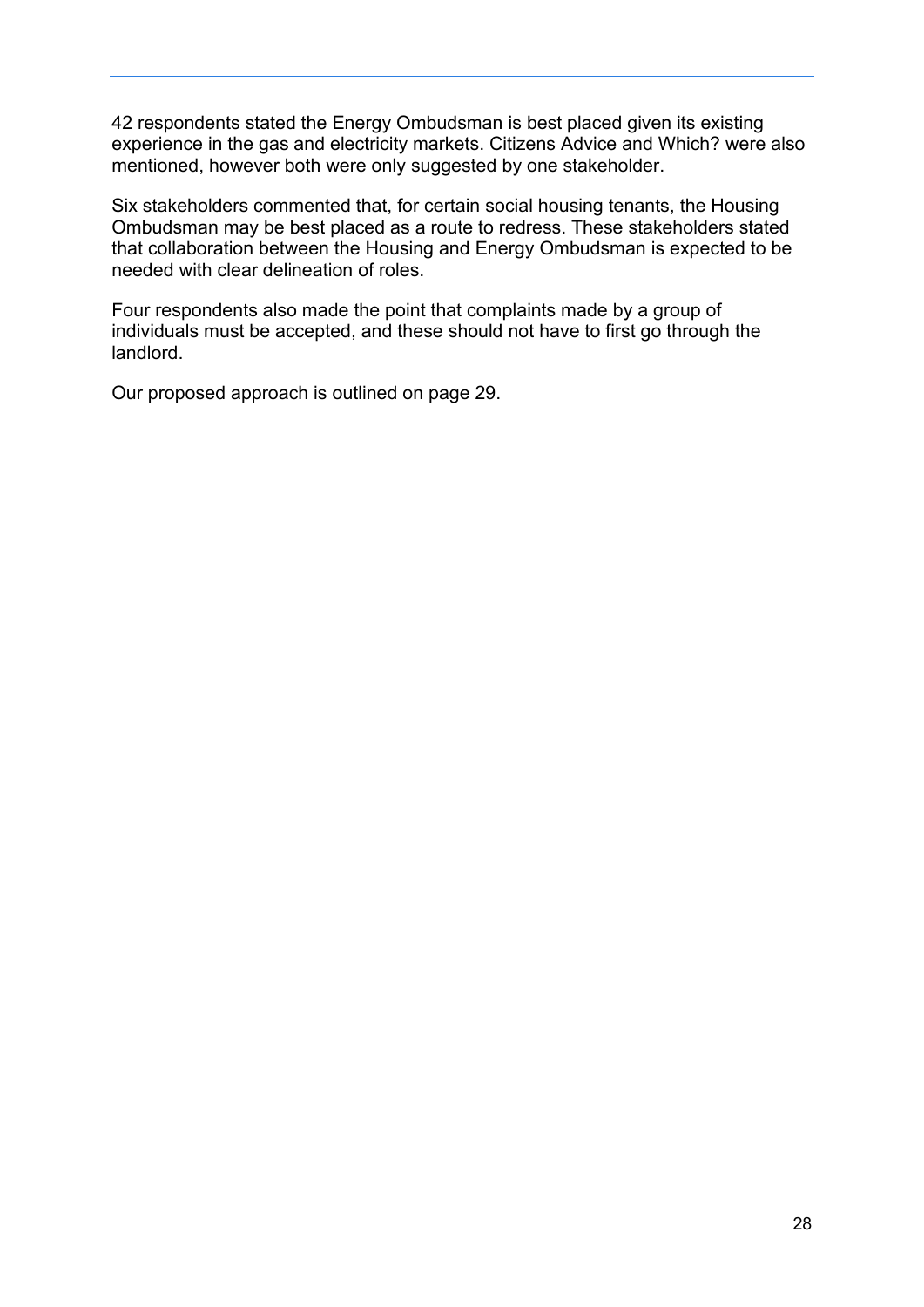#### <span id="page-28-0"></span>Government Response – Enforcement Powers

We will introduce a framework which ensures that cases of non-compliance with regulation are resolved by Ofgem. Where appropriate, this may involve supporting regulated entities to take steps to comply. Enforcement actions by Ofgem will only be taken in appropriate circumstances, such as where there is non-compliance causing significant consumer detriment or where the regulated entity has not taken steps to comply.

Ofgem, the independent ombudsman service (see below for details), and Citizens Advice will work closely to address compliance issues in the market. To enable this, Ofgem will have monitoring and information gathering powers and the three bodies will share information with each other through the establishment of a tripartite model which will be similar to and build from existing practices in the gas and electricity sectors.

The majority of Ofgem's compliance activities will likely be dealing with systemic issues. The independent ombudsman service will handle escalated individual consumer complaints and Citizens Advice will provide an advisory service and support to consumers, including those in vulnerable circumstances. Given a large share of the market consists of small communal networks, the work of the independent ombudsman service and Citizens Advice as frontline organisations within the tripartite model will be crucial in identifying recurring non-compliance and consumer detriment across schemes. They will also be able to report complaints and issues and make recommendations to Ofgem, which will monitor market compliance. We recognise that the large number of small entities in the market means that Ofgem will need to adopt cost-effective approaches to compliance work. BEIS and Ofgem will continue exploring proportionate approaches to compliance, such as risk-based market segmentation, and we will continue engaging with stakeholders and other regulatory bodies to identify best practice.

Where enforcement action is necessary, we intend for Ofgem to have recourse to powers equivalent to those it has for gas and electricity. These include provisional and final orders, financial penalties, consumer redress orders, revocation of a regulated entity's authorisation/licence, and powers to address schemes operating on an unauthorised basis. Regulated entities will have rights to appeal enforcement decisions.

Ofgem will have powers to revoke the authorisation for a specific heat network if problems are scheme specific. Where compliance issues are more systemic, Ofgem will have powers to revoke the authorisation of the entity in relation to all its schemes.

Financial penalties imposed on regulated entities will likely take into consideration factors such as the size of the non-compliant entity, for example in terms of number of heat network consumers, and the extent of consumer detriment caused by the non-compliance. This will achieve a balance of ensuring penalties are proportionate to the contravention whilst also acting as a deterrent against repeatedly breaching requirements. Ofgem will design the detailed policy for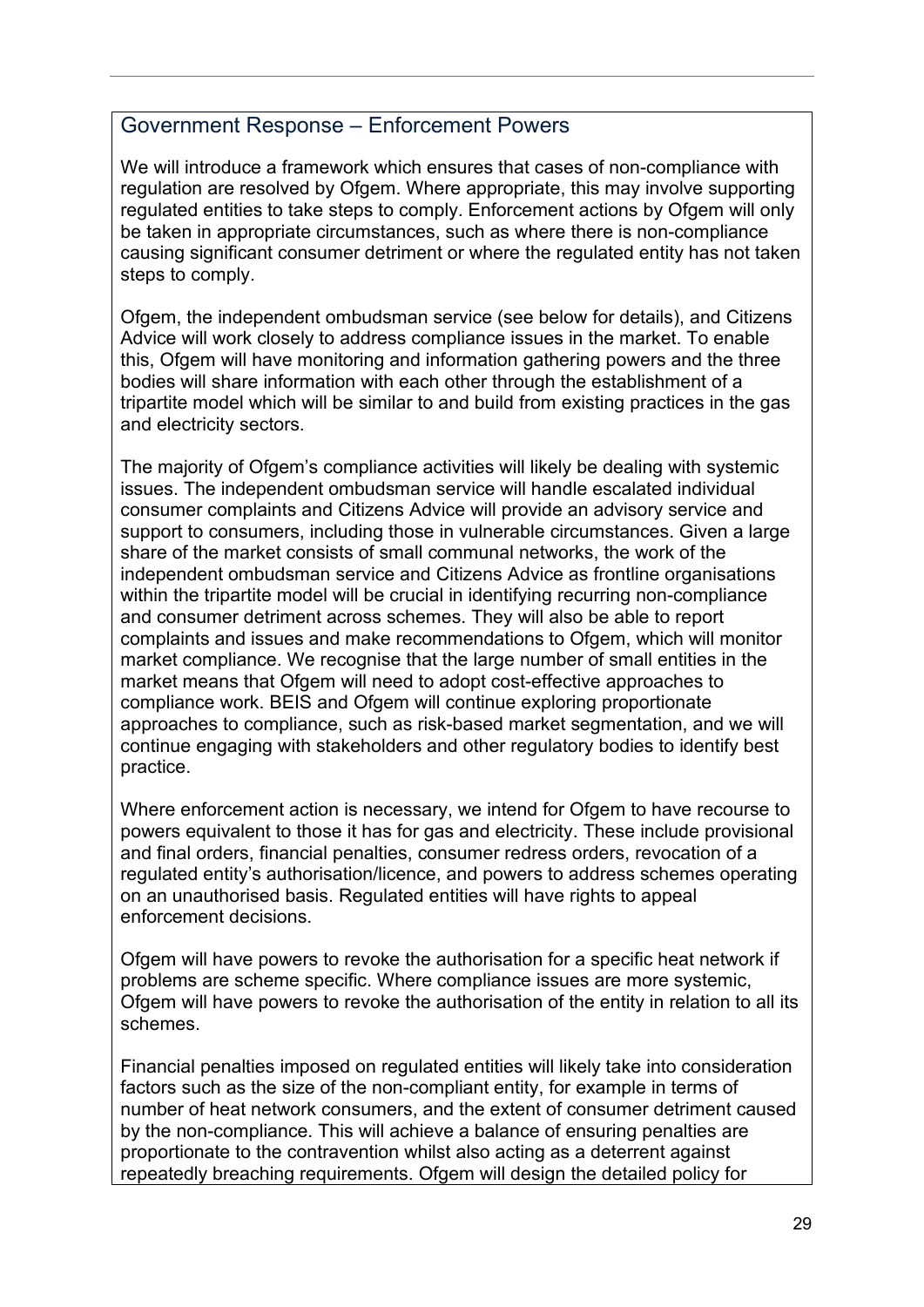calculating the size of financial penalties. We agree with stakeholders that raised concerns that financial penalties should not be passed onto consumers, and we are undertaking further policy development to explore how consumers can be protected against this risk.

We need to consider further whether financial penalties are a suitable mechanism for not-for-profit entities. They will want to be able to use surpluses to achieve organisational objectives rather than pay penalties, meaning they could serve as an effective deterrent. On the other hand, not-for-profit entities may have fewer options for absorbing the cost of a financial penalty and we want to avoid a scenario where the costs of a penalty are passed onto consumers. It is worth noting that financial penalties would only be used where warranted and appropriate.

The responses to this consultation have reaffirmed our view that the Energy Ombudsman is best placed to take on the role of independent ombudsman service and provide an independent redress route that is free for consumers with complaints regarding their heat supplier. The Energy Ombudsman was the most frequently cited body for the role by respondents. It would bring vast experience from resolving approximately 60,000 complaints each year in the energy sector, as well as its direct experience with heat networks through Heat Trust.<sup>[8](#page-29-0)</sup> In the energy sector, Ofgem appointed the Energy Ombudsman to the role of independent ombudsman service, and we are considering whether the same process of appointment would be appropriate for heat networks.

Currently, the Housing Ombudsman handles a small number of heat network disputes involving the tenants and leaseholders of social landlords. We see a role for the Housing Ombudsman in continuing to handle these disputes, but it will not have a role in statute within the market framework. We recognise that both ombudsman services would need to work together to ensure clear and efficient complaints routes for consumers.

<span id="page-29-0"></span><sup>8</sup> https://www.ombudsman-services.org/sectors/energy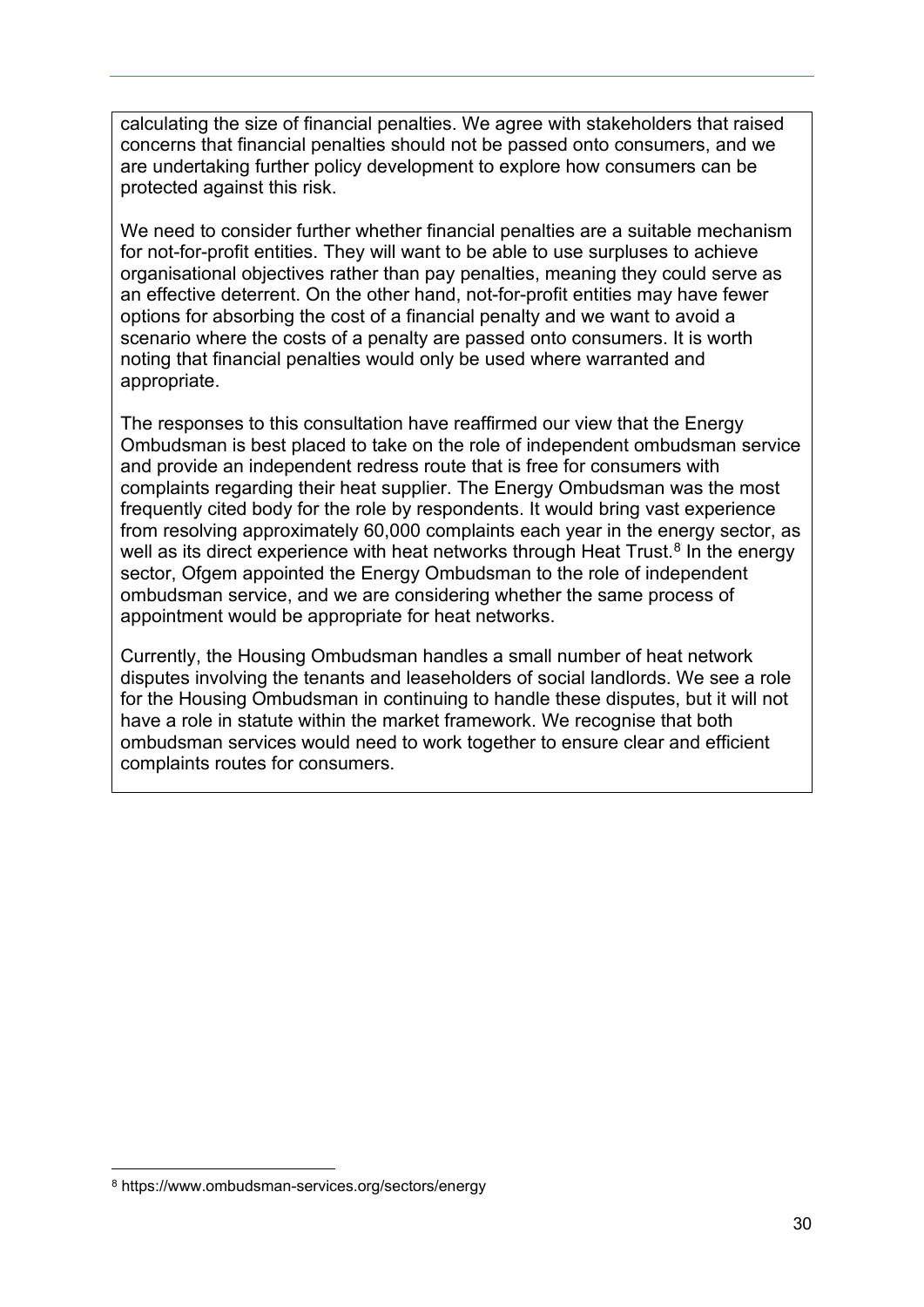## <span id="page-30-0"></span>Step-in Arrangements

**Question 20: Do you agree that step-in arrangements are necessary both to cover the risk of stranded consumers and as a deterrent against sustained failure to meet the regulatory requirements? If not, why?**

| <b>Question 20</b> | <b>Response</b> | Percentage |
|--------------------|-----------------|------------|
| Yes                | 86              | 73%        |
| No                 |                 | 1%         |
| Comment only       | 2               | 2%         |
| <b>Blank</b>       | 29              | 25%        |

#### **Table 18**

Stakeholders broadly agreed with the need for step-in arrangements, however some queried how such measures would be funded and others emphasised that step-in arrangements should be used as a last resort.

As demonstrated in the table above, the responses to this question were mostly positive. 11 stakeholders stated it was important that step-in arrangements were in place from the perspective of consumer protection and environmental protection. These respondents stated that a Supplier of Last Resort arrangement would be vital to ensure that consumers are not left without heating if their heat supplier goes into insolvency.

Nine stakeholders stated that step-in arrangements would avoid disruption of supply and mitigate against stranded consumers whilst also providing a deterrent against failure to meet regulatory requirements. This was supported by 4 respondents who stated that it might lead to good quality suppliers, increased investor confidence, and enhanced standards of service.

Six respondents mentioned that step-in arrangements may have an impact on costs. Although the respondents considered that a Supplier of Last Resort was necessary, these respondents questioned how this mechanism would be funded. Some of these respondents also noted how suppliers on smaller schemes may be more likely to fail to comply with regulatory requirements or go into insolvency and could therefore be more likely to require step-in arrangements.

Although the majority agreed that step-in arrangements were required within the regulatory framework, 6 emphasised that they should be used as a last resort and that existing step-in procedures provided for in commercial contracts, where available, should be used in the first instance.

One industry trade association disagreed with the step-in arrangements proposed and suggested an alternative approach whereby the offending scheme is subject to special measures where experts are brought in by the regulator to amend and remove the issues, with this process being funded by the non-compliant entity.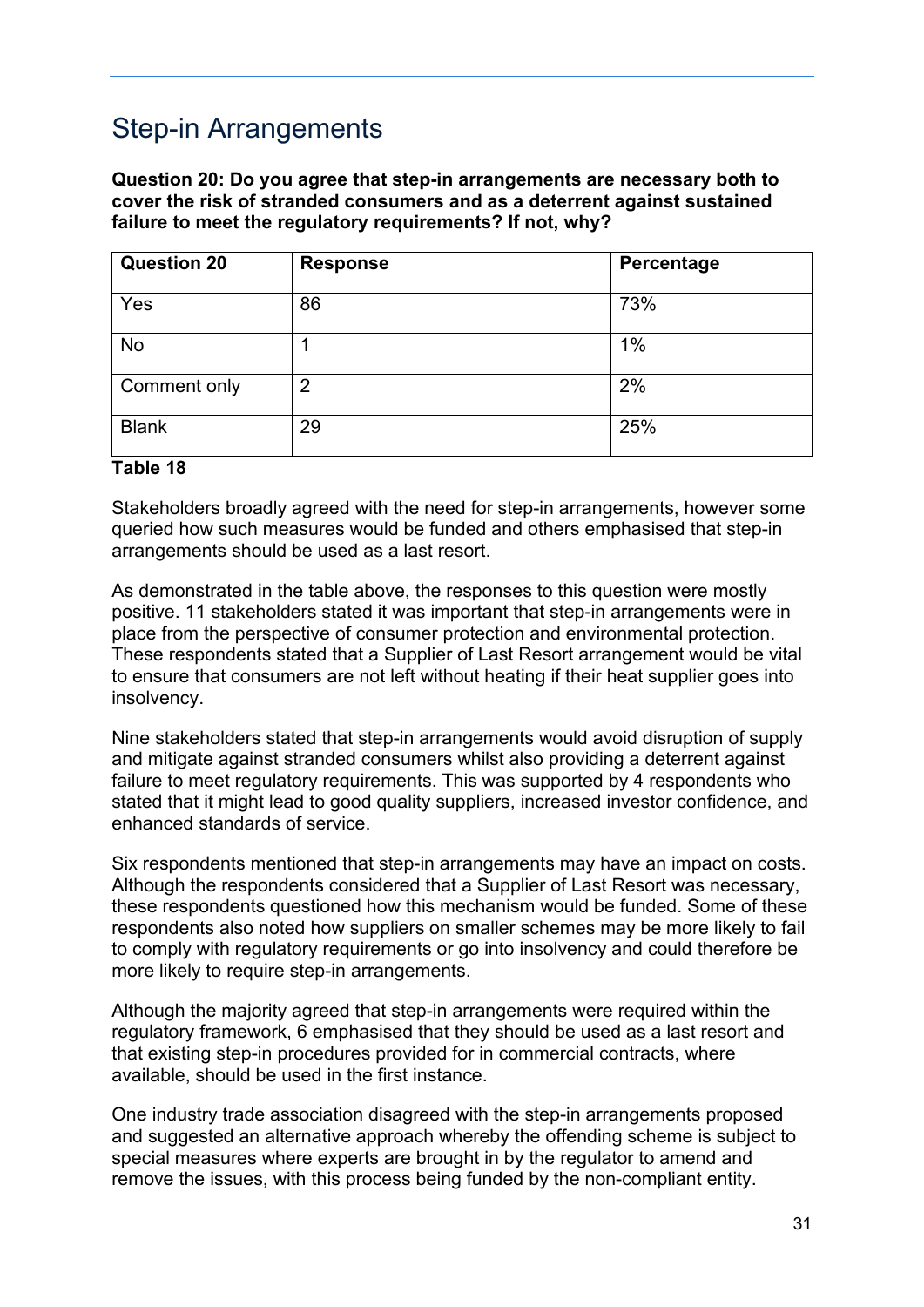Our proposed approach is outlined on page 33.

#### **Question 21: Do you have any examples of approaches we should be considering as we develop the step-in arrangements?**

A variety of approaches were suggested by stakeholders with many emphasising that step-in arrangements should be well planned.

Eight stakeholders cited the Supplier of Last Resort and Special Administration regime in the energy retail market as a good example of step-in arrangements.

Seven respondents stated that contingency plans should be robust and that the regulatory procedures should only be there as a backstop. Some of these respondents also noted that heat networks relying on gas and electricity may be able to maintain supply even after insolvency, but some heat sources rely on the import of fuel such as biogas or diesel. In these instances, heat suppliers should have a plan in place to maintain fuel supplier should insolvency procedures take place.

Four stakeholders made the point that the entity which steps in to take on the heat network should be government, industry or regulator led. These respondents argued that the entity which steps in should be both competent and non-profit so the root problem can be addressed.

One industry trade association stated that as part of the requirements of being an authorised operator, heat networks should have an explicit responsibility to identify a step-in process.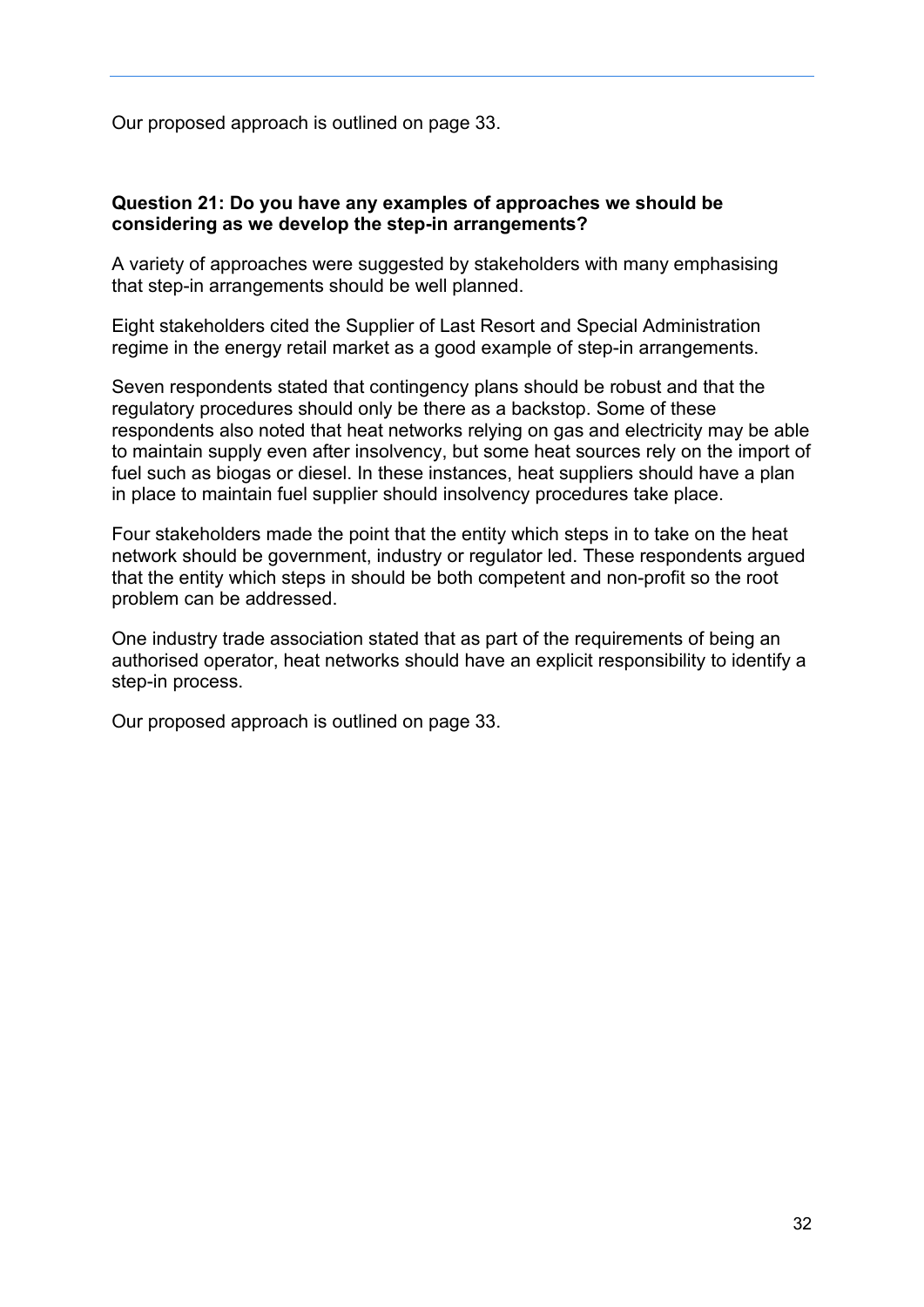#### <span id="page-32-0"></span>Government Response – Step-in arrangements

We agree with the majority of respondents that step-in arrangements should be in place as part of the market framework. While we believe the current rate of supplier market exit is low, we consider it important to have measures to protect consumers' heat supply in the event it does happen. We also note the potential cobenefits highlighted by respondents to investor certainty and the incentives it might provide to improve quality of service standards.

Step-in arrangements are a complicated area from a policy and a legal perspective, and we are minded to proceed cautiously to both avoid overburdening the nascent heat networks market and to ensure that our approach is proportionate and cost effective. Further, given the diversity of network types, ownership and commercial set-ups, and different failure scenarios, we recognise multiple step-in approaches may be required.

Since publishing the consultation we have engaged with stakeholders on potential step-in arrangements and will continue to do so. We plan to introduce broad powers in legislation that allow for a range of solutions to be developed through authorisation conditions. We plan to introduce powers that could require commercial contracts to provide accountability, or a process for identifying accountability, for stepping-in in the case of market exit. Authorisation conditions could also require suppliers to maintain supply continuity plans that address short term supply issues and facilitate transfers to new suppliers where necessary. Through authorisation conditions, Ofgem could develop a supplier of last resort regime. Ultimately Ofgem will be able to determine how and where these measures are implemented reflecting market monitoring, stakeholder engagement, and the diversity of the heat network sector.

We are also planning to introduce a special administration regime. We consider this is necessary to protect consumers' heat supply if a supplier enters administration. To recover costs associated with administration and suppliers of last resort taking on new networks, we plan to introduce powers to levy funds.

We will continue to work with stakeholders to develop the detail to be set out in secondary legislation and authorisation conditions. We will harness the stakeholder advisory group and other engagement channels to ensure arrangements are proportionate, flexible, provide assurances to consumers, are coherent with other market framework mechanisms, and fit with protections for consumers.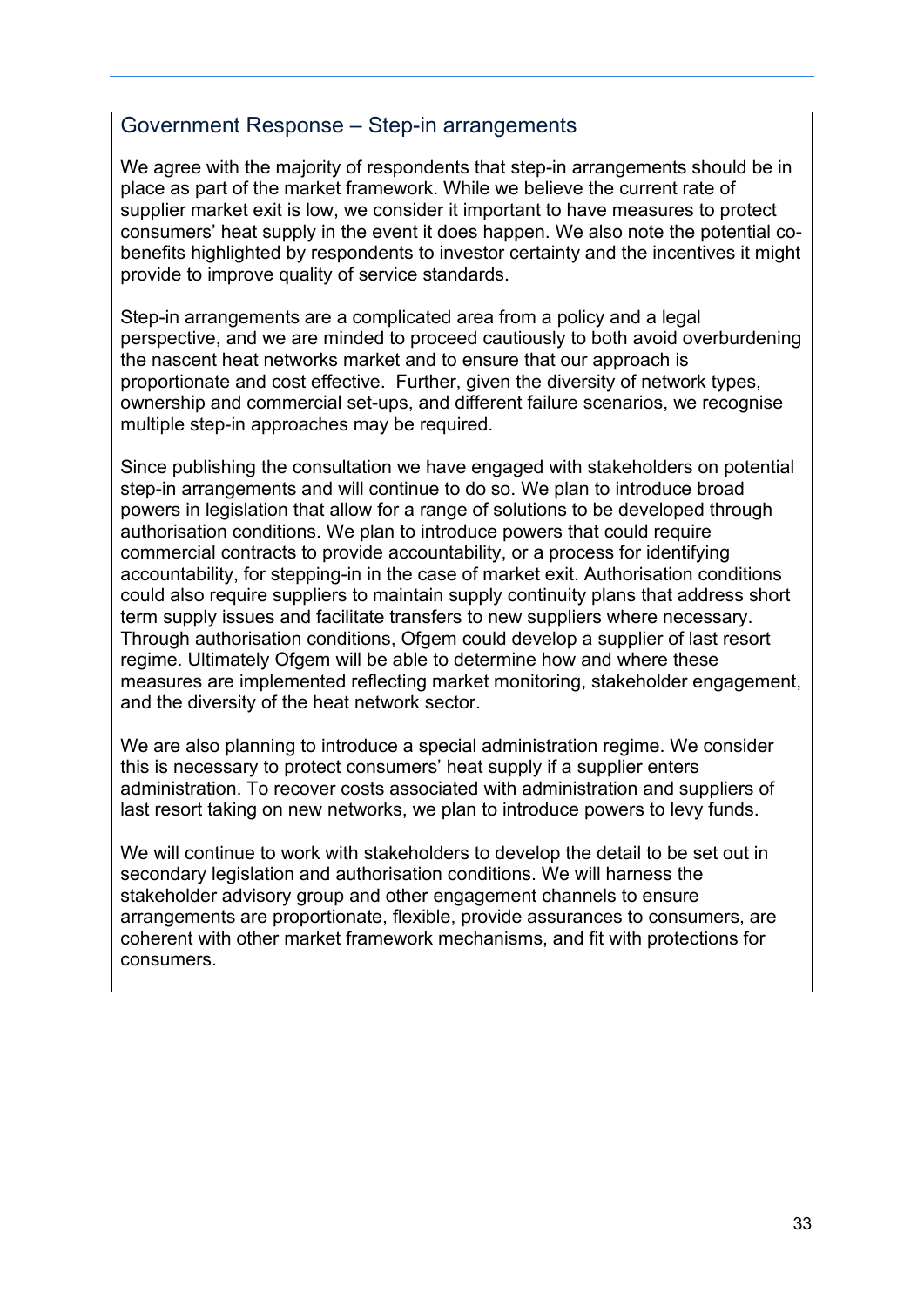### <span id="page-33-0"></span>Consumer Protection

#### **Transparency**

**Question 22: Do you agree that the provision of minimum information would help consumers in making decisions at pre-contractual stages of property transactions?**

| <b>Question 22</b> | <b>Response</b> | Percentage |
|--------------------|-----------------|------------|
| Yes                | 81              | 69%        |
| No                 | 3               | 3%         |
| Comment only       | 6               | 5%         |
| <b>Blank</b>       | 28              | 24%        |

#### **Table 19**

Most stakeholders agreed that transparency of information is key for heat networks regulation. There was some disagreement over the extent of transparency, and which should be the body responsible for ensuring transparency.

17 respondents agreed that details of costs and billing should be included at precontractual stages and 14 respondents stated the information should be easy to understand. 10 stakeholders stated that the responsibility of sharing the information properly to consumers should be with the individual or body responsible for the property transaction, such as the developers, estate agent, landlord or housing association.

Seven respondents who agreed suggested the information should go further and include background on heat networks and wider context on the environmental benefits. Similarly, six others stated that too many customers do not realise they will be served by a heat network or the potential cost implications. Six others who agreed stated that information on the limited ability to switch suppliers and the monopolistic nature of the heat networks market should be provided.

Five respondents recognised the current inconsistencies between estimated costs, provided at pre-contractual stage, and actual costs once the consumer has moved in, and stated this situation should be avoided. However, three stated that the level of transparency varies across the heat networks market.

Four respondents stated that homebuyers probably will not consider the utility supplier when deciding whether to buy a property.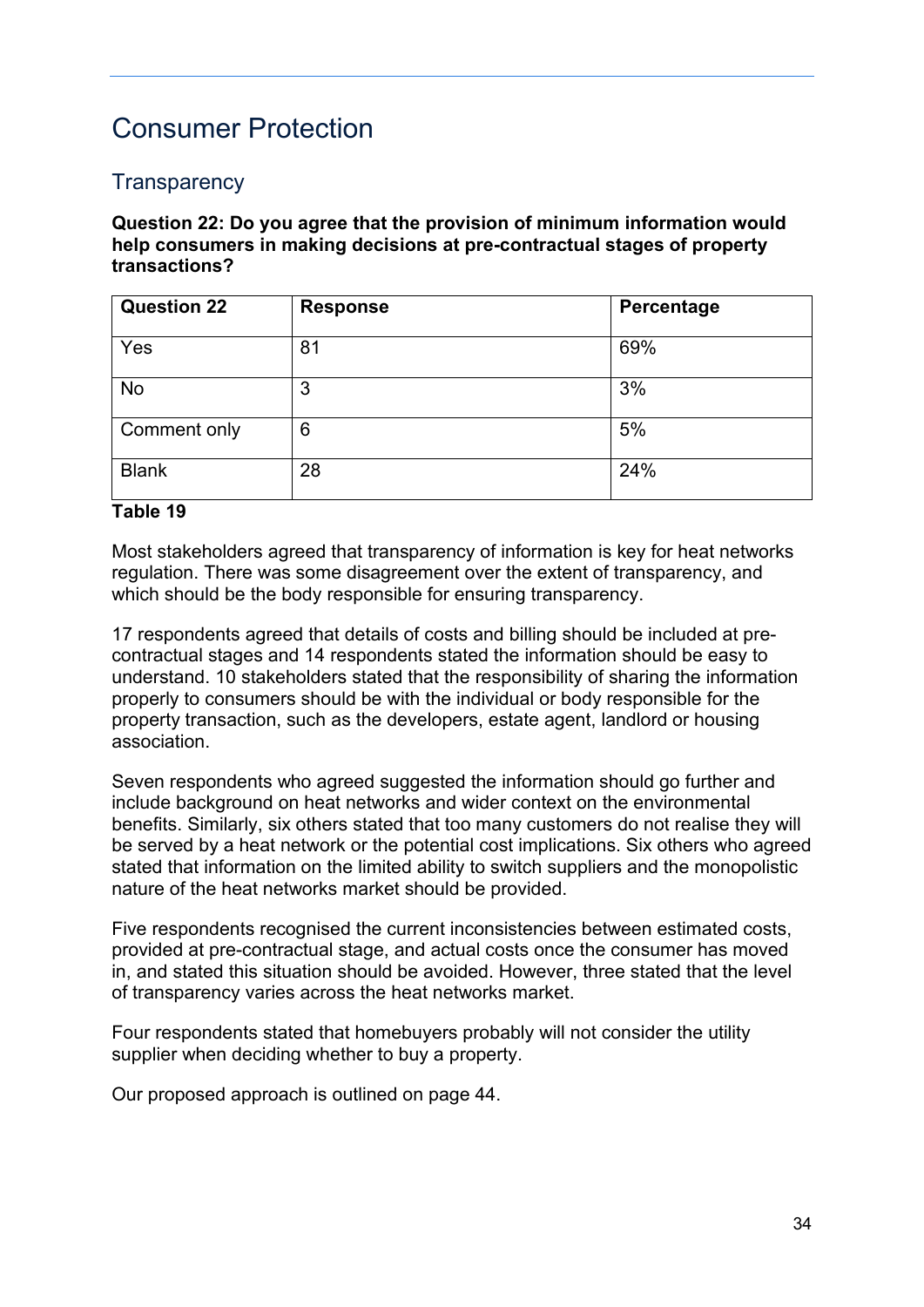#### **Question 23: Do you agree that heat suppliers should be responsible for developing information and guidance for prospective consumers? If yes, what minimum information should be included?**

| <b>Question 23</b> | <b>Response</b> | Percentage |
|--------------------|-----------------|------------|
| Yes                | 85              | 72%        |
| <b>No</b>          | 5               | 4%         |
| Comment only       | 6               | 5%         |
| <b>Blank</b>       | 22              | 19%        |

#### **Table 20**

57 respondents stated that information on pricing, cost estimates and tariff models should be included in the information and guidance provided by heat suppliers. 26 mentioned that information and guidance should be supplied to consumers regarding the contractual arrangements in place before purchasing and, related to this, 22 mentioned that terms of service information should be included.

As raised in the previous question, 22 respondents stated that information on how the heat network system works and what a heat network is should be included. 19 suggested that the age, type, and performance indicators of the heat network should be disclosed as this would be relevant to the consumers.

22 also stated that the appointed service providers for emergencies, bill queries, metering and billing, and maintenance should be communicated to consumers in the form of guidance. Guidance on the appropriate complaints procedure and information on how to access fuel poverty support was also requested by 20 respondents.

There were also 18 comments to include information relevant to the environmental impact and carbon emissions of heat networks. Five of these respondents stated that the impact that the heat network has on the property's Energy Performance Certificate (EPC) should be emphasised and six stated that energy saving tips should be included.

An industry trade association who disagreed that the heat supplier should be responsible for developing information and guidance for prospective consumers stated that this should fall to the developer of the site or the existing landlord but with input from the heat supplier where possible. This was echoed by a second industry trade association which stated that often, it will not be appropriate for the heat supplier to provide this information to customers, and instead, it should be a responsibility on those selling or renting out the property.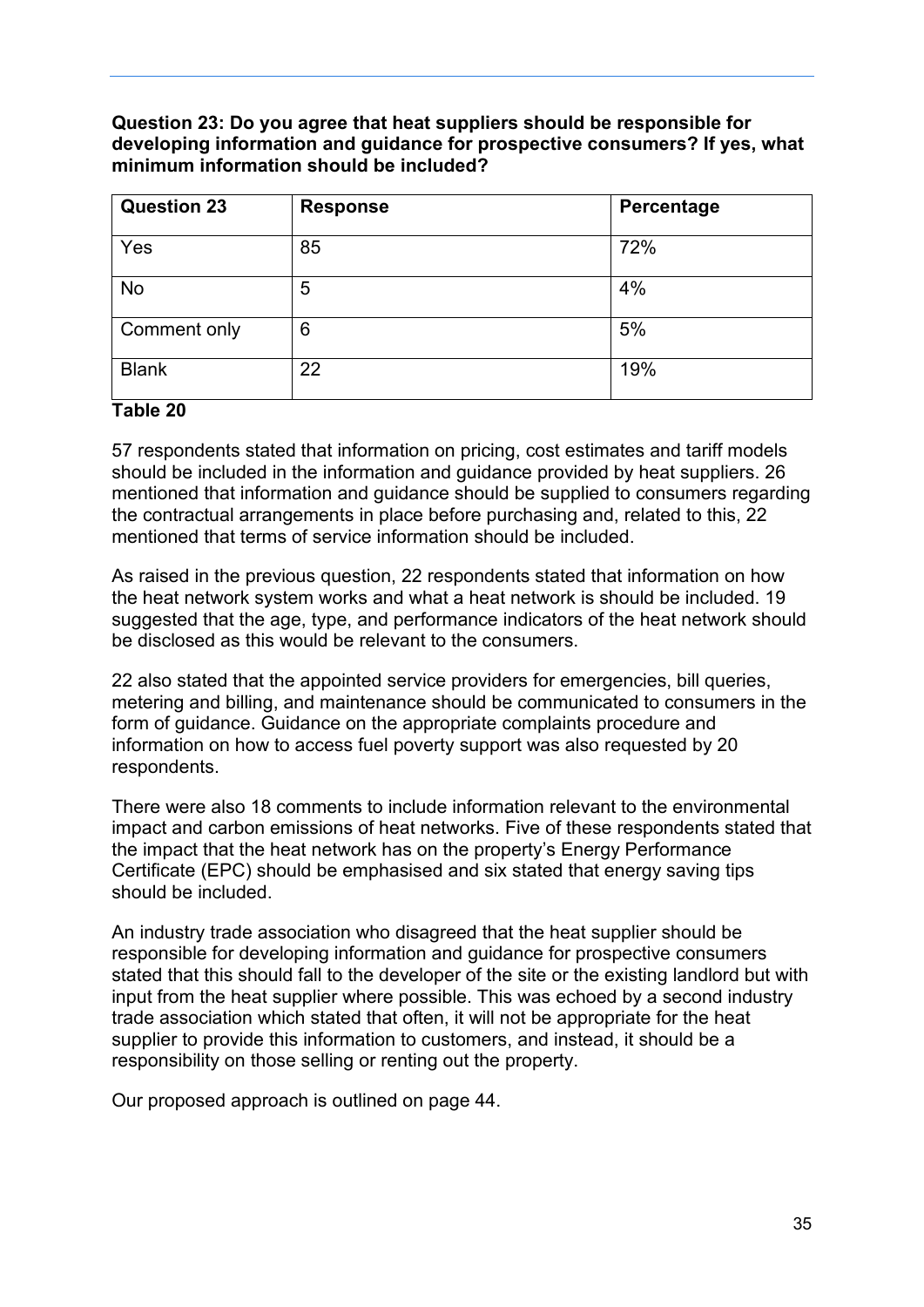#### **Question 24: How can we ensure new consumers receive or have access to information about the heat network before moving into the property?**

Many stakeholders focused on the point of sale as key for communicating information, however, others suggested a more centralised educational campaign would be required.

A common suggestion, made by 62 stakeholders, was that information about the heat network should form part of the information provided to the consumer when a property is sold or rented. 24 of these stakeholders stated that the provision of this information at the pre-contractual stage should be made a legal requirement.

11 respondents suggested that this information should be included in the property's Energy Performance Certificate (EPC) given that EPCs are already provided to new consumers.

Nine suggested that providing a link to the heat supplier's website and to other online resources would be another way to ensure access to information.

Some stakeholders suggested that a more centralised approach was required. Six suggested that a national awareness campaign on heat networks and heat decarbonisation would be required to educate consumers effectively. Four suggested that the regulator should require the body providing the information to obtain proof that the consumer has acknowledged that the property is on a heat network. Another four suggested that the government should introduce sanctions for not providing information at the pre-contractual stage.

Four respondents stated that the framework needs to ensure information requirements are just as stringent for tenant-to-tenant transactions.

Our proposed approach is outlined on page 44.

| <b>Question 25</b> | <b>Response</b> | Percentage |
|--------------------|-----------------|------------|
| Yes                | 79              | 67%        |
| <b>No</b>          | $\overline{2}$  | 2%         |
| Comment only       | 5               | 4%         |
| <b>Blank</b>       | 32              | 27%        |

#### **Question 25: Do you agree that the market framework should regulate and enforce the provision of information during residency?**

#### **Table 21**

There was broad agreement with the regulation and enforcement of information during residency, with some comments stating that existing processes should be followed where possible to reduce burden on business.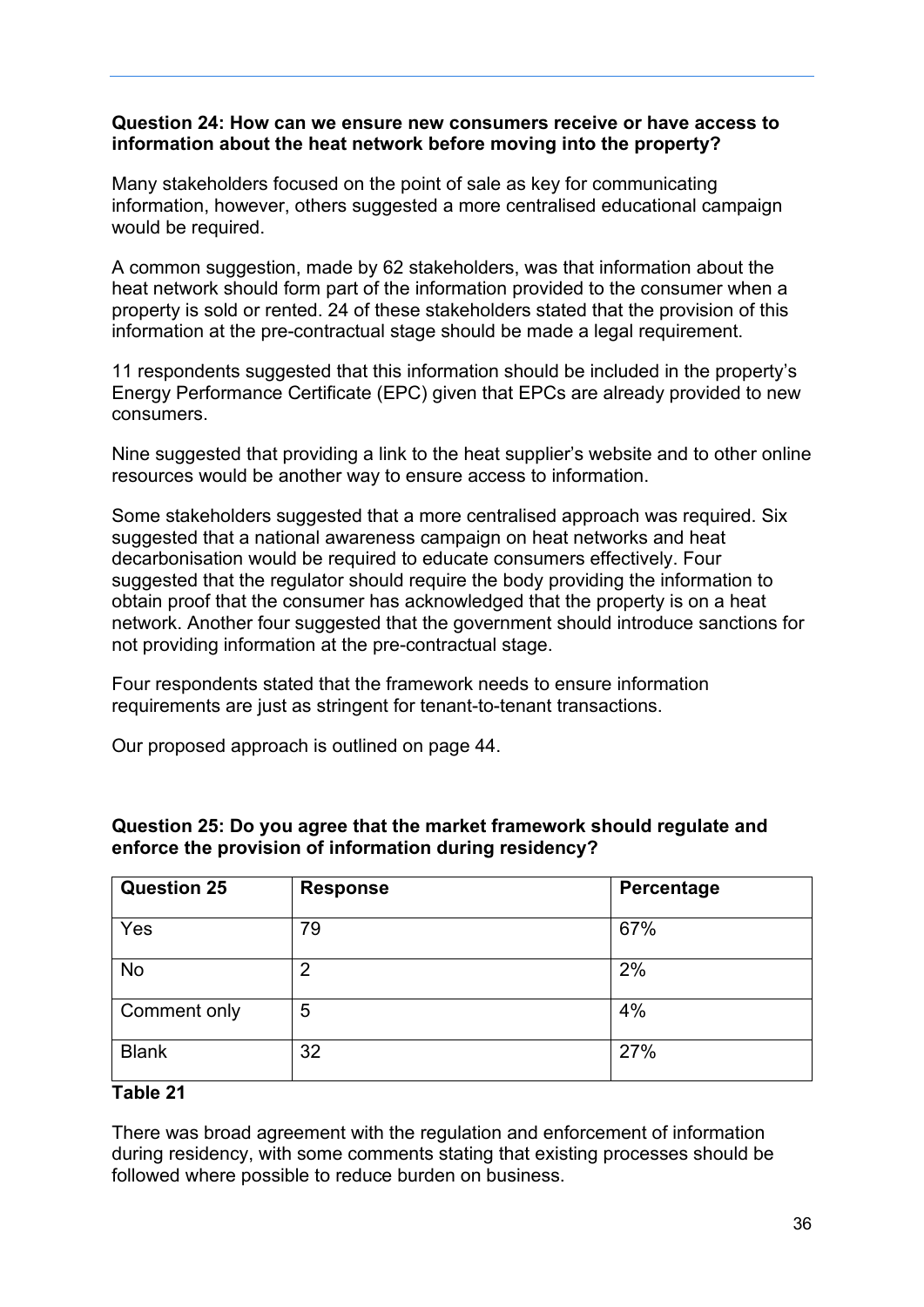21 respondents stated that regulation should set standards for what information should be included within bills and what information should be provided to consumers. Some of these respondents suggested that this should include how the tariffs have been calculated, meter readings, consumption rates and price comparisons to similar schemes.

Eight of the respondents who agreed with the proposal in this question stated that the framework should build upon the existing code of practice used by the Heat Trust as this may already be familiar to a proportion of the market.

Seven others emphasised the importance of including information on the complaints procedure, consumer advocacy bodies such as Citizens Advice, debt advice organisations, and what consumers should do in case of outages.

Four stated that the information should be easy to obtain and understand.

Our proposed approach is outlined on page 44.

#### **Pricing**

**Question 26: Do you agree that the regulator should have powers to mandate and enforce price transparency? Can you foresee any unintended consequences of this?**

| <b>Question 26</b> | <b>Response</b> | Percentage |
|--------------------|-----------------|------------|
| Yes                | 81              | 69%        |
| <b>No</b>          | $\overline{2}$  | 2%         |
| Comment only       | 11              | 9%         |
| <b>Blank</b>       | 24              | 20%        |

#### **Table 22**

The response to our proposal on mandating and enforcing price transparency was favourable, however many stakeholders noted that consumers may perceive differences in prices, either between networks or compared with gas and electricity, as unfair. Stakeholders suggested that the regulator should provide guidance to address this.

25 respondents commented that, due to the diversity of the heat networks market, heat suppliers will need to explain the reasons for scheme-by-scheme price variations if price transparency is enforced, and those variations could lead to complaints or a perceived lack of fairness.

10 noted that the regulator must have a counterfactual or benchmark against which it considers fairness of price.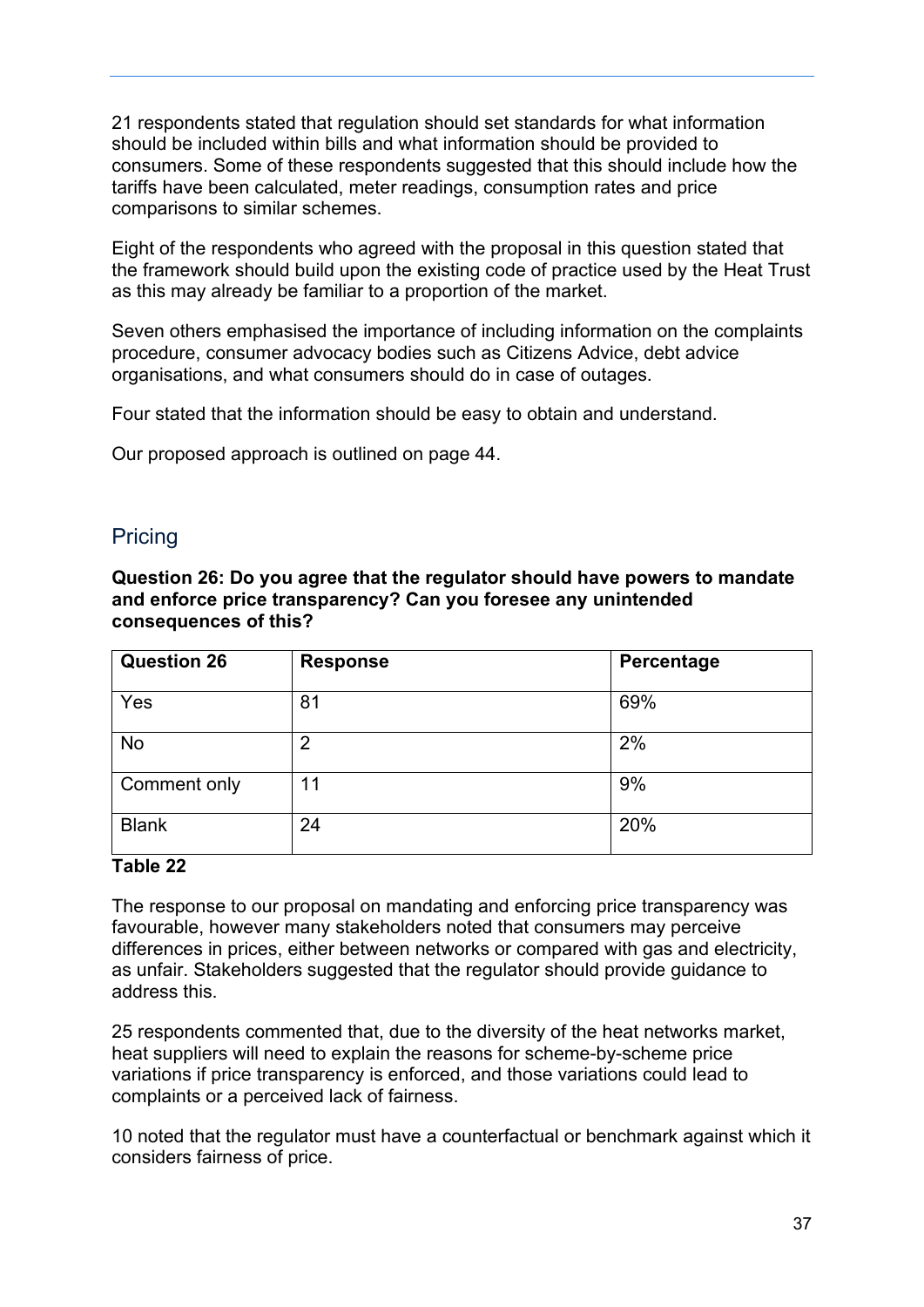Seven suggested that the framework should make use of the Heat Trust's *Heat Cost Calculator* or have a scheme comparing heat network prices with prices in similar sized properties using gas boilers. Five others stated that any enforcement of price transparency should be accompanied by guidance on setting fair prices.

Six respondents stated that price transparency will help consumers to put pressure on suppliers to reduce prices and that it would help consumers identify unfair prices. They also stated that it would help consumers put pressure on suppliers to switch to low carbon technology. Four others who agreed with the proposal suggested it would incentivise suppliers to improve efficiency and reduce costs.

Five stated that the proposal to mandate and enforce price transparency will help consumers to better manage their heat usage and increase their understanding of whether they are getting a fair price. However, four others suggested that a national awareness campaign or educational resources would be needed to educate customers on different tariff models.

Our proposed approach is outlined on page 44.

#### **Question 27: What are the current barriers to publishing and maintaining accurate information on fixed charges, unit rates and tariffs? What are the main reasons for information on pricing not being available at present?**

Many stakeholders highlighted that pricing complexity and lack of consumer understanding were current barriers preventing the publication of information on pricing.

13 respondents stated that current variations in tariff models, the complexity of pricing structures and/or the perception of high costs by customers were all barriers to publishing and maintaining accurate information on charges.

13 others stated that the primary reason was that heat suppliers have no incentive to provide price transparency. Similarly, seven other respondents cited the current lack of regulation requiring price transparency.

Some stakeholders commented on the implications of publishing price information. 10 stated that there are commercial sensitivities with publishing price information. Five others noted that the bills for some heat network consumers such as social housing residents are subsidised, which means that publishing prices could cause confusion and lead to a perception that unsubsidised consumers are receiving an unfair price. Six stated that higher prices on some heat networks could lead to reputational damage to the industry.

11 respondents stated that publishing information on pricing requires administration, investment, and resource, which costs money. Seven others simply stated that heat networks lack the information on costs.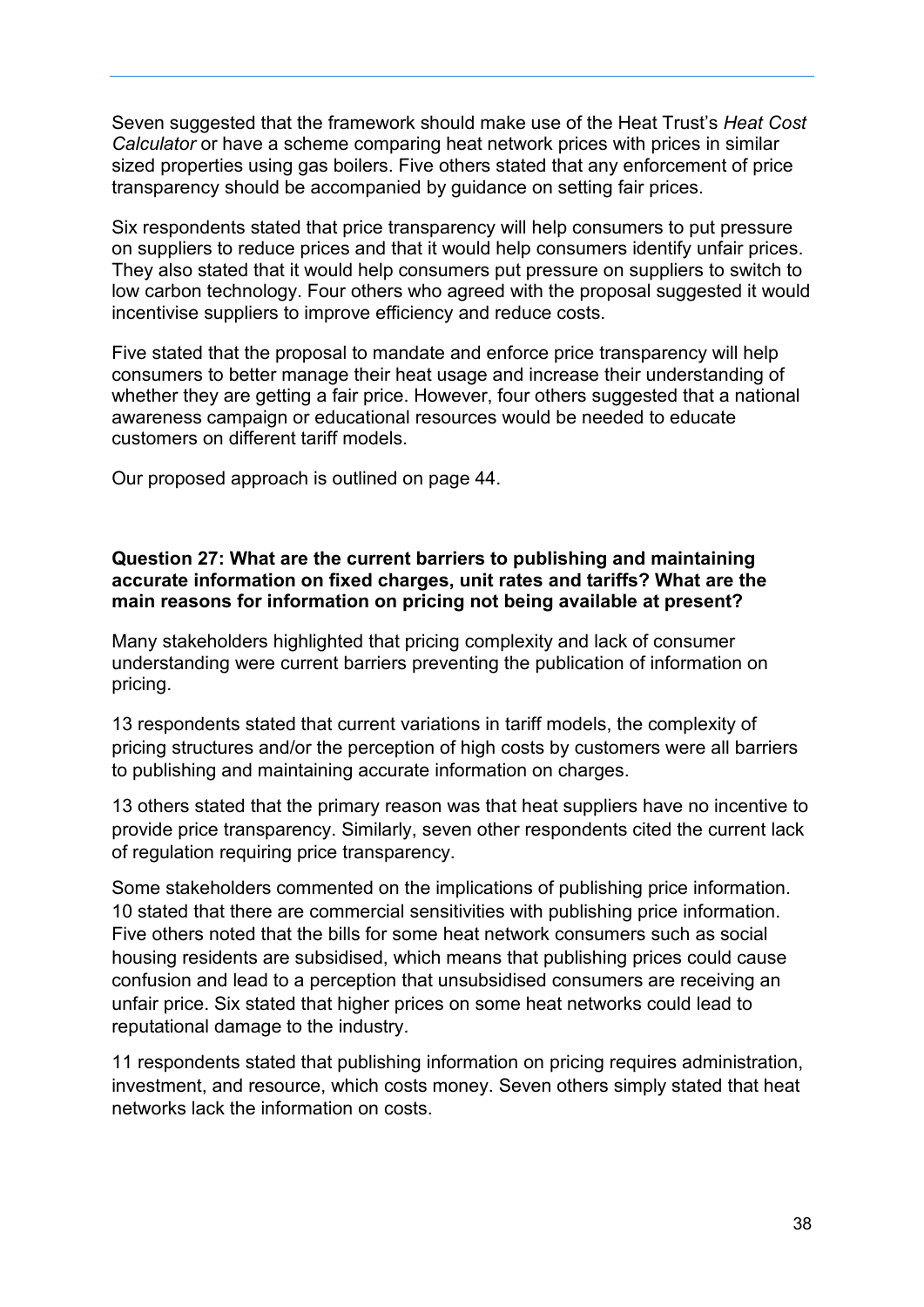One industry trade association noted a practical barrier where data published, particularly for smaller schemes, would need some form of website to provide full transparency to their consumers and more widely.

Our proposed approach is outlined on page 44.

#### **Question 28: Do you agree that there should be clear, consistent rules on what costs should be recovered through fixed and variable charges?**

| <b>Question 28</b> | <b>Response</b> | Percentage |
|--------------------|-----------------|------------|
| Yes                | 72              | 61%        |
| <b>No</b>          | 7               | 6%         |
| Comment only       | 9               | 8%         |
| <b>Blank</b>       | 30              | 25%        |

#### **Table 23**

Though most stakeholders agreed with consistent rules on charging, some voiced concern that overly strict rules may be too prohibitive for the nascent heat networks market.

18 stakeholders stated that heat suppliers should have some flexibility on cost recovery and an ability to innovate on tariff models, with some respondents commenting that future innovation should not be inhibited by the proposed framework. Five stakeholders also noted that, as set out in the consultation, rules should include reference to the Landlord and Tenant Act which places restrictions on cost recovery if heating is paid through a variable service charge. 12 respondents suggested there should be further guidance or principles on cost recovery and not strict rules at this stage.

Two industry trade associations disagreed with the proposal. One stated that the proposed approach would add a level of complexity that would be hard to regulate and would not bring the corresponding consumer benefit. The other suggested that at this stage of the market's development, heat networks must be able to make use of varying financing methods.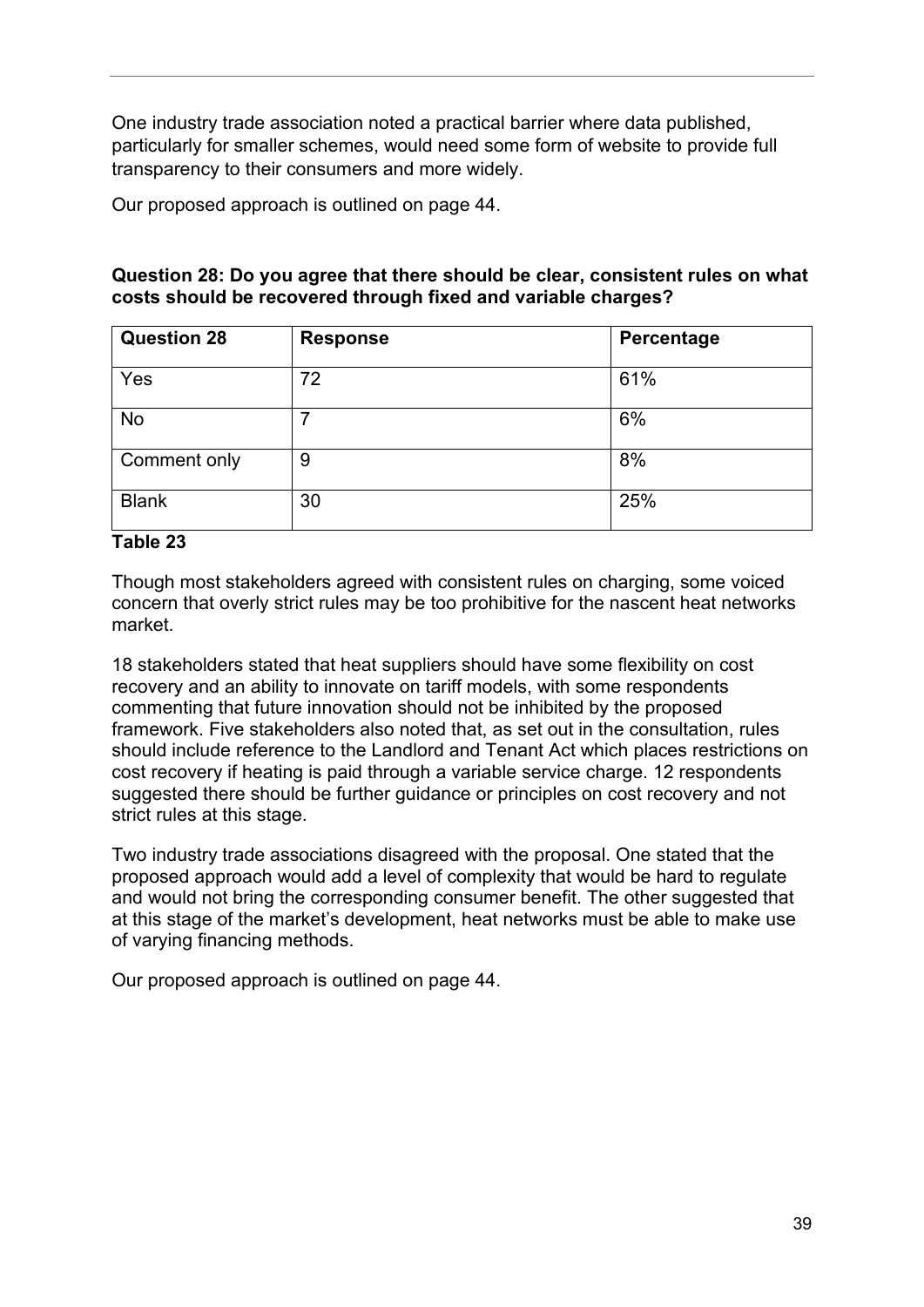**Question 29: Do you agree that the regulator should have powers to undertake investigations on pricing and to enforce directions and remedy actions, where there is sufficient evidence that these could lower prices for consumers?** 

| <b>Question 1</b> | <b>Response</b> | Percentage |
|-------------------|-----------------|------------|
| Yes               | 81              | 69%        |
| No                | 2               | 2%         |
| Comment only      | 27              | 23%        |
| <b>Blank</b>      | 8               | 7%         |

#### **Table 24**

Stakeholders generally agreed but emphasised that the regulator should be proportionate and pragmatic in its approach.

11 stakeholders suggested that the regulator needs to take a flexible approach to undertaking investigations on pricing given the diversity of heat network tariff models. Some of these respondents commented that price investigations must make price comparisons with heat networks with similar technology, carbon intensity, and levels of service. Others stated that an investigation would need to consider all the potential costs which a supplier could face, such as maintenance, major works, repairs and equipment costs.

Three respondents commented that the CMA's 2017 market study did not find evidence of widespread consumer harm relating to pricing and another 3 suggested that investigations could deter investment into the sector.

Our proposed approach is outlined on page 44.

**Question 30: Do you agree that price regulation in the form of a price cap or regulation of profits should not be implemented at this point in time? Please explain your answer.**

| <b>Question 30</b> | <b>Response</b> | Percentage |
|--------------------|-----------------|------------|
| Yes                | 55              | 47%        |
| No                 | 22              | 19%        |
| Comment only       | 10              | 8%         |
| <b>Blank</b>       | 31              | 26%        |

#### **Table 25**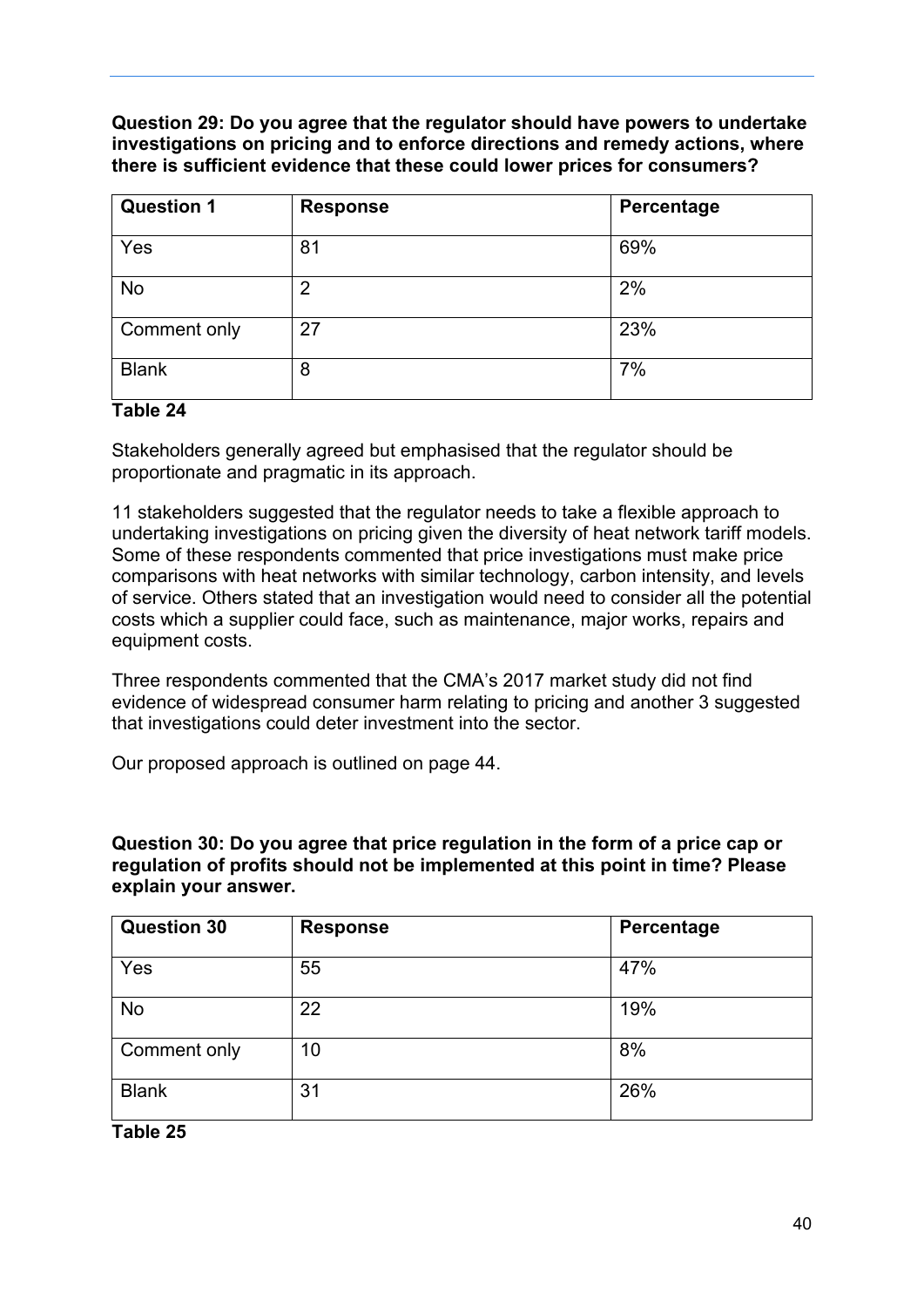Stakeholders provided a variety of views on a price cap, but the majority agreed that it should not be implemented at this time, primarily due to its potential to limit market growth.

12 stakeholders stated that at this stage price caps should be kept under review.

12 stakeholders stated that price caps or profit regulation may limit investment and nine others suggested that greater transparency of costs should prevent the need for a price cap. Two respondents argued that a price cap may favour low cost, high carbon technology which would be counter to decarbonisation goals, with one citing an example of a price cap in the Netherlands.

Nine respondents mentioned the CMA recommendation in their response. The CMA did not recommend a price cap or regulation of profits for heat networks, however, did recommend a flexible and principles-based approach.

Six others who disagreed with a price cap or profit regulation suggested that this would be too complex to implement, and another six suggested that it would be preferable to target individual cases of excessive costs rather than introduce marketwide caps.

Stakeholders who disagreed with the proposal and stated that a price cap was required generally did so from a consumer fairness perspective. Some of these respondents highlighted that heat networks are monopolies and that heat suppliers should be made aware of caps prior to agreeing to supply heat through a heat network. Five of these stakeholders stated that price caps or profit regulation for heat networks should be introduced immediately.

Our proposed approach is outlined on page 44.

#### **Question 31: What might cause price regulation to become an appropriate intervention in future? What evidence would be required to demonstrate this?**

21 respondents suggested that price regulation may become an appropriate intervention in future if prices are high or if companies are making excessive profits. Some respondents stated that price regulation would become an appropriate intervention only after investigations by the regulator or when published price guidelines for heat have been exceeded.

Seven respondents stated that price regulation should be introduced once the market has matured.

In a similar point to those mentioned above, five respondents mentioned that price regulation should be introduced if a monopoly develops or if there is an evident lack of competition.

Ten respondents suggested that price regulation may become appropriate if evidence emerges of widespread consumer detriment or an increase in fuel poverty. Similarly, three suggested that price regulation may be appropriate following an increase in customer complaints to the Energy Ombudsman.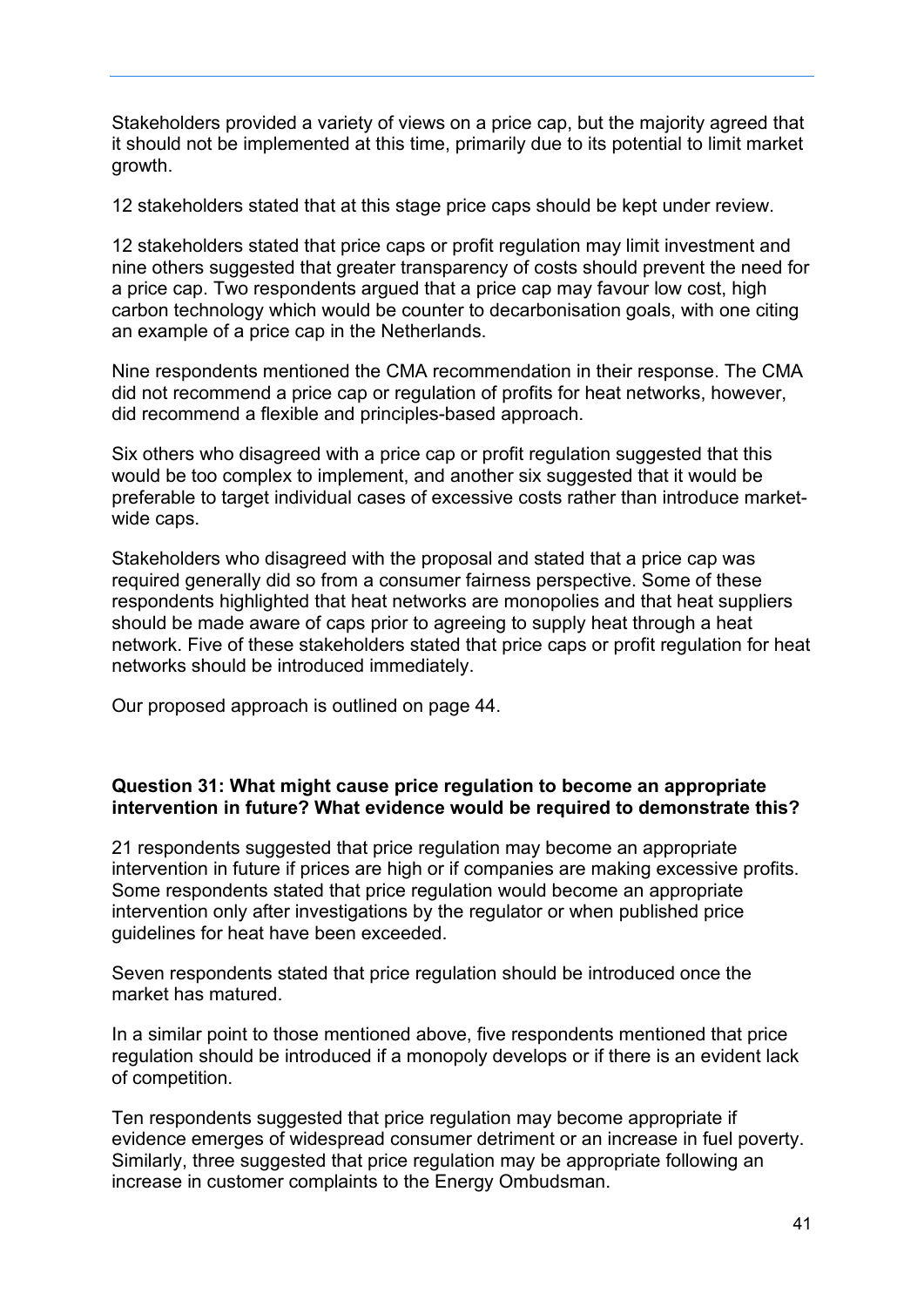Five respondents stated that price regulation should result from any future CMA investigation which concludes that price regulation is needed.

One industry trade association stated that there should not be a need for price regulation in the future if there is sufficient whole-life costing and transparency of charges. This respondent believed that price regulation would add unnecessary complexity to the market and prevent future growth.

Our proposed approach is outlined on page 44.

#### Quality of Service Standards

**Question 32: Do you agree that consumers on heat networks should have comparable levels of service and protection as consumers in other regulated utilities? How do we ensure the associated compliance costs of such protections remain proportionate?**

| <b>Question 32</b> | <b>Response</b> | Percentage |
|--------------------|-----------------|------------|
| Yes                | 88              | 75%        |
| No                 | 0               | 0%         |
| Comment only       | 4               | 3%         |
| <b>Blank</b>       | 26              | 22%        |

#### **Table 26**

Stakeholders strongly agreed that consumers should have comparable levels of service and protection as in other regulated utilities but provided different approaches to ensuring that the cost remains proportionate.

11 stakeholders suggested that the Heat Trust's existing code of practice should serve as an example and template for introducing quality of service standards.

Six respondents suggested the best way to ensure that associated compliance costs remain proportionate would be to introduce regulation which encourages market growth and investment. Four others stated that the regulator must take a value-formoney approach, with the benefits of regulated activity always outweighing the costs and the regulator taking a targeted approach to data reporting.

Three stakeholders questioned the ability of heat networks to achieve the same level of protections as other utilities. They stated that other utilities can spread regulatory costs across a larger number of customers and/or time period than is the case for heat networks.

Three stakeholders suggested costs can be reduced by not regulating all heat networks. For example, there could be exemptions based on size or business model.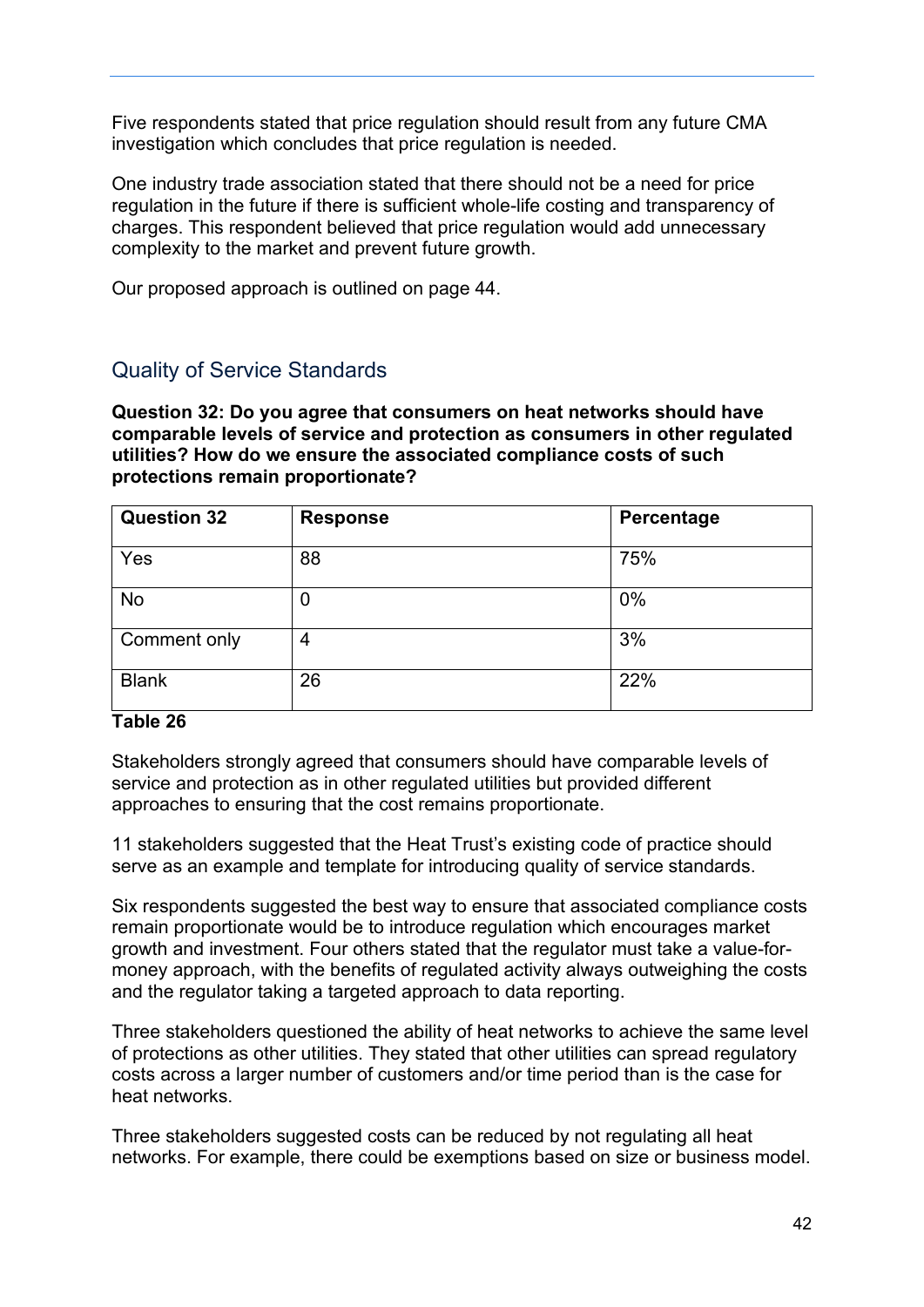Three respondents suggested reducing compliance costs by creating a government fund which supports heat networks in making steps to comply with the regulation.

One industry trade association suggested the most sensible approach for heat networks is to pursue a set of minimum standards which can be practically implemented, and which are outcome based. A second industry trade association stated that the government should pursue a balanced approach to developing robust consumer protection and ensure the resulting obligations are clear and not unduly complex.

Our proposed approach is outlined on page 44.

**Question 33: Do you agree that minimum standards should be outcome-based to allow the regulator scope to implement these flexibly and proportionately depending on the size and nature of different schemes? Are there other ways these outcomes could be achieved?**

| <b>Question 33</b> | <b>Response</b> | Percentage |
|--------------------|-----------------|------------|
| Yes                | 71              | 60%        |
| No                 | 2               | 2%         |
| Comment only       | 9               | 8%         |
| <b>Blank</b>       | 36              | 31%        |

#### **Table 27**

Eight respondents agreed that the regulator needs flexibility to ensure that there are targeted interventions for smaller schemes and that interventions are based on size of scheme and/or business model. Four others who agreed with an outcome-based approach for minimum standards stated that such an approach would encourage innovation in the industry.

Although most stakeholders agreed, four stated that performance indicators, such as energy efficiency, costs, and reduction of fuel poverty, would be needed. Seven stakeholders voiced concern that an outcome-based approach would result in low standards on smaller schemes or different standards across the market.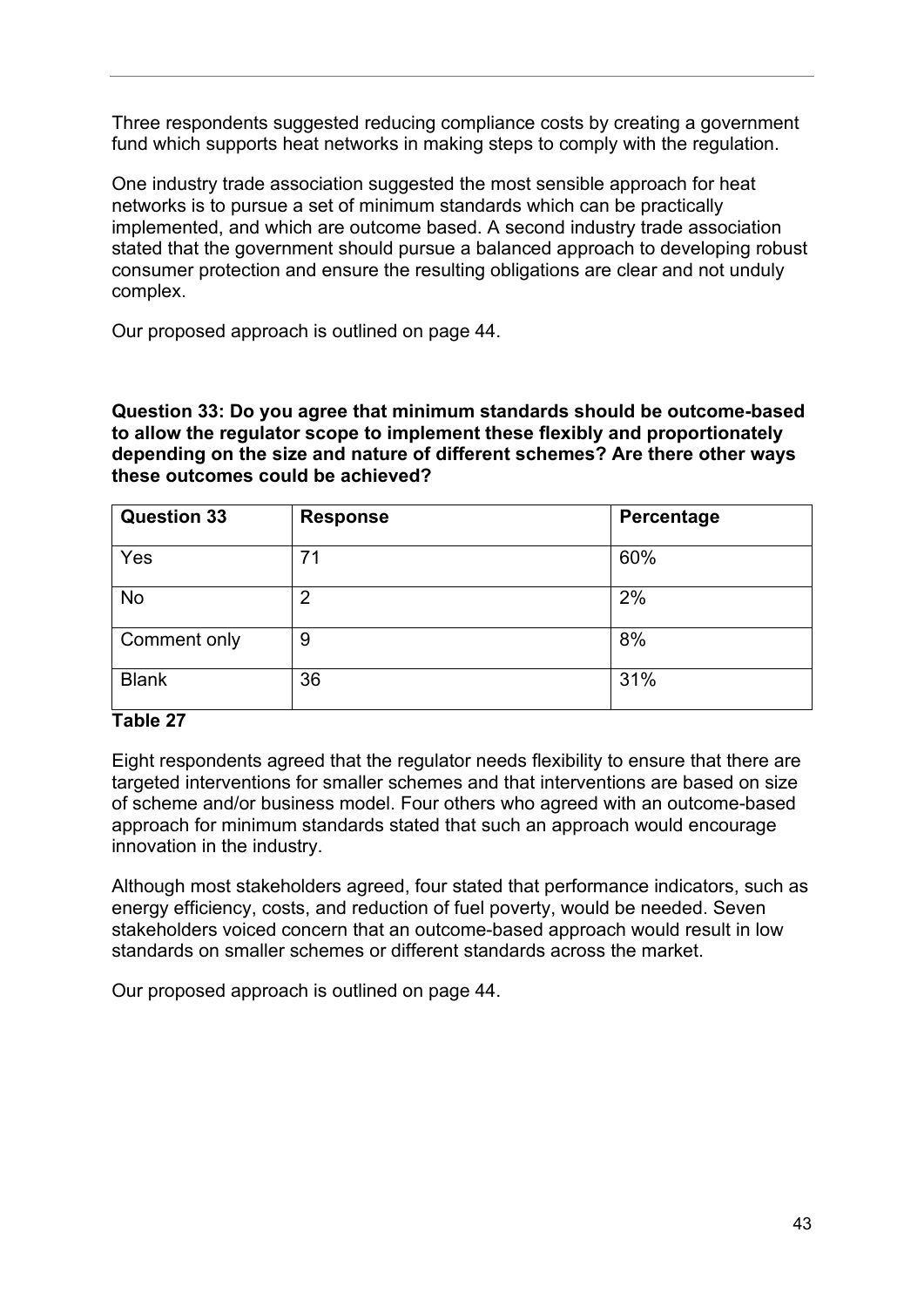#### <span id="page-43-0"></span>Government Response – Consumer protection

Given stakeholders' positive feedback on transparency proposals, we intend to require that consumers be provided with a minimum level of information and guidance on heat networks at the pre-contractual stages of property transactions (sale or letting). Where possible, heat suppliers should be responsible for developing this information and guidance for prospective consumers. The entity or individual engaging with the consumer during the property transaction, such as the developer or landlord, should then be responsible for ensuring consumers receive the information and guidance. This obligation will sit outside of Ofgem's remit as regulator and they will not have enforcement responsibilities in this area, but this obligation will be required by legislation. Consumers will also receive a minimum level of easily accessible information during their residency, including heat supply agreements (or equivalent) and billing information.

With regards to pricing, we still propose for Ofgem to have powers to mandate and enforce price transparency and introduce rules or guidance on cost allocation. Ofgem will have data collection powers and powers to conduct investigations into heat networks where prices for consumers appear to be disproportionately high compared to a range of analysis and benchmarks. Ofgem will also have powers to introduce rules and/or guidance on fair and consistent pricing, powers to take enforcement action against disproportionately high pricing, and the ability to set price comparison and benchmarking methodologies.

In line with our original proposal and stakeholder feedback, we currently do not intend to introduce price caps or direct profit regulation given that the nascent state of the heat networks market will require flexible business and tariff models to encourage investment and growth. However, we intend for the Secretary of State to hold powers to allow the regulator to introduce pricing regulation in future should there be evidence of widespread consumer detriment, or as a mechanism to incentivise innovation to reduce costs and encourage growth in a more mature market.

Respondents mostly agreed that consumers on heat networks should have comparable levels of service and protection to consumers in other regulated utilities and so this proposal remains unchanged. We recognise that there are many small heat networks within the market, and Ofgem will have the scope to ensure that the minimum quality of service standards is outcome-based. This will enable it to implement these standards flexibly and proportionately depending on the size and nature of the scheme requiring intervention, ensuring that the regulatory burden and cost impact on such schemes is proportionate and realistic.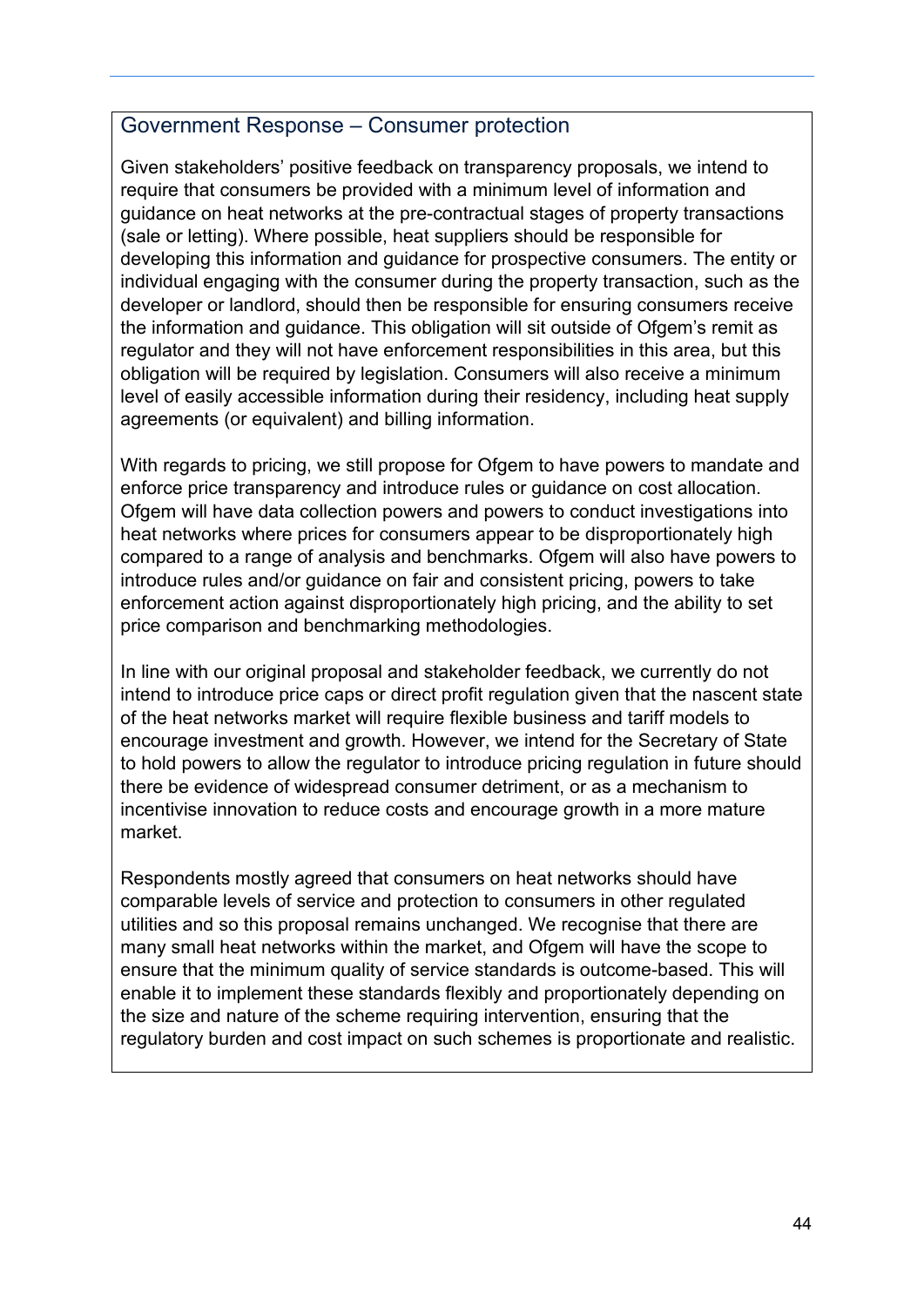## <span id="page-44-0"></span>Technical Standards

**Question 34: Do you agree that all new schemes should be subject to minimum technical standards (once developed), given the potential impact on system performance and end consumers?**

| <b>Question 34</b> | <b>Response</b> | Percentage |
|--------------------|-----------------|------------|
| Yes                | 87              | 74%        |
| No                 | 0               | 0%         |
| Comment only       |                 | 1%         |
| <b>Blank</b>       | 30              | 25%        |

#### **Table 28**

As demonstrated in the table above, mandating minimum technical standards received strong support from stakeholders.

Six respondents stated that minimum technical standards should be extended to existing schemes, with some of these respondents suggesting that the operational and consumer protection stages of the existing ADE-CIBSE Code of Practice (CP1) should be applied retrospectively to existing networks. As a minimum, these respondents recommended that any remedial work on existing systems must be subject to minimum technical standards.

Four respondents stated that the latest edition of the ADE-CIBSE CP1 should be mandated as technical standards and that KPIs would be required to monitor the design standard. These stakeholders stated that the existing CP1 standards would be the best place to start for technical standards.

Our proposed approach is outlined on page 48.

#### **Question 35: How could we ensure the impact of minimum technical standards on new small communal networks is proportionate?**

There was an equal split in opinion between stakeholders who thought standards should be tiered and those who thought that the same standards should apply at all levels to give the same level of consumer protection. Some respondents stated that, due to COVID-19 and changes in life and work styles, consumer protection at all scales should be driven harder.

Ten stated that some form of minimum technical standards should apply to all networks regardless of size because the impacts of poor design will still be felt by consumers on smaller networks.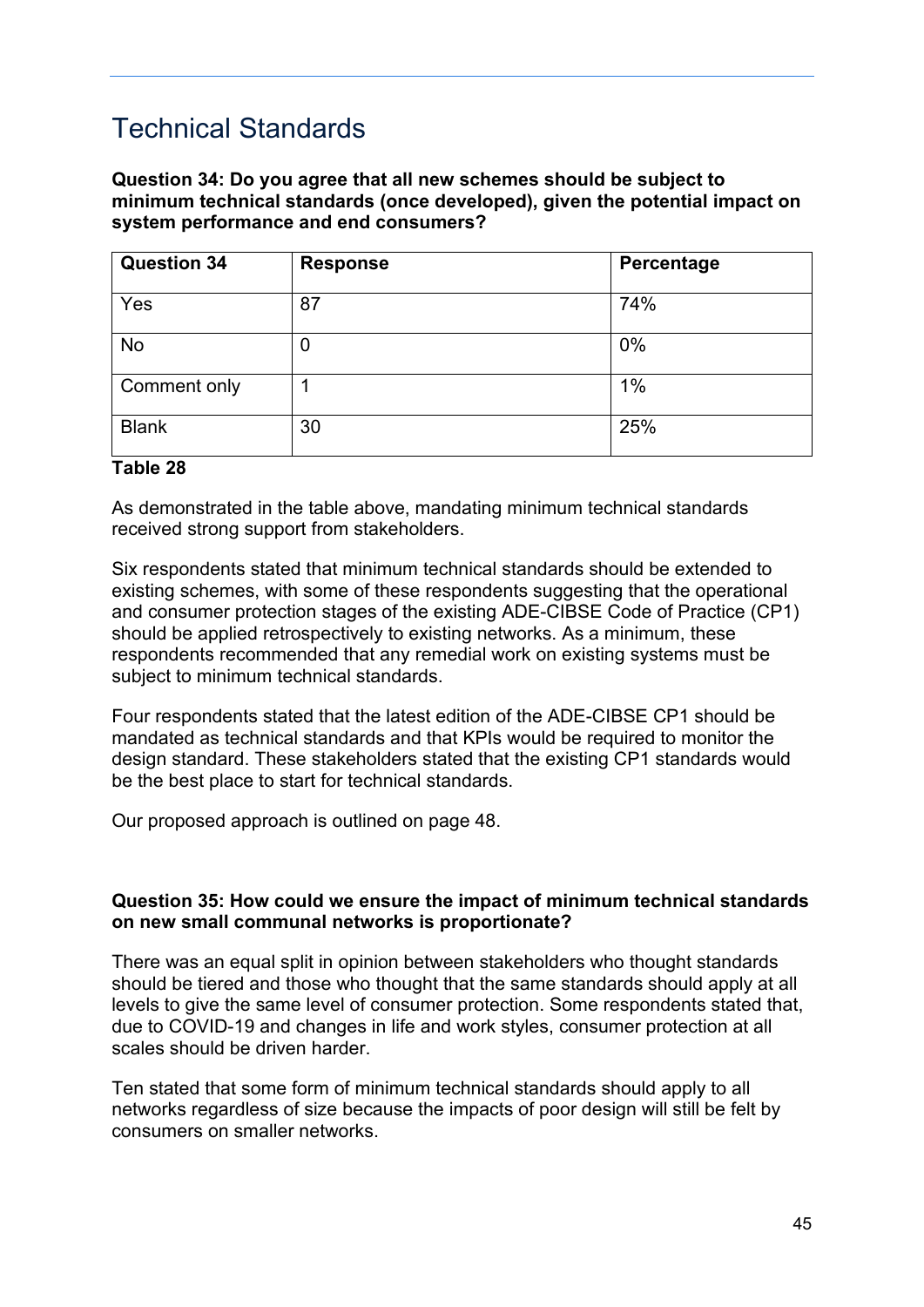Four remarked that technical standards should be outcome-based so that they can be adjusted depending on the size and features of the heat networks. They stated that technical standards should have a minimal effect on the overall build cost of even a small scheme and therefore every new development should comply with the standards.

Three stated that no new standards beyond CP1 should be imposed so that the heat networks industry does not need to learn new systems.

Our proposed approach is outlined on page 48.

#### **Question 36: Do you agree that regulated entities should demonstrate they are compliant through an accredited certification scheme?**

| <b>Question 36</b> | <b>Response</b> | Percentage |
|--------------------|-----------------|------------|
| Yes                | 79              | 67%        |
| No                 | 4               | 3%         |
| Comment only       | 0               | 0%         |
| <b>Blank</b>       | 35              | 30%        |

#### **Table 29**

There was strong and widespread support for an accredited certification scheme. However, there were a range of views on which entity should be the regulated entity.

Five respondents preferred ensuring that the certification bodies are third party accredited for assurance. These stakeholders stated that having the UK Accreditation Service (UKAS) take responsibility for monitoring organisations offering certification would provide the advantage that the regulator would not need to develop the specific technical understanding and resources.

There were also suggestions to apply requirements retrospectively. Two respondents stated that accredited certification should apply to existing networks and a further two stakeholders stated that any certification scheme should consider the track record of companies who have put in place low quality heat networks in the past.

Five respondents suggested a tiering approach for smaller schemes to lower costs.

One industry trade association stated that the general authorisation model should be extended back to the development phase to ensure that the scheme is being developed in a way which meets requirements under general authorisation. This respondent believed that segmenting out the design, build and operational stages would create an unhelpful disconnect.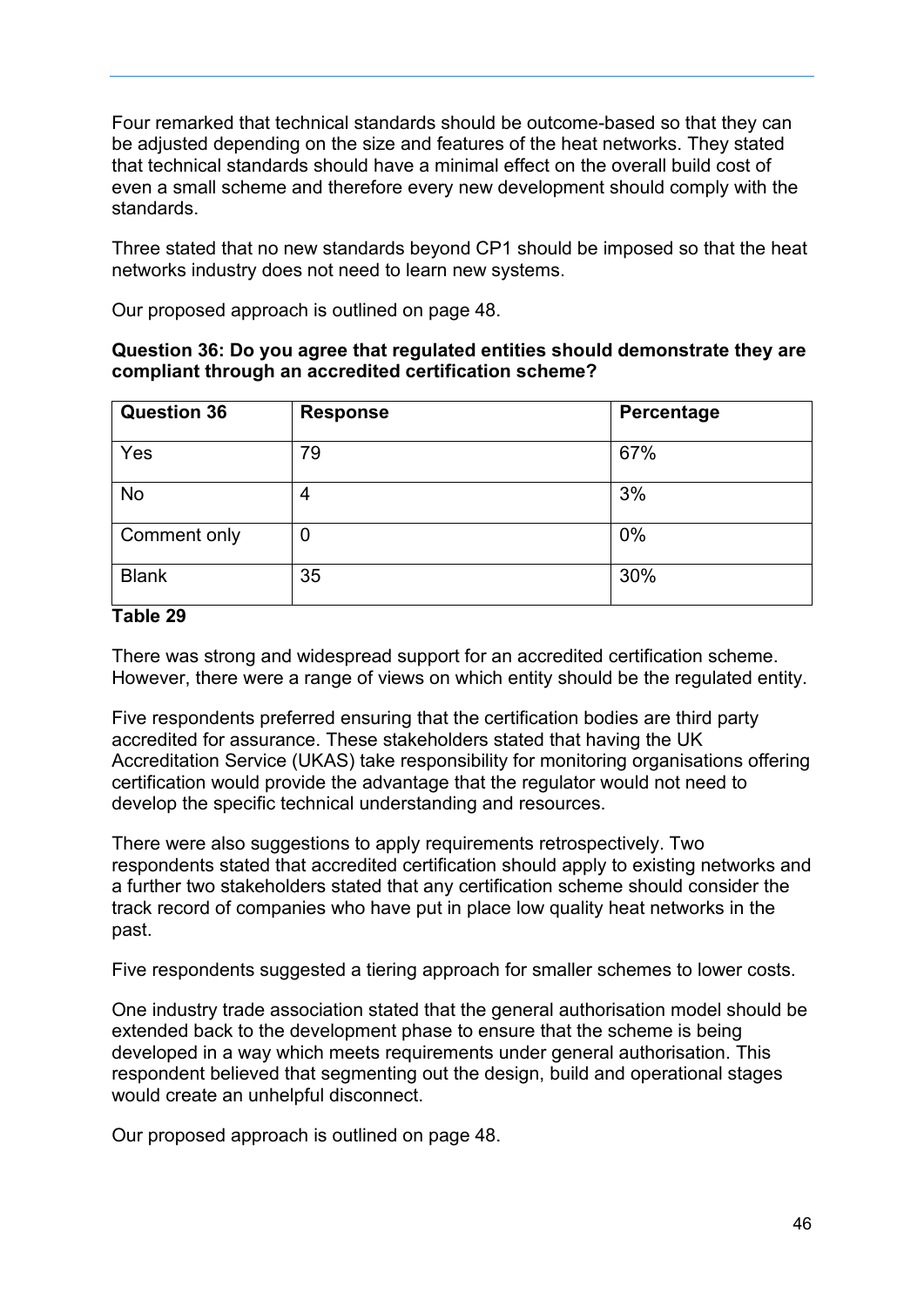#### **Question 37: What do you consider to be the most appropriate approach to setting the technical standards?**

30 stakeholders stated that the most appropriate approach to setting technical standards is to develop and then mandate formal standards or use existing CP1 and British Standards Institute (BSI) standards.

Eight other respondents suggested that the best approach was to use CP1 and an industry-led approach involving experts. These stakeholders were in favour of an entirely industry-led approach and did not advocate formal standards.

An alternative view was that the UK should incorporate either Danish industry standards or Swedish industry standards and build on those to drive quality. This view was expressed by three respondents who argued that setting up a single heat network organisation to develop standards would be the best approach, as this would be similar to the Danish and Swedish models.

Our proposed approach is outlined on page 48.

#### **Question 38: Are there examples of the roll out of technical standards or the introduction of compliance schemes which you consider particularly relevant from other markets or technologies?**

Six respondents mentioned that the Microgeneration Certification Scheme (MCS) provided a good example for heat networks. In these instances, respondents cited the MCS as a good example of a scheme built on technical standards developed by industry. One of these respondents noted how the MCS encompassed a broad range of technologies and as such is a good example of a scheme that could inform a heat network compliance scheme due to the range of heat technologies used in heat networks.

Respondents referenced other schemes:

- Four mentioned the roll out of condensing gas boiler regulations.
- Three referenced EPCs or the Standard Assessment Procedure (SAP10) within their responses.
- Two mentioned examples of approaches taken to technical standards in the water sector.
- Two stated that Denmark has well-developed technical standards for district heating.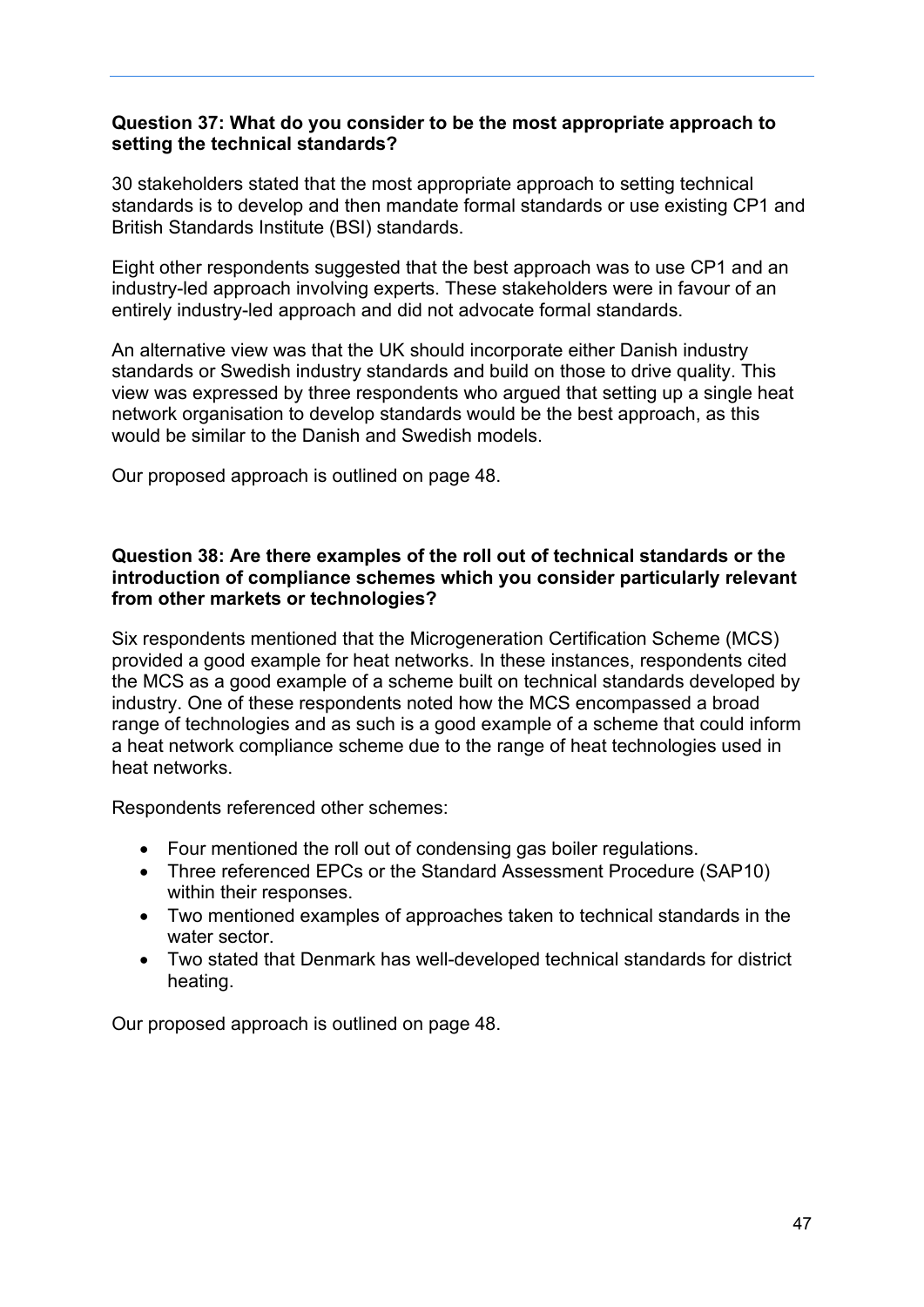#### <span id="page-47-0"></span>Government Response – Technical standards

Technical standards have a key role to play in promoting good outcomes for consumers in terms of quality, reliability, and cost, and in decarbonising heat in line with our 2050 net zero target.

In the consultation, clear support was expressed for mandating minimum technical standards. We agree technical standards should be mandated. We propose compliance with technical standards shall be required through the authorisation regime. We are proposing that compliance with the standards will be demonstrated by an assurance scheme, for example involving third party certification from an accredited certification body. We propose Ofgem will have powers to take enforcement action against non-compliance.

We want to build on existing work and good practice. The ADE-CIBSE Code of Practice (CP1) for heat network development and operation was developed with significant engagement from across the heat network industry. We propose technical standards required in regulation should build on CP1. We are considering what additions and amendments are required before application of any content in existing codes of practice and guidance documents is required in regulation. We are also considering governance models for technical standards, including the case for alignment with any proposals in the Energy Code Reform project, which is reviewing the governance of detailed rules in gas and electricity systems. [9](#page-47-1) As such we propose to introduce powers that mean the Secretary of State or Ofgem can designate bodies to carry out certain functions related to owning, developing, and making available standards and assurance schemes.

In consultation with stakeholders, we will consider how to embed proportionality in relation to meeting and demonstrating compliance with standards. We agree on the need for the development of technical standards that apply to existing heat networks as well as new heat networks, and to heat networks at all scales. We will take into consideration costs and proportionality, including when we plan timescales for compliance.

<span id="page-47-1"></span><sup>9</sup> <https://www.gov.uk/government/consultations/energy-code-reform-governance-framework>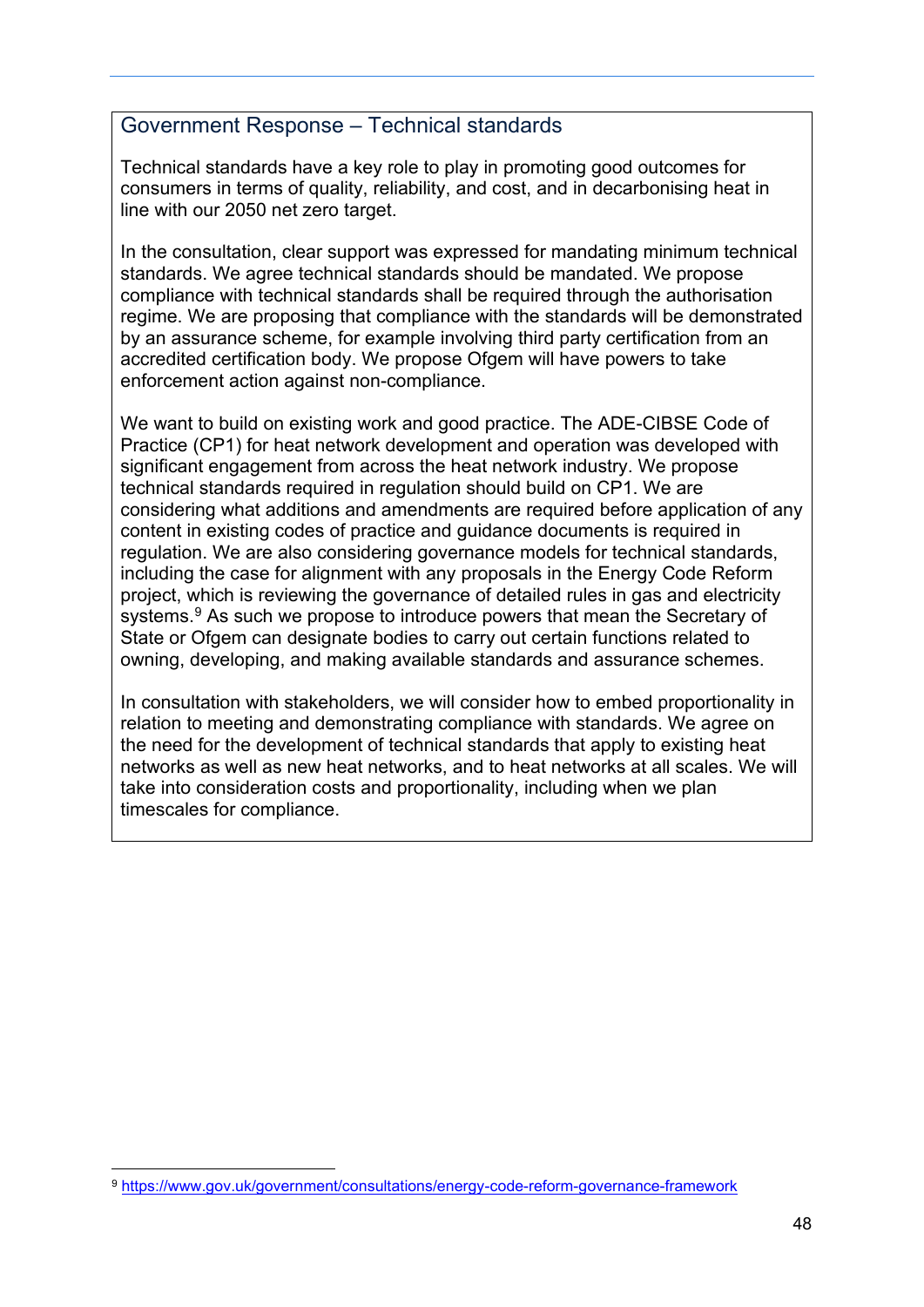## <span id="page-48-0"></span>Rights and Powers

#### **Question 39: Do you agree that a (licensed) heat network entity should be classified as a statutory undertaker?**

| <b>Question 39</b> | <b>Response</b> | Percentage |
|--------------------|-----------------|------------|
| Yes                | 65              | 55%        |
| <b>No</b>          | 4               | 3%         |
| Comment only       | 2               | 2%         |
| <b>Blank</b>       | 47              | 40%        |

#### **Table 30**

14 stakeholders agreed that classifying licensed heat networks as statutory undertakers would help to bring heat networks in line with other utilities, potentially lower costs, and make them more investable. However, five respondents stated that licensed entities should be subject to more scrutiny on ownership and financial viability.

There were some respondents who argued that there was not a strong enough case for all licensed heat networks to be classified as statutory undertakers.

Our proposed approach is outlined on page 58.

#### **Question 40: Do you agree that the proposed rights and powers should be given to heat network entities which meet the terms of our proposed licensing system?**

| <b>Question 40</b> | <b>Response</b> | Percentage |
|--------------------|-----------------|------------|
| Yes                | 62              | 53%        |
| No                 | 3               | 3%         |
| Comment only       | 5               | 4%         |
| <b>Blank</b>       | 48              | 41%        |

#### **Table 31**

Five respondents agreed that proposed rights and powers should be given to heat network entities that meet the licensing terms because this is in line with the approach in the gas and electricity sectors. Five others provided further reasoning, stating it would allow heat networks to reduce costs for consumers, deliver more cost-effective business models, and invest in low carbon technology.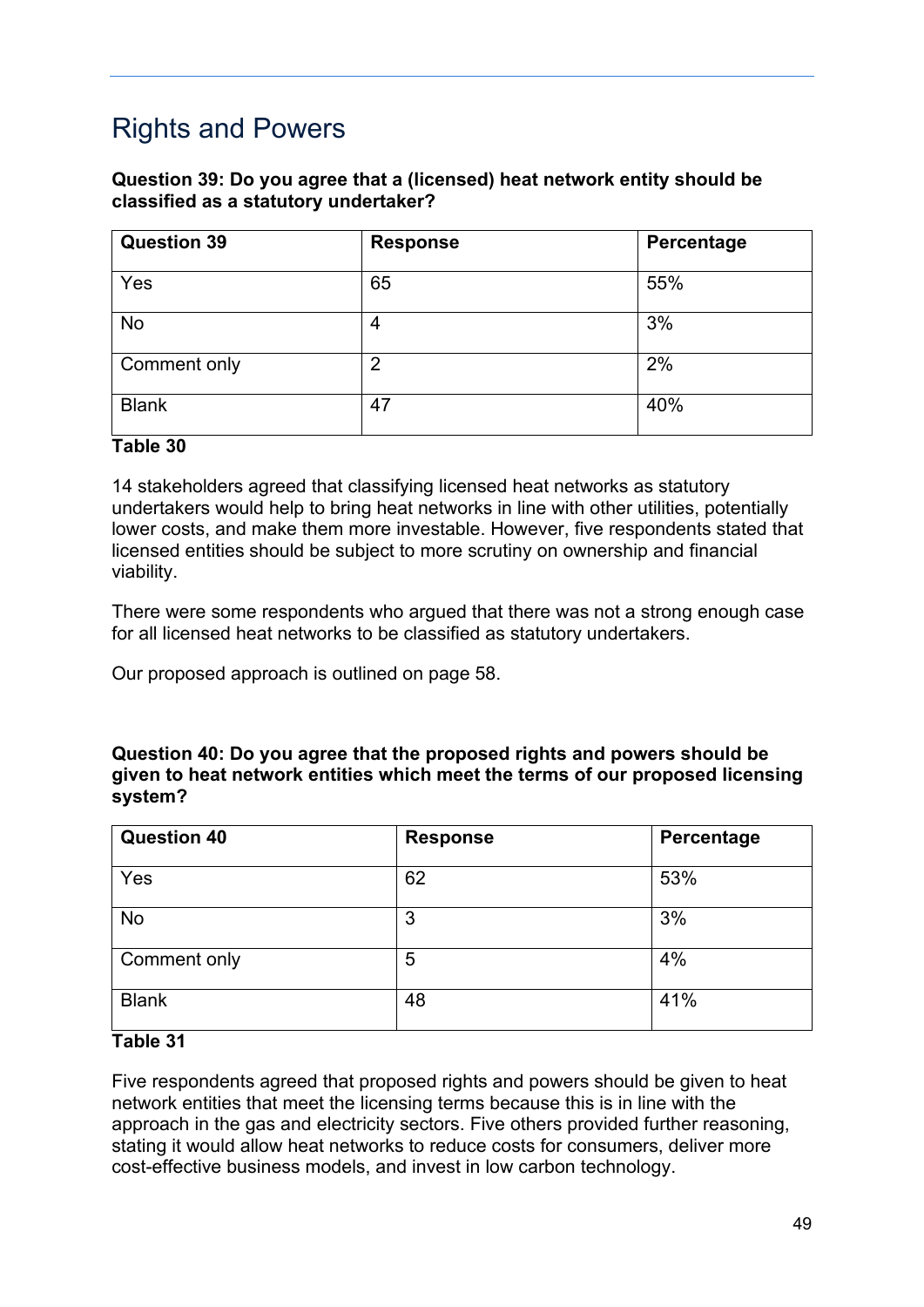Four stakeholders qualified their responses by stating that they would need more detail before being able to assess the appropriateness of proposed rights and powers.

Our proposed approach is outlined on page 58.

#### **Question 41: Is it reasonable to assume that the proposed rights and powers would only be relevant to district heat networks (not communal networks)? If not, please explain why.**

| <b>Question 41</b> | <b>Response</b> | Percentage |
|--------------------|-----------------|------------|
| Yes                | 44              | 37%        |
| No                 | 15              | 13%        |
| Comment only       | $\overline{2}$  | 2%         |
| <b>Blank</b>       | 57              | 48%        |

#### **Table 32**

Five stakeholders who disagreed that rights and powers would only be relevant for district heat networks suggested that this may lead to missed opportunities in linking smaller networks to bigger ones. They stated that if district heat networks hold all the rights and powers, this may change the balance of power relative to communal networks. Four other respondents who disagreed commented that communal networks may have an energy centre off site and encounter wayleave issues that require rights and powers.

Two respondents stated that the focus of rights and powers should be on the protection of consumers regardless of the type of network they are connected to. Another two commented that, to allow flexibility and innovation, any heat network should be able to apply for a licence and the decision should be made on a case-by case-basis by the regulator.

Our proposed approach is outlined on page 58.

#### **Question 42: What impacts will the proposed rights and powers have on the development and extensions of heat networks? And what impacts do you think these rights will have on the operator's ability to maintain and repair heat networks?**

The most common theme to emerge from responses was that the proposed rights and powers will allow heat networks a greater ability to develop and extend, and they could generate increased investor confidence and growth. Others stated that the proposals would allow repairs and maintenance to be completed at a lower cost and a faster rate. These comments were made in some variation by 30 respondents.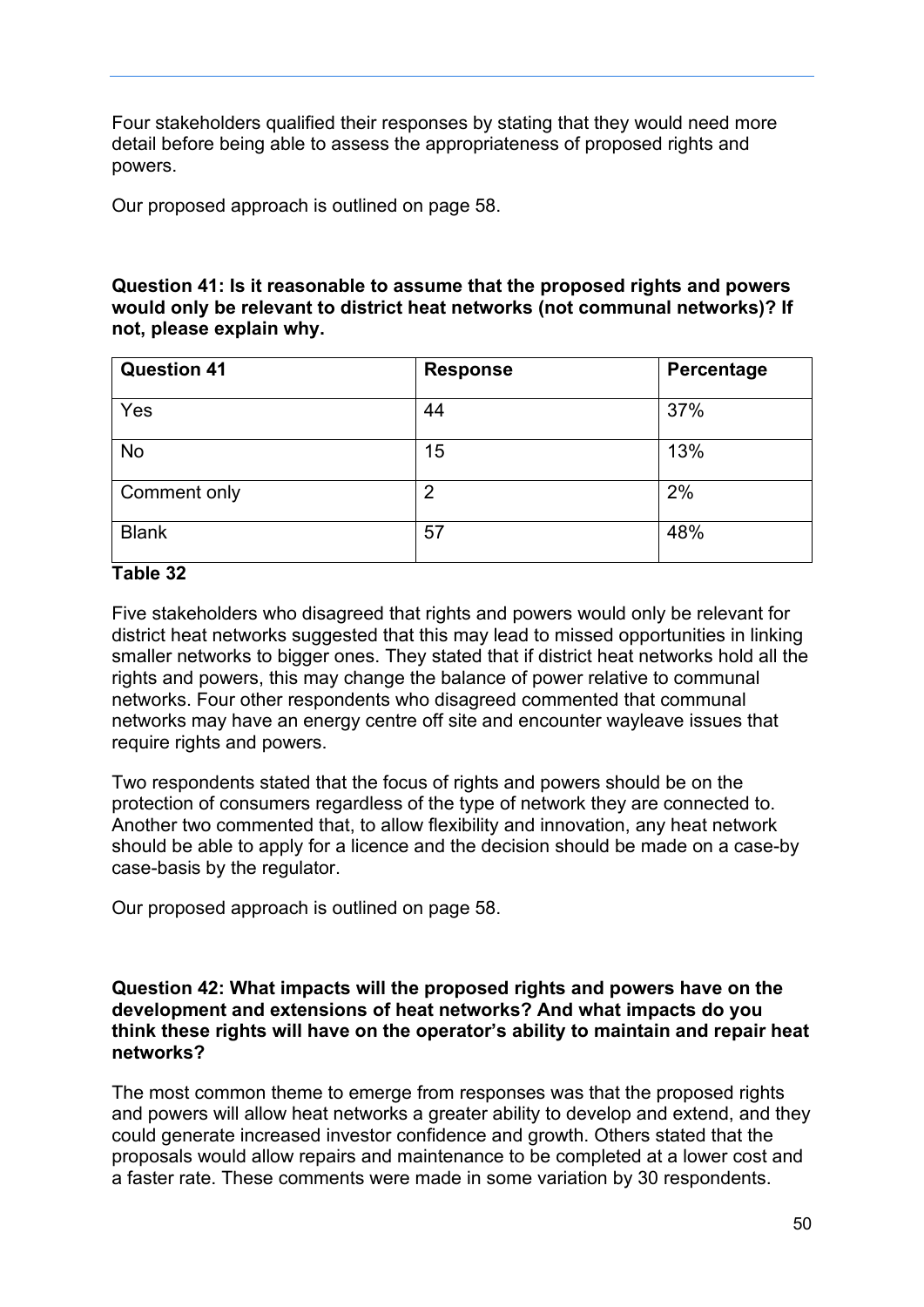Four stakeholders suggested that the proposed rights and powers would go some way to level the playing field with other more established utilities such as gas and electricity.

One industry trade association stated that the proposal of granting statutory undertaker powers would need further clarification and would need to be explored in more detail. A second industry trade association stated that BEIS should consider rights and powers through the lens of zoning and energy master planning.

Our proposed approach is outlined on page 58.

#### Access rights

#### **Question 43: Do you agree that licensed heat network entities should be granted statutory access rights?**

| <b>Question 43</b> | <b>Response</b> | Percentage |
|--------------------|-----------------|------------|
| Yes                | 67              | 57%        |
| No                 | 2               | 2%         |
| Comment only       | 2               | 2%         |
| <b>Blank</b>       | 47              | 40%        |

#### **Table 33**

Although the majority who answered this question were favourable to statutory access rights for licensed heat networks, a few comments were given relative to other questions. Five respondents stated that this would be in line with other utilities and therefore agreed with the proposal. Two stated that access rights would be important for improving consumer outcomes, and two others stated that access rights would be important for ensuring effective and timely maintenance.

Our proposed approach is outlined on page 58.

**Question 44: Do you agree that the process should be similar to that for electricity and gas companies, in that the licensed heat network entity will have to make an application to the responsible minister for the easement and that any compensation arrangements will be determined by the Tribunal Service?**

| <b>Question 44</b> | <b>Response</b> | Percentage |
|--------------------|-----------------|------------|
| Yes                | 58              | 49%        |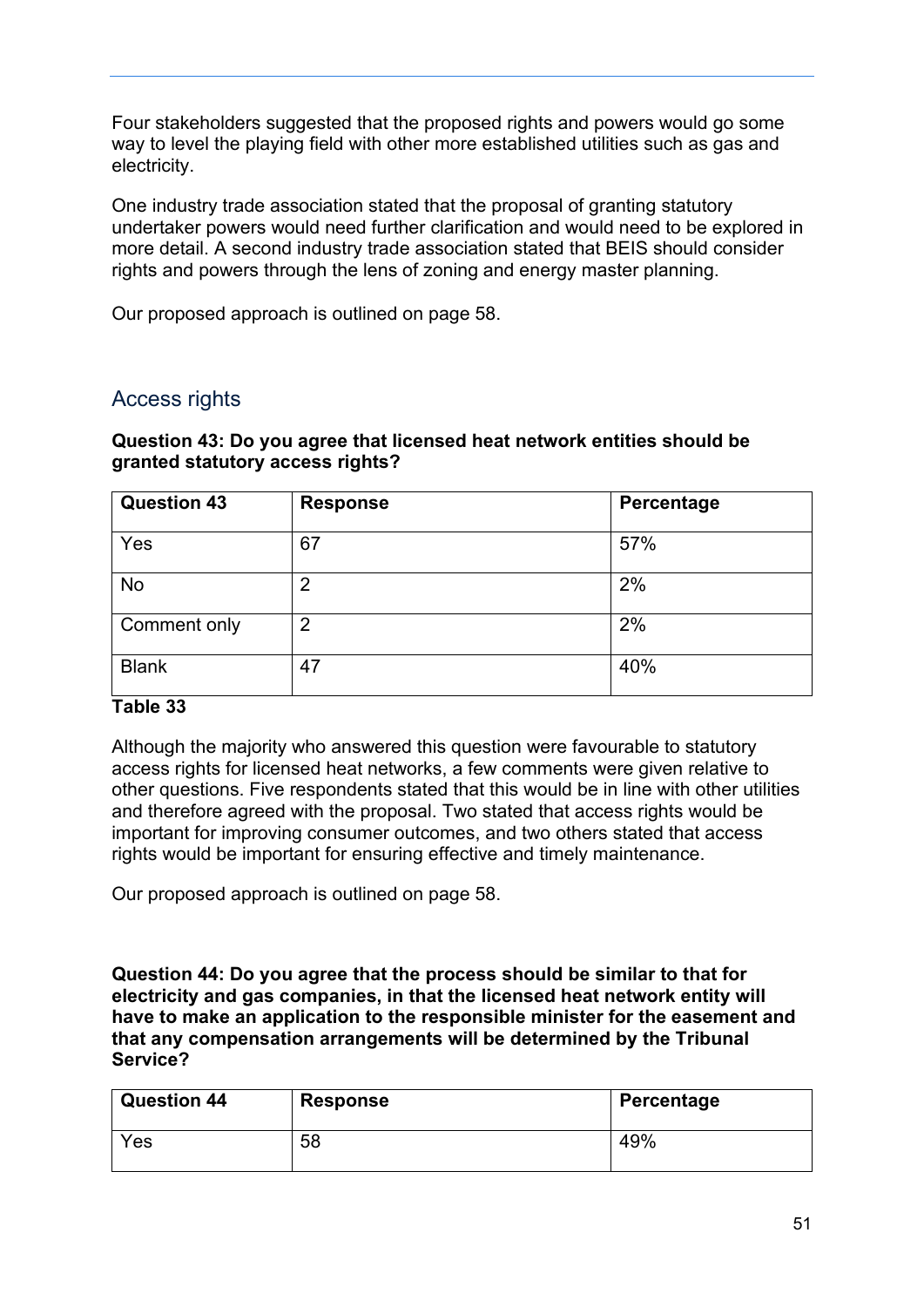| No           | 4  | 3%  |
|--------------|----|-----|
| Comment only | c  | 2%  |
| <b>Blank</b> | 54 | 46% |

#### **Table 34**

Most stakeholders who answered this question agreed that the process should be similar to the gas and electricity sectors. Three respondents stated that there should be a fast track or preliminary assessment option to provide the certainty needed at the development stage.

Two respondents agreed but stated that overall improvements compared with the gas and electricity process should be considered to ease administrative burden on business. One respondent suggested that private resolution should be the action of first resort before going to the Tribunal Service.

One industry trade association disagreed with the proposed approach and suggested that, due to the development timeline of heat networks and the certainty that may be required at the development stage, such a process would not fit.

Our proposed approach is outlined on page 58.

**Question 45: Do you agree that these access rights would primarily be used to install and maintain pipework, or do you anticipate that they would be used for other purposes?**

| <b>Question 45</b> | <b>Response</b> | Percentage |
|--------------------|-----------------|------------|
| Yes                | 56              | 47%        |
| No                 |                 | 1%         |
| Comment only       | 4               | 3%         |
| <b>Blank</b>       | 57              | 48%        |

#### **Table 35**

Six respondents cited other purposes for access rights including maintenance and access to equipment such as the heat interface unit, meter, and heat exchanger.

Five stated access would be required for communication networks and cables, five for access to boreholes, three for access to the energy centre, and two stated access would be needed for pumping stations.

Six stakeholders suggested that government should consider coordination with other utility works, such as communications or water, to avoid unnecessary and repeated disruption for residents.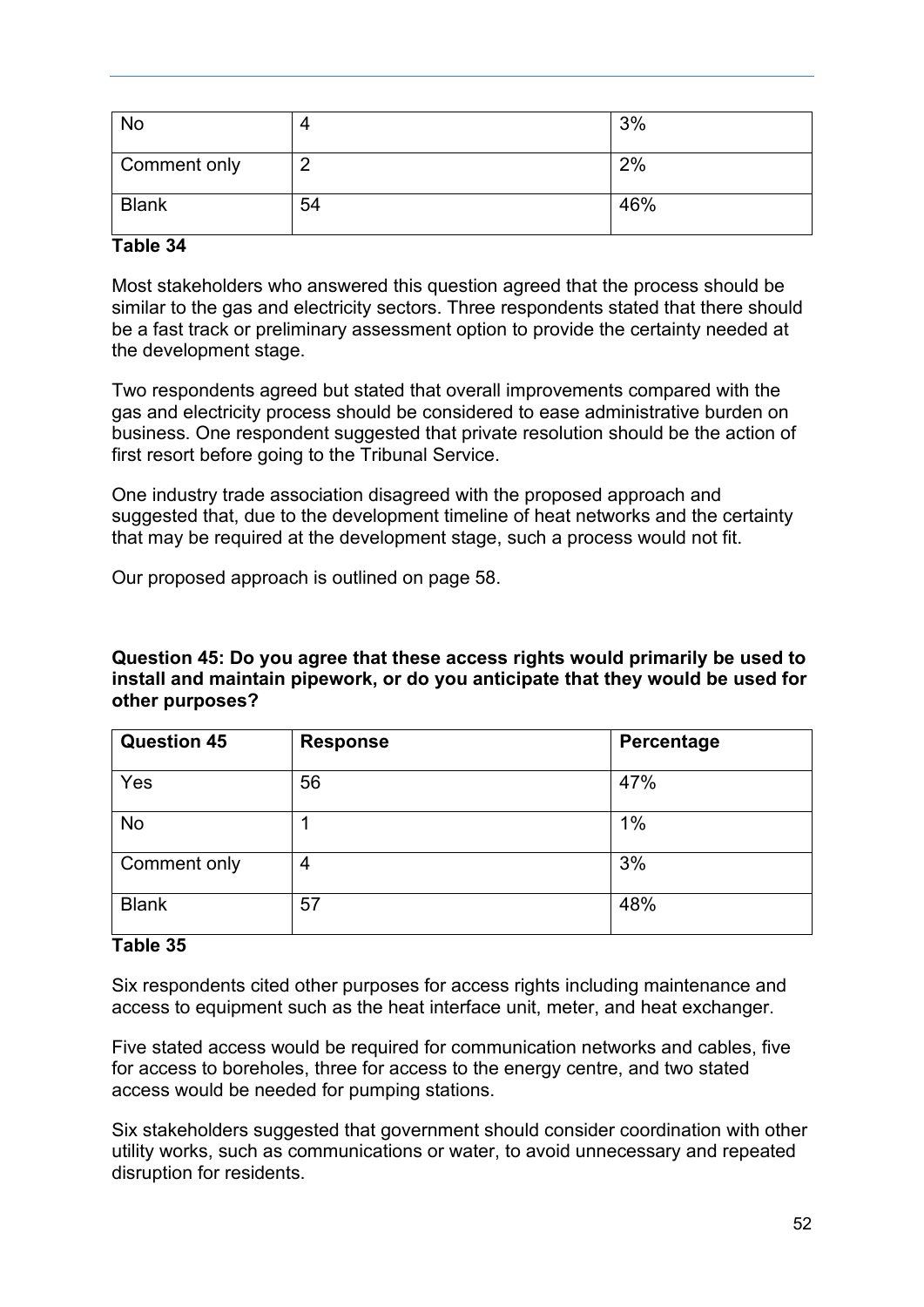Our proposed approach is outlined on page 58.

#### Street works

**Question 46: Would you consider the ability to apply for a street work permit a considerable benefit compared to a Section 50 Street Works licence? If so, in what way?**

| <b>Question 46</b> | <b>Response</b> | Percentage |
|--------------------|-----------------|------------|
| Yes                | 35              | 30%        |
| <b>No</b>          | 3               | 3%         |
| Comment only       | ⇁               | 6%         |
| <b>Blank</b>       | 73              | 62%        |

#### **Table 36**

13 stakeholders stated that the ability to apply for a street work permit allows for greater efficiency of work and therefore speeds up the process. Five suggested that the framework should consider crossover with other road excavations to avoid repeating disruption and to allow collaboration with other utilities when excavating roads.

One industry trade association noted that street work permits create more autonomy than Section 50 licences, allowing networks to supersede other planned works where required.

Our proposed approach is outlined on page 58.

#### **Question 47: Do you have any experience of applying for a Section 50 Street Works licence? Did you find this delayed either construction or repair and maintenance work required?**

| <b>Question 47</b> | <b>Response</b> | Percentage |
|--------------------|-----------------|------------|
| Yes                | 6               | 5%         |
| No                 | 22              | 19%        |
| Comment only       | 15              | 13%        |
| <b>Blank</b>       | 75              | 64%        |

**Table 37**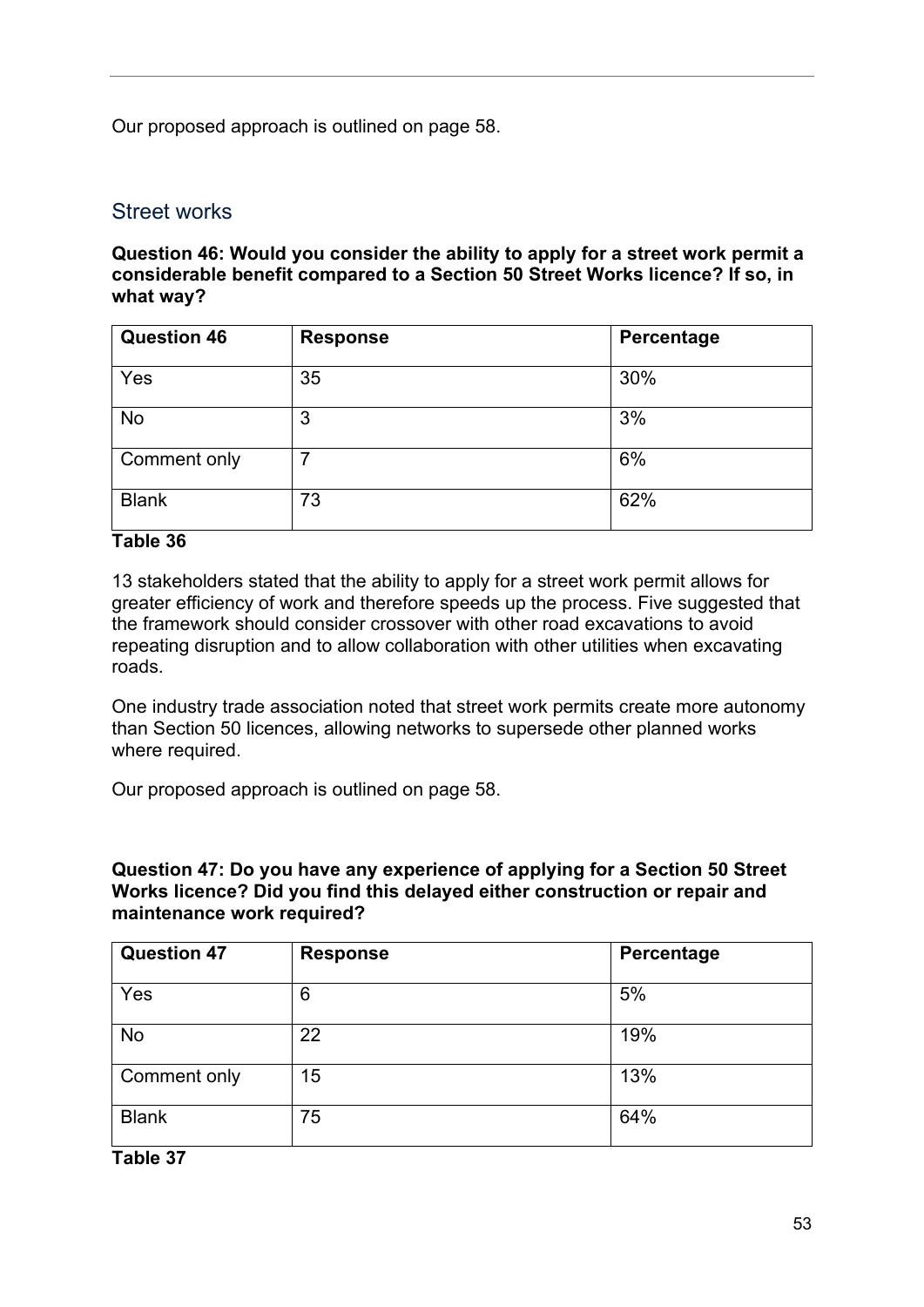Several stakeholders noted past difficulties with applying for a Section 50 Street Works licence, including delays and increased costs.

Nine respondents stated that applying for a Section 50 Street Works licence can cause disruption and/or costs. These respondents mentioned either delays or cost overruns. Six stakeholders stated that they have experience of applying for a Section 50 Street Works licence but did not mention any associated delay or disruption.

An industry trade association stated that its members have informed them that Section 50 licences have resulted in delays, as the typical approval timeframe from a local authority is around 8 weeks. Another industry trade association stated that their members had seen it take as long as 12 weeks for permission to be granted to undertake repair works on a road for a leaking system in London, and up to 8 weeks elsewhere.

Our proposed approach is outlined on page 58.

#### Rights to lay pipes under the roadway

**Question 48: Do you agree that heat networks should be given equivalent powers to other utilities to install and keep heat network pipes underneath roadways? Are you aware of any potential unintended consequences?**

| <b>Question 48</b> | <b>Response</b> | Percentage |
|--------------------|-----------------|------------|
| Yes                | 64              | 54%        |
| No                 | 4               | 3%         |
| Comment only       |                 | $1\%$      |
| <b>Blank</b>       | 49              | 42%        |

#### **Table 38**

Most stakeholders agreed with the proposal, with some stressing the need to find ways to minimise disruption caused by laying pipes underneath roadways.

Seven stakeholders commented on the importance of coordination between different statutory undertakers and clear lines of communication between utilities. These respondents noted that a lack of coordination could lead to disruption for residents. Two others suggested that BEIS explore the potential for shared trenches with other utilities to avoid disruption.

Three commented that the location and depth of trenches should be clearly marked. These respondents also stated that it would be useful to have pipes shown on a national database. Two also stated the importance of technical standards regarding the laying of pipes, such as heat loss minimisation and the level of trenches.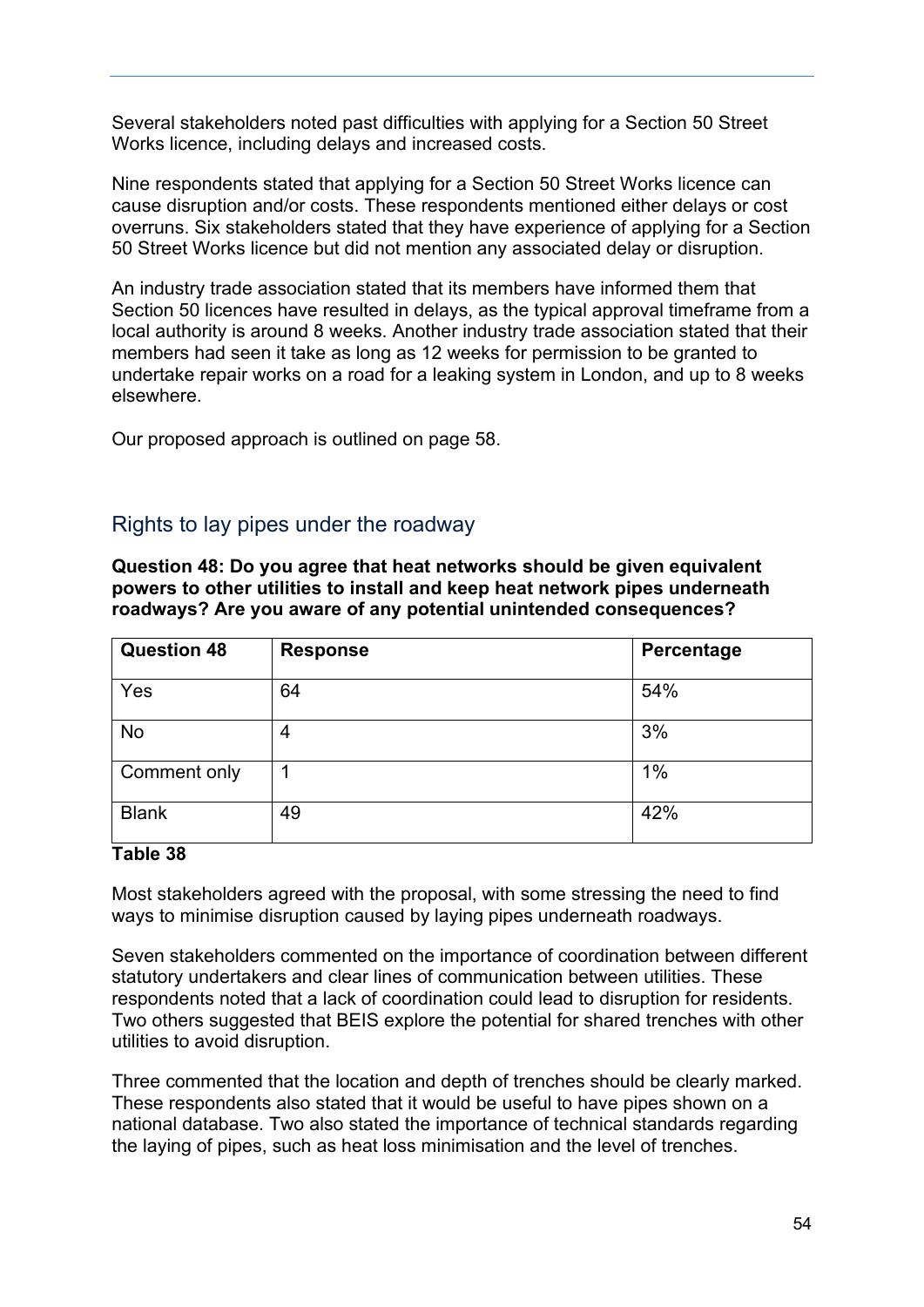Four stated that they agreed that heat networks should be given equivalent powers to other utilities to install and keep heat network pipes underneath roadways, subject to these operators obtaining a licence.

Our proposed approach is outlined on page 58.

#### Permitted development

**Question 49: Do you agree that licensed heat network developers should be granted permitted development powers similar to other statutory undertakers? Are you aware of any potential unintended consequences?**

| <b>Question 48</b> | <b>Response</b> | Percentage |
|--------------------|-----------------|------------|
| Yes                | 43              | 36%        |
| <b>No</b>          | 6               | 5%         |
| Comment only       | 18              | 15%        |
| <b>Blank</b>       | 51              | 43%        |

#### **Table 39**

Six respondents stated that they were not aware of any unintended consequences associated with installing and keeping heat network pipes underneath roadways.

Four stakeholders voiced mixed approval, suggesting that development powers should be granted for the installation of heat network pipes but that small ancillary buildings should not be permitted. These respondents were generally concerned about noise pollution for residents, with others concerned that works would be carried out without the heat network operator consulting with local residents .

One stakeholder commented on the importance of coordination to ensure that roads are not dug up more than necessary. Another stated that energy centres should still require planning permission. An industry trade association stated that this kind of work should only be permitted if the overall benefit is proven.

Our proposed approach is outlined on page 58.

**Question 50: In addition to permitted development rights specified (install or replace pipes or electricity cabling; erect small temporary structures and small ancillary buildings, machinery or apparatus), are there any other activities to which a permitted development right should apply?**

| <b>Question 50</b> | <b>Response</b>           | Percentage |
|--------------------|---------------------------|------------|
| Yes                | $\Lambda$ $\Omega$<br>ں ۔ | 11%        |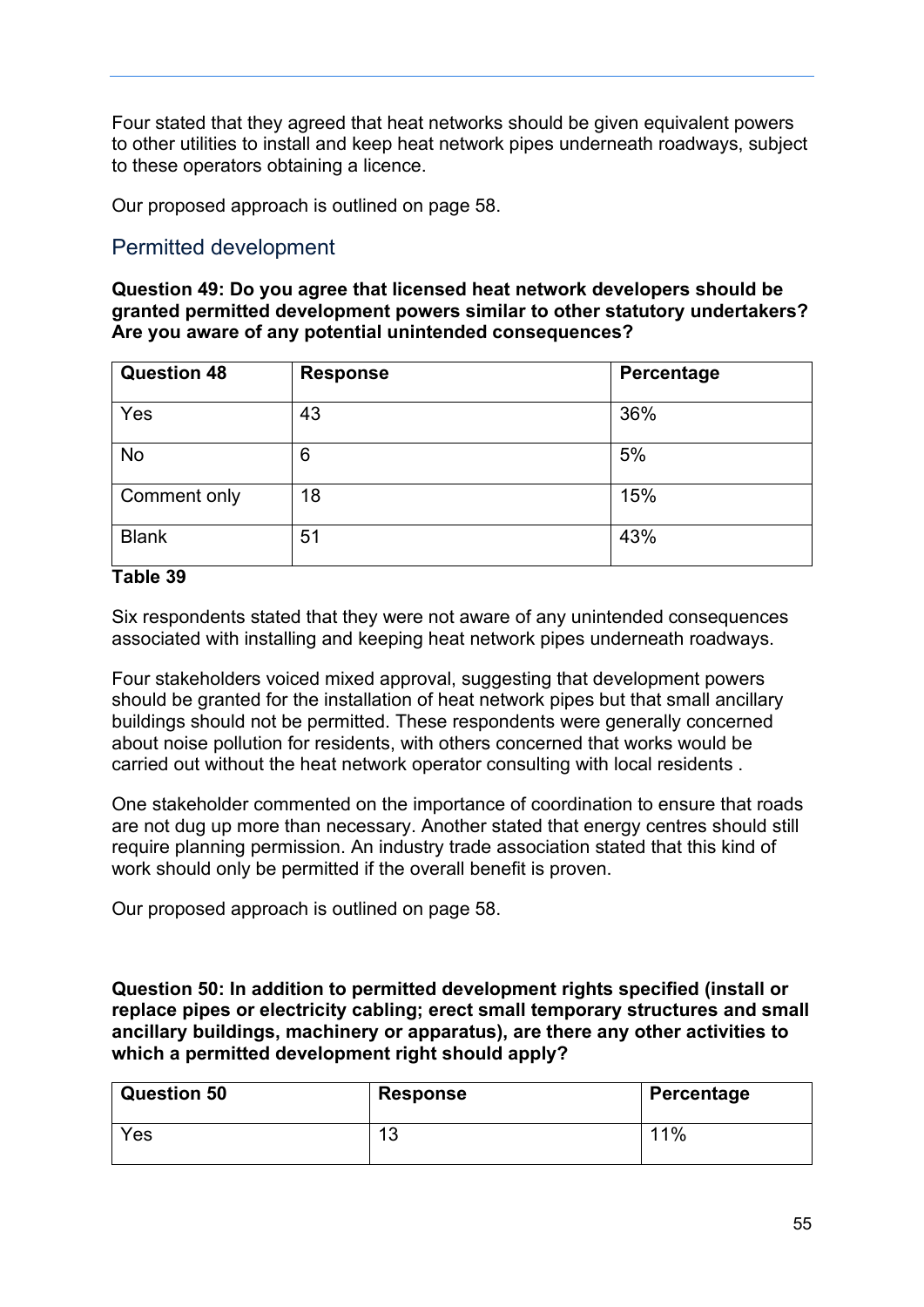| No           | 14 | 12% |
|--------------|----|-----|
| Comment only | 18 | 15% |
| <b>Blank</b> | 73 | 62% |

#### **Table 40**

Of the stakeholders who stated there are other activities to which a permitted development right should apply, 6 stated that the scope of development rights should expand to allow for thermal storage and boreholes below ground. Three others stated that rights should encompass existing energy centres. A further 3 stated that there should be an extension to allow for valve pits, pumps with inspection chambers and access to pipework.

Our proposed approach is outlined on page 58.

#### Consultation rights

#### **Question 51: Do you agree that the administrative burdens of being statutory consultees would be disproportionate for heat networks?**

| <b>Question 51</b> | <b>Response</b> | Percentage |
|--------------------|-----------------|------------|
| Yes                | 21              | 18%        |
| No                 | 20              | 17%        |
| Comment only       | 23              | 19%        |
| <b>Blank</b>       | 54              | 46%        |

#### **Table 41**

There was a mixed response to the view that the administrative burdens of being statutory consultees would be disproportionate.

Four respondents commented that it could be proportionate for heat networks to be statutory consultees. They argued that statutory consultees are not obliged to respond to consultations not relevant to them and the consultation process would allow them to keep a record of developments in close proximity which may facilitate connections to the network.

Two respondents argued that the burdens of being statutory consultees would be disproportionate and that it would be better if all assets locations were recorded.

Four respondents who agreed that it may be burdensome to be a statutory consultee stated that there should instead be a planning duty imposed by local authorities where a development within a certain proximity to a heat network has a duty to provide information to the heat network.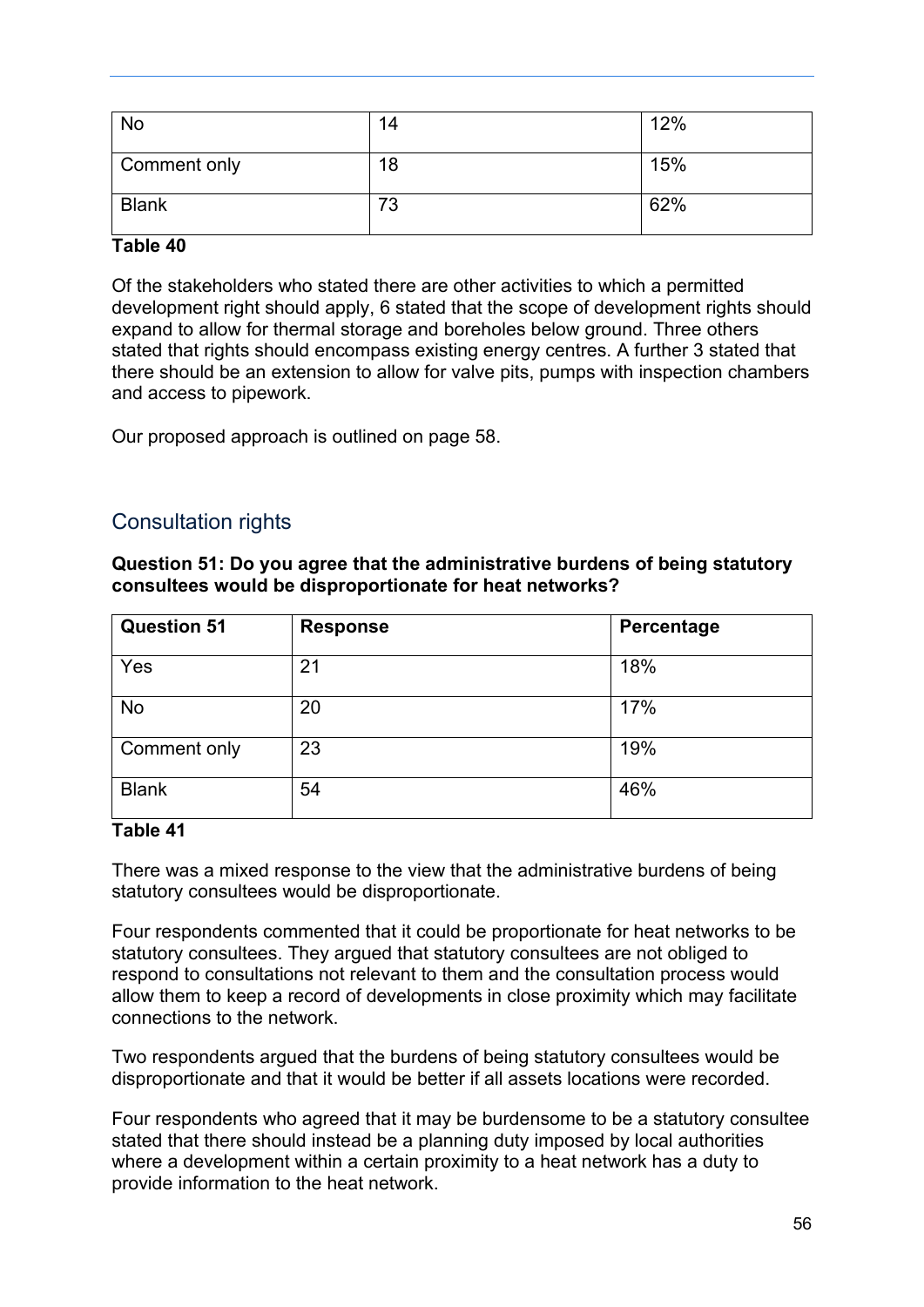Our proposed approach is outlined on page 58.

#### **Question 52: Beyond improving the guidance on non-statutory consultees, do you think that there are any other areas of government guidance that could be improved to ensure that heat networks are more routinely consulted on in relation to relevant development in their areas?**

Seven stakeholders stated that the best way to ensure that heat networks are more routinely consulted would be to improve planning authorities' understanding of heat networks. Five other respondents stated that consulting heat networks should be a requirement in the planning application stage.

Our proposed approach is outlined on page 58.

#### Linear obstacle rights

**Question 53: Do you believe that licensed heat network developers should be given equivalent rights to cross linear obstacles? Can you provide examples of where such rights would be beneficial to heat network development?**

| <b>Question 53</b> | <b>Response</b> | Percentage |
|--------------------|-----------------|------------|
| Yes                | 45              | 38%        |
| <b>No</b>          | 5               | 4%         |
| Comment only       | $\overline{2}$  | 2%         |
| <b>Blank</b>       | 66              | 56%        |

#### **Table 42**

Most stakeholders who responded stated that heat network developers should be given equivalent rights to cross linear obstacles, with some identifying various benefits of having these rights.

Eight stakeholders stated that rights to cross linear obstacles would be beneficial to shortening the process of constructing and maintaining heat networks. These respondents noted railways, underground rail infrastructure, canals and rivers as common linear obstacles that are presently a common barrier to heat network development.

Two respondents stated that care should be taken to avoid diminishing other property rights in the process and that clear guidance should be produced for crossing linear obstacles, similar to the guidance produced for the telecommunications industry.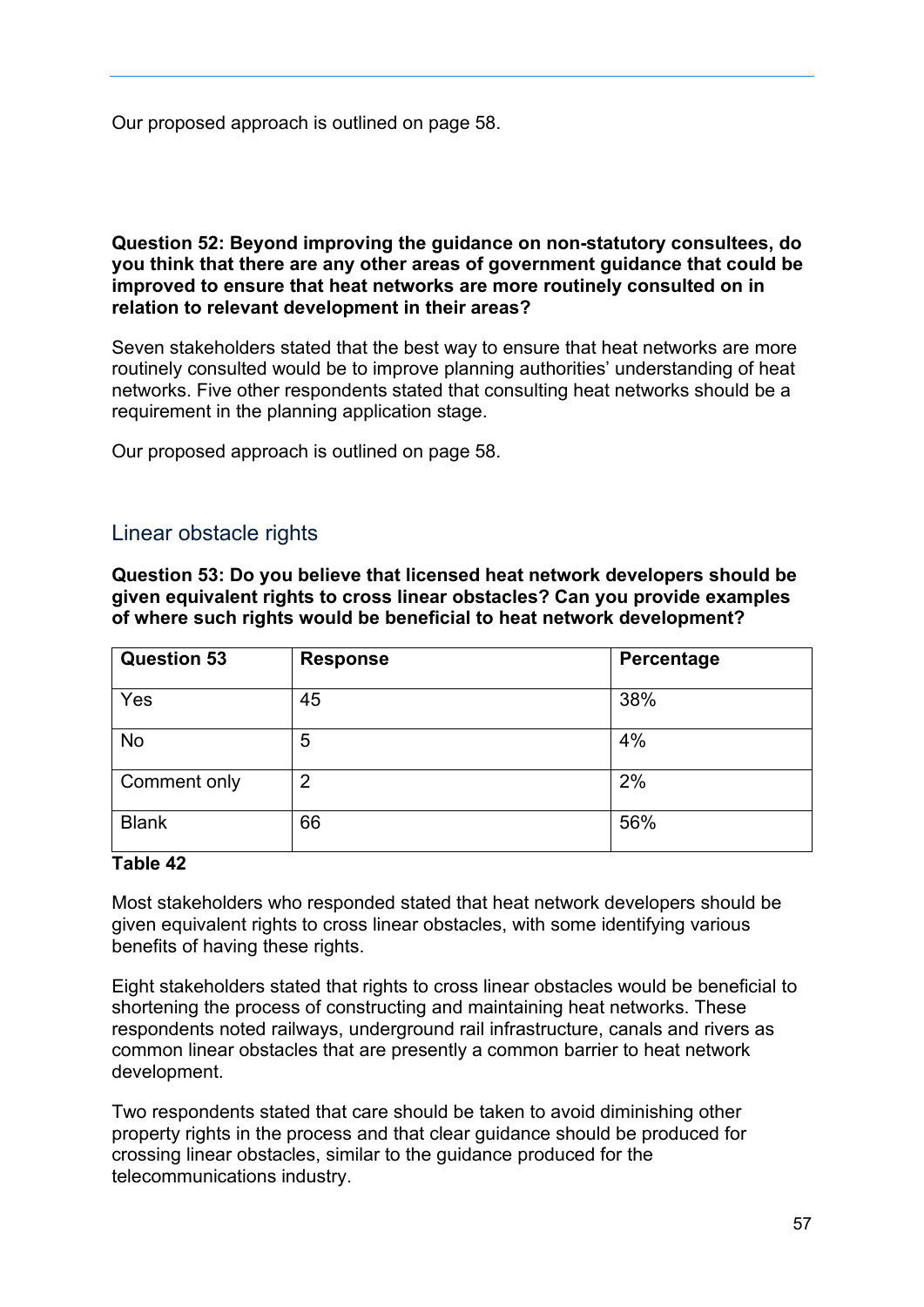Two industry trade associations stated that without rights to cross linear obstacles, costs would increase, and this could have implications for consumers on heat networks.

Our proposed approach is outlined below.

#### <span id="page-57-0"></span>Government Response – Rights and powers

Feedback on our proposals for rights and powers was mostly very positive. We therefore intend to proceed with the model whereby heat networks must apply for a licence to become statutory undertakers. This will ensure that those networks using the rights and powers have sufficient financial resources to pay compensation to any other entities they may cause damage to in the course of their work.

Ofgem will be responsible for reviewing and granting licence applications. It will have powers to introduce and amend licence conditions.

Heat networks that become 'statutory undertakers' will then be able to use access rights, permitted development, linear obstacle rights and street works permits.

The only area where opinion was split was on statutory consultees. Considering the split, we will work with MHCLG to investigate other options which stop short of introducing a full statutory consultee status for heat networks but which ensure that networks are consulted on in relation to important changes to physical infrastructure in areas around their schemes. We intend to consult in further detail before we introduce secondary legislation under the Market Framework.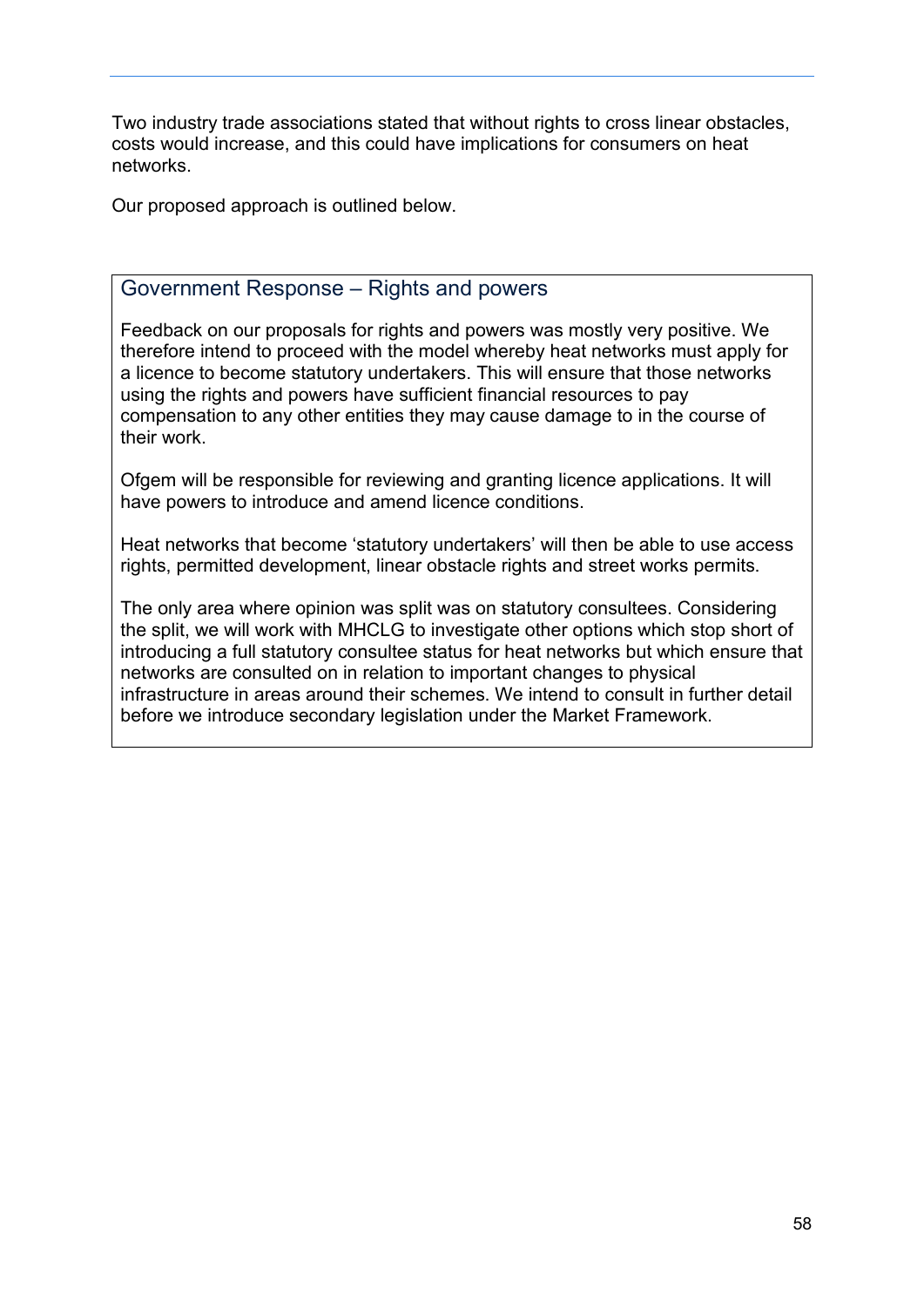### <span id="page-58-0"></span>Decarbonisation

#### Decarbonisation of heat networks

#### **Question 54: Do you agree that consumers should have access to information on the energy performance and percentage of low-carbon generation of their network?**

| <b>Question 54</b> | <b>Response</b> | Percentage |
|--------------------|-----------------|------------|
| Yes                | 68              | 58%        |
| No                 |                 | 1%         |
| Comment only       | 22              | 19%        |
| <b>Blank</b>       | 27              | 23%        |

#### **Table 43**

There was a strong positive response to this question. However, 9 stakeholders requested clear guidance on how energy performance will be calculated. Some of these respondents noted that consumers may be misled by stated efficiency of some technologies, such as gas CHP when compared with emerging bridging technologies.

Five respondents stated that this requirement should not be mandatory, or that it should only be mandatory to share this information with the regulator. These respondents stated that the information would be too complicated and inconsistent across different sites and that cost and heat network performance are more important to consumers than carbon content.

Five stakeholders who agreed with the proposal stated that it would attract consumers to the market. Two others raised a similar point, stating that the approach would raise consumer awareness of waste heat recovery.

The stakeholder who disagreed was an industry trade association. They stated that providing access to information on the energy performance and percentage of lowcarbon generation of networks would add additional reporting requirements if applied to all networks and would not outweigh the benefits. This stakeholder also stated that more clarity is needed from government on what is meant by "energy performance".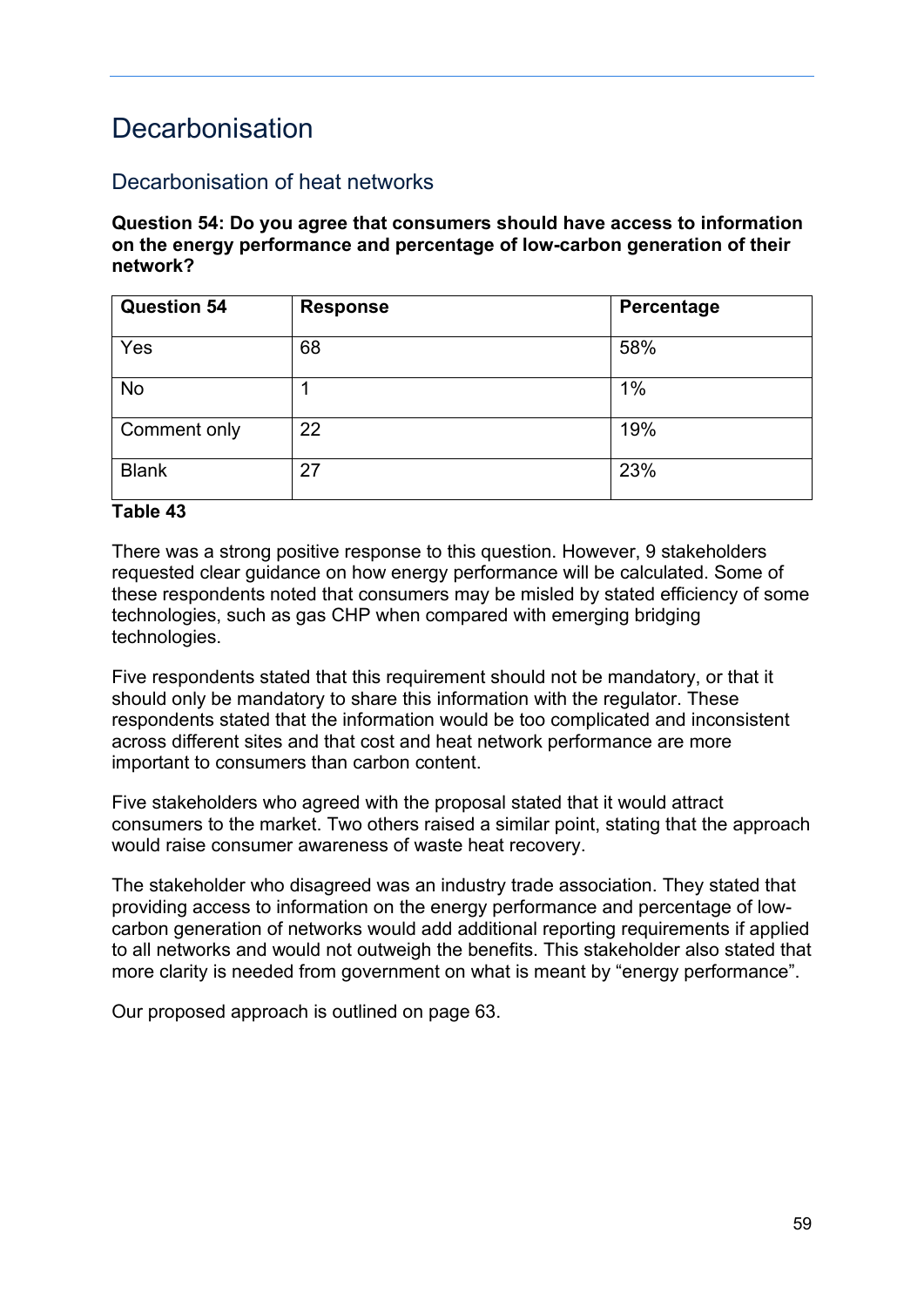**Question 55: (a) Do you agree that regulation is necessary to encourage decarbonisation of heat networks over the period to 2050? (b) Are there alternative means by which government could act to support the decarbonisation of heat networks?**

| <b>Question 55a</b> | <b>Response</b> | Percentage |
|---------------------|-----------------|------------|
| Yes                 | 75              | 52%        |
| <b>No</b>           | 8               | 4%         |
| Comment only        | 11              | 9%         |
| <b>Blank</b>        | 24              | 20%        |

#### **Table 44**

There was strong support for regulation from a wide range of stakeholders. Two noted that the cost of regulation should not be passed on to consumers disproportionately.

Although the support for regulation was strong, 2 respondents also suggested that it should be combined with upskilling and a further 3 stakeholders stated that the regulation of heat networks decarbonisation should be consistent with wider heat regulation.

| <b>Question 55b</b> | <b>Response</b> | Percentage |
|---------------------|-----------------|------------|
| Yes                 | 24              | 20%        |
| No                  | 11              | 9%         |
| Comment only        | 55              | 47%        |
| <b>Blank</b>        | 28              | 24%        |

#### **Table 45**

18 respondents suggested that regulation should be combined with financial support to ensure that heat networks are not undercut by other heating systems. These respondents were not always opposed to regulation but often argued for a "carrot and stick" approach. One of these respondents suggested incentives such as the implementation of heat network zoning, publication of guidance to local authorities under Section 108 of the Housing Act, and taking steps to restrict the use of service charge schemes.

Six stakeholders stated that taxation of fossil fuels would be needed to encourage investment in heat networks and low carbon technology more generally. One of the respondents suggested that without such an approach, the cost of regulation would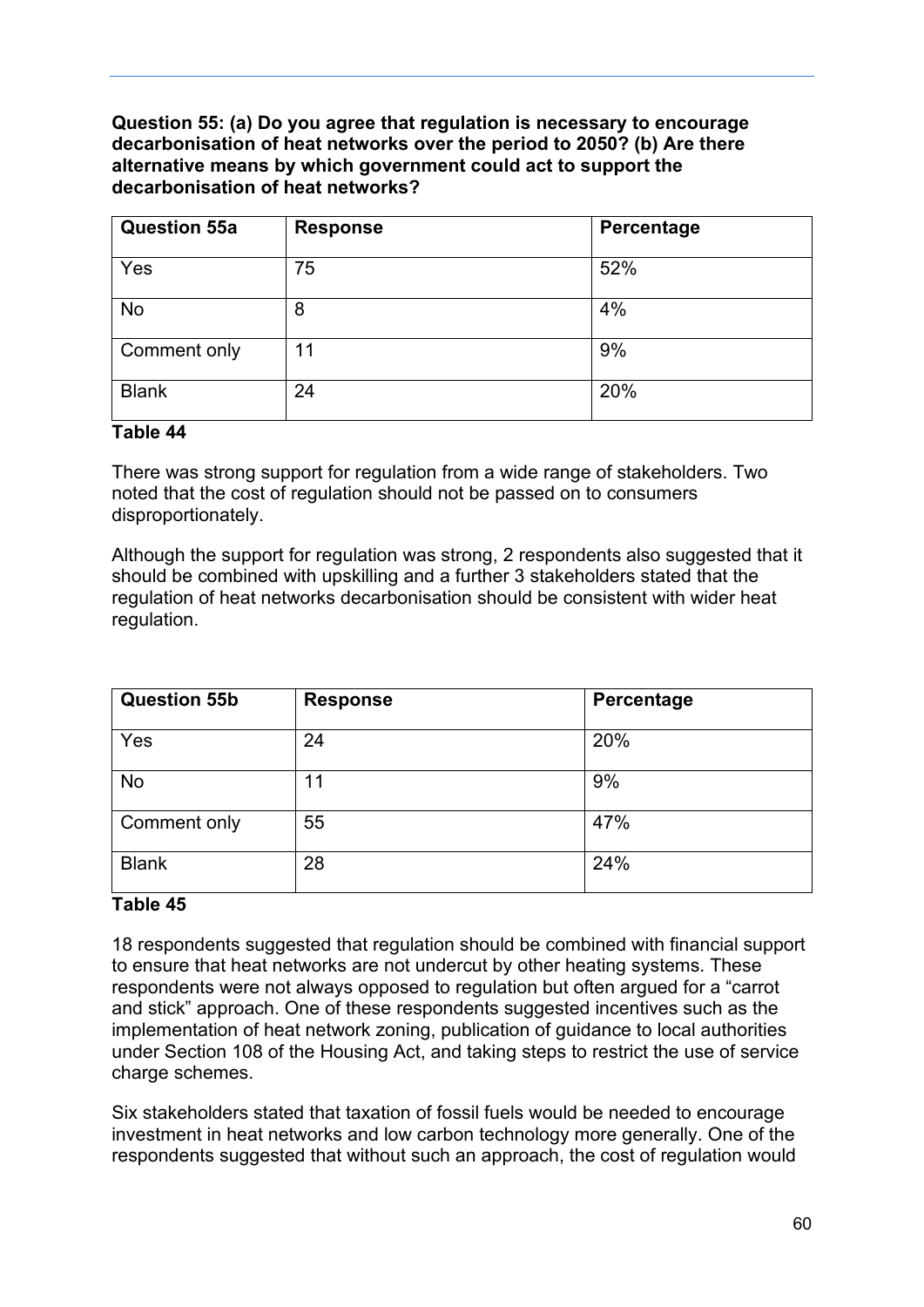be borne entirely by the heat supplier or heat network operator, making the cost of running heat networks unfeasible.

Two respondents argued for the introduction of regulation that places a duty on local authorities to plan for and enable heat networks as an alternative, as opposed to regulating the decarbonisation of heat networks themselves.

One industry trade association which disagreed that regulation is necessary to encourage decarbonisation of heat networks stated that regulation is ineffective and that instead policy drivers and support mechanisms should be put in place which drive decarbonisation.

Another industry trade association agreed in principle but stated that proposed regulations would need to be light-touch, principles-based and outcome-focused, and developed with extensive consultation with industry.

Our proposed approach is outlined on page 63.

#### Waste-heat sources

**Question 56: How could the Environmental Permitting Regulations be amended to ensure that waste-heat sources connect to networks when it is cost-effective and feasible to do so? What do you consider are the main barriers for waste heat sources to be connected to heat networks?**

Stakeholders identified a number of barriers to waste heat sources connecting to heat networks, and some proposed changes to the Environmental Permitting Regulations (EPR).

Four stakeholders proposed an amendment to the EPR which would ensure that planning requires waste heat to be used first. Two respondents suggested an amendment to the EPR to provide for mandatory regular assessments of whether waste-heat sources could connect to heat networks

Other proposed amendments included having the Environment Agency assess waste-heat as part of environmental permitting, increasing the awareness of companies' obligations under the EPR and positioning plants producing waste heat near to heat networks. All the EPR amendments were suggested by one stakeholder.

Regarding barriers to waste heat connection, 15 stakeholders cited a lack of financial incentive. Five others stated that the location of waste-heat sources was also a barrier, pointing out that they are often located in rural areas away from potential heat network consumers.

Other barriers mentioned by stakeholders included companies not sharing details, the cost of excavations necessary to make a connection, the perceived difficulty of extracting heat, the lack of a consistent heat supply, commercial liabilities, the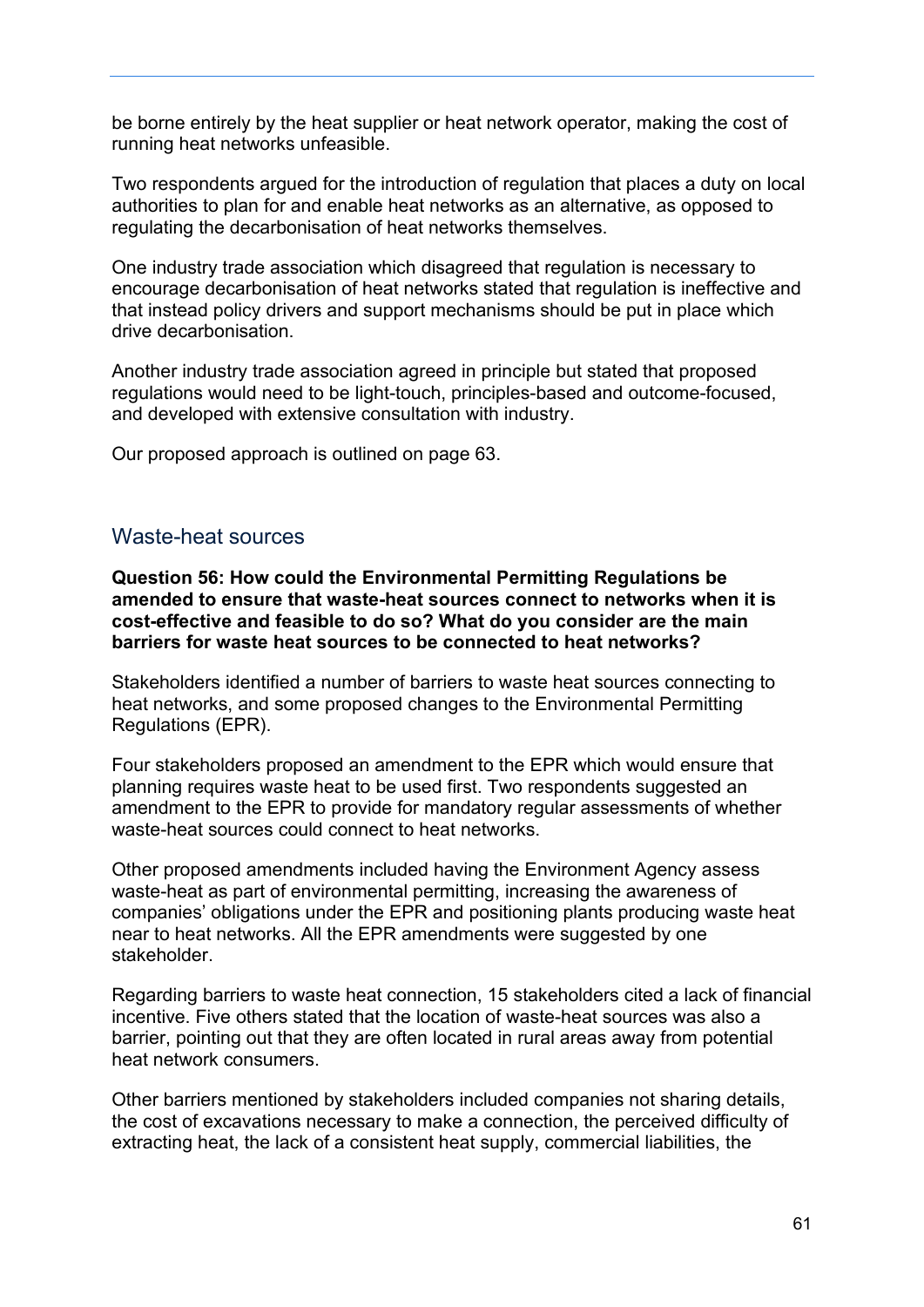availability of more cost-effective alternative options and the lack of engagement with the Environment Agency. All these points were suggested by one stakeholder.

One industry trade association provided specific amendments to the EPR, including requiring connection to a heat network if there is one available, requiring installations generating waste-heat to connect to heat networks developed over the next 10 years, and obligating waste-heat sources to enter into negotiations about selling heat. This respondent also highlighted risks including the non-permanence of wasteheat, contractual risks, and issues with distance.

Our proposed approach is outlined on page 63.

#### **Question 57: Which sources of industrial and commercial heat could government bring within the scope of the Environmental Permitting Regulations in addition to the sources already being identified?**

Seven stakeholders mentioned technologies such as computer processing, sewage processes, shopping centres, supermarkets, process engineering, manufacturing, and crematoria. These respondents mostly focused on sewage plants as a source of heat which could be brought within the scope of the Environmental Permitting Regulations (EPR). Two other respondents stated that large-scale cooling should be included within the scope of the EPR due to emerging technologies capable of capturing low temperature differentials.

Two respondents stated that hospitals, data centres and underground stations should be brought within the scope of the EPR.

Other sources of heat suggested by stakeholders included greenhouses, waste incinerators, industrial processes, power stations, water courses, electricity substations and tube tunnels. All these suggestions were made by one respondent. Two respondents suggested that thresholds should be defined, above which heat from any source must be captured.

Our proposed approach is outlined below.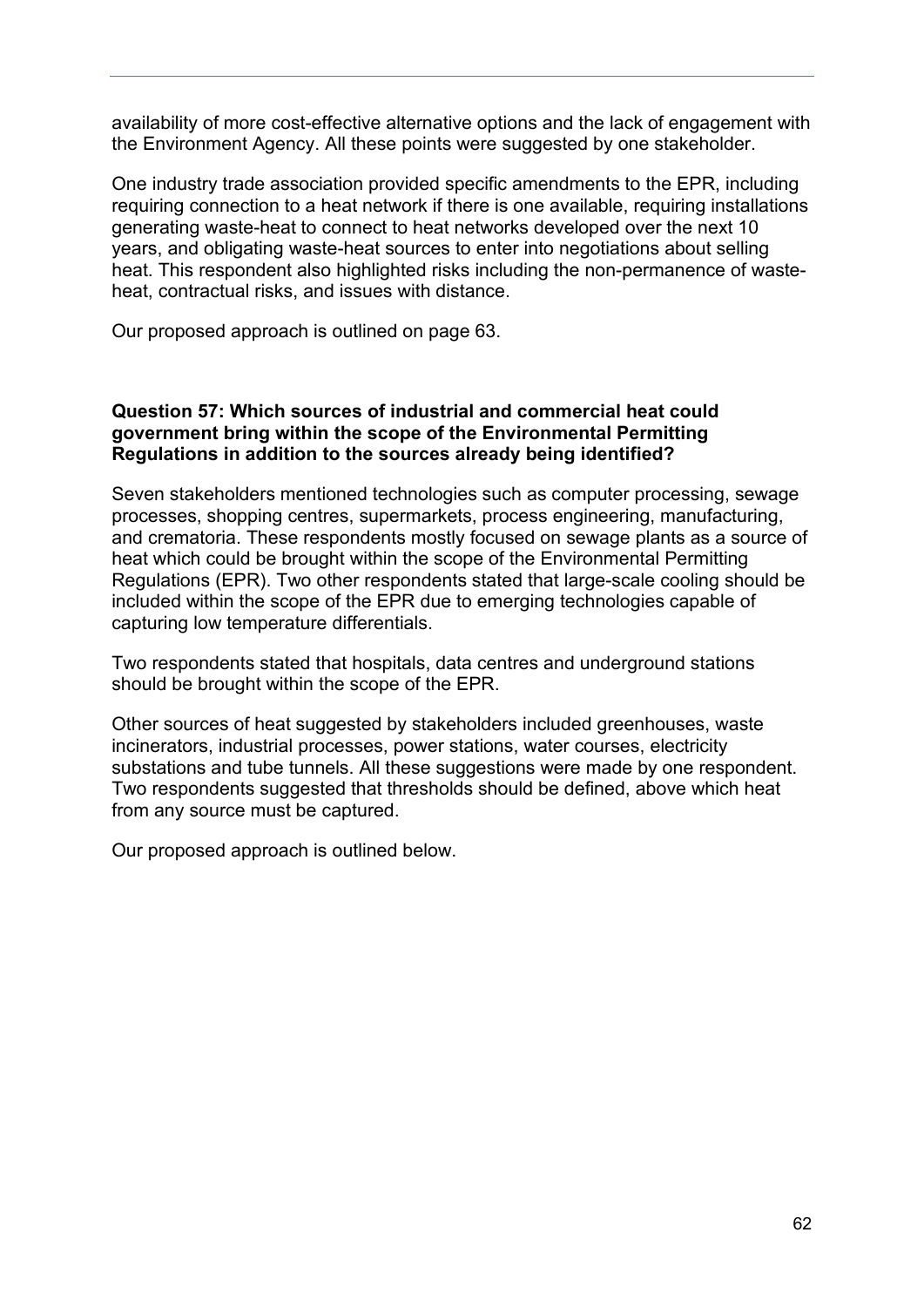#### <span id="page-62-0"></span>Government Response – Decarbonisation

It is clear from responses to the consultation that wider industry supports some form of regulation to reduce the carbon emissions of heat networks over time so that they can contribute towards net-zero. We agree with feedback that these targets for heat networks must be set so that they do not undermine investment in the sector. This can be done by ensuring targets work with the natural replacement cycle of existing assets and by introducing targets in line with wider heat decarbonisation. We believe that regulation should start to impact the technology choices of heat networks in the early 2030s, though we are proposing in our heat network zoning consultation that in some cases, low carbon requirements will come in earlier. [10](#page-62-1)

As part of the necessary primary legislation to enact this market framework, we intend to take powers to set maximum carbon emissions limits. Whilst some respondents questioned the value of taking powers so far in advance of their implementation, we believe that by taking powers now we will avoid having to revisit legislation at a later date. In addition, by setting the targets far in advance we will be giving the industry the long-term investment signals it believes are necessary for sustainable growth.

These specific decarbonisation targets will be set for England only and we believe that it will be most appropriate for Ofgem to be responsible for overall compliance with the eventual regulations.

In response to feedback we also intend to work with Defra and the Environment Agency on reforms to the Environmental Permitting Regulations and we will publish more details on our approach as part of consultation in this area.

<span id="page-62-1"></span><sup>&</sup>lt;sup>10</sup> The heat network zoning consultation also considers the rationale for requiring heat networks in zones to meet a low carbon requirement. It is proposed that the low carbon requirement shall apply for new networks in zones once the zone is implemented, which we envisage in some cases would be prior to 2030. See: [https://www.gov.uk/government/consultations/proposals-for-heat-network-zoning.](https://www.gov.uk/government/consultations/proposals-for-heat-network-zoning)